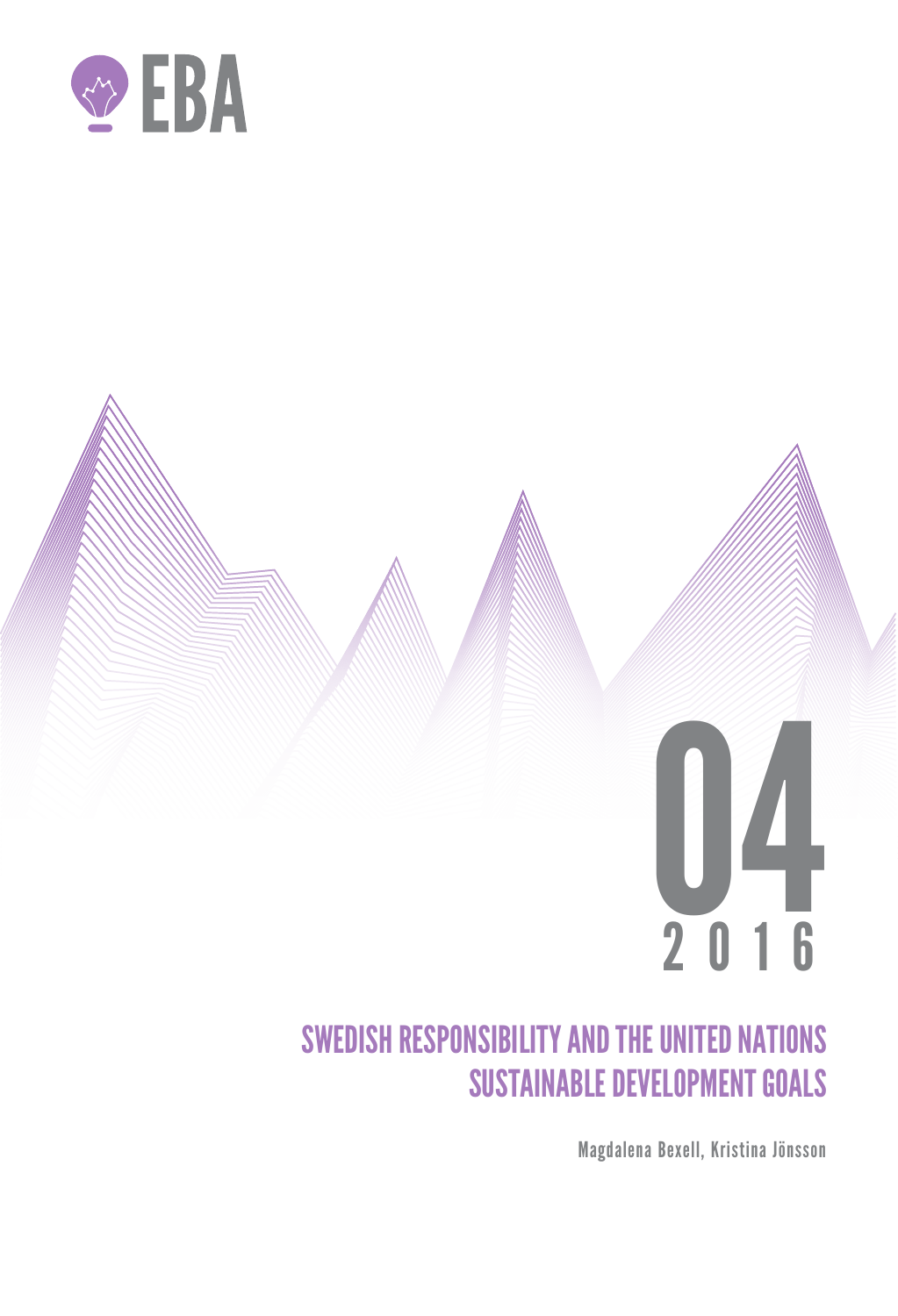# Swedish Responsibility and the United Nations Sustainable Development Goals

Magdalena Bexell Kristina Jönsson

Lund University

Rapport 2016:04 till Expertgruppen för biståndsanalys (EBA)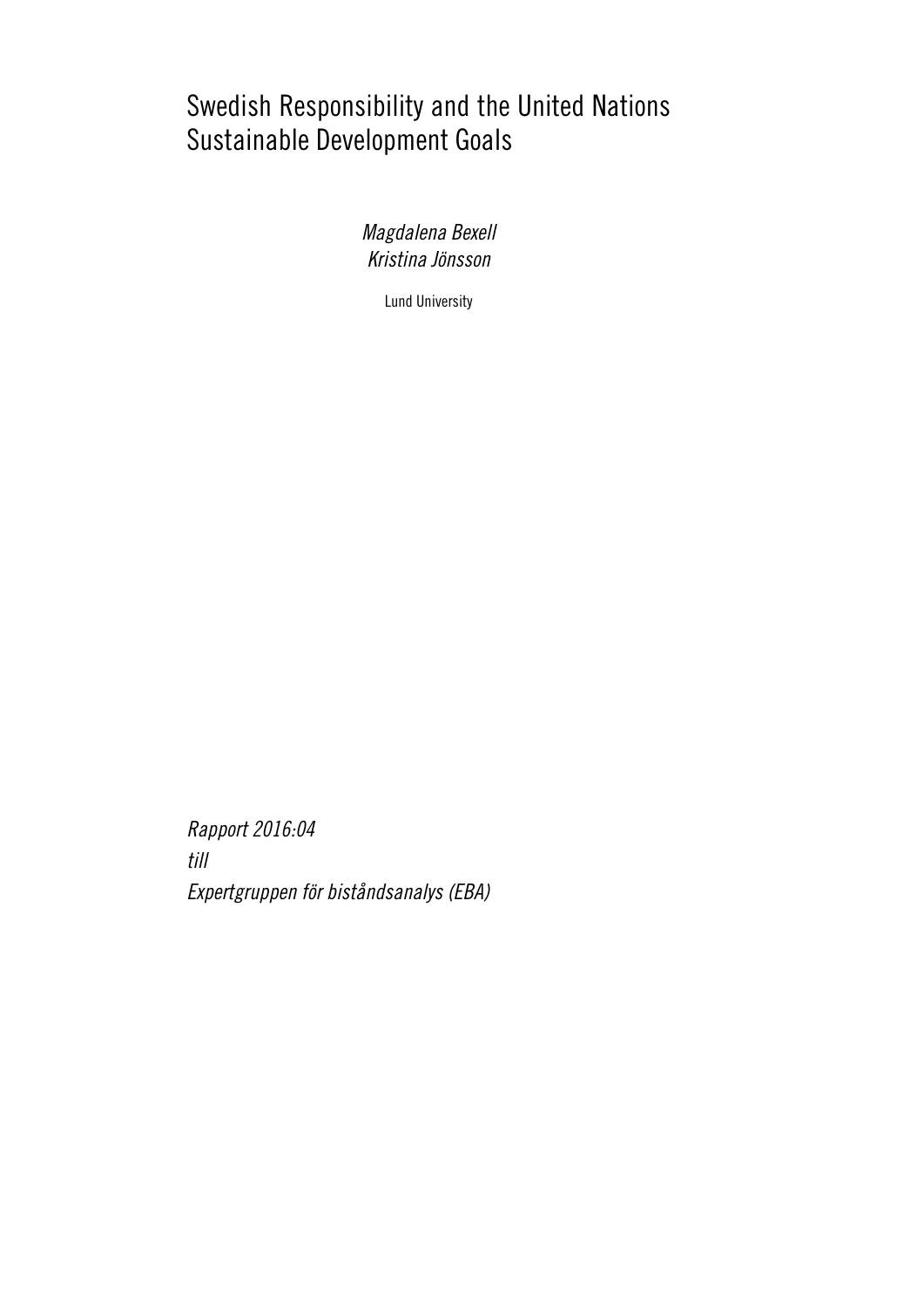**Magdalena Bexell** is Associate Professor at the Department of Political Science, Lund University, Sweden. Her research revolves around how legitimacy is created and challenged in governance processes beyond the nation state. In ongoing research projects she explores questions related to legitimacy and responsibility with regard to the United Nations' Sustainable Development Goals. She has previously studied public-private governance processes in the realms of development and human rights.

**Kristina Jönsson** is Associate Professor at the Department of Political Science, Lund University. Her research interests concern international cooperation, development and global health with special focus on policy and governance matters. She has also published on politics and health systems in Southeast Asia. Her current research projects focus on legitimacy in global governance as well as on issues of legitimation and responsibility in the realisation of the United Nations' Sustainable Development Goals at national and local levels.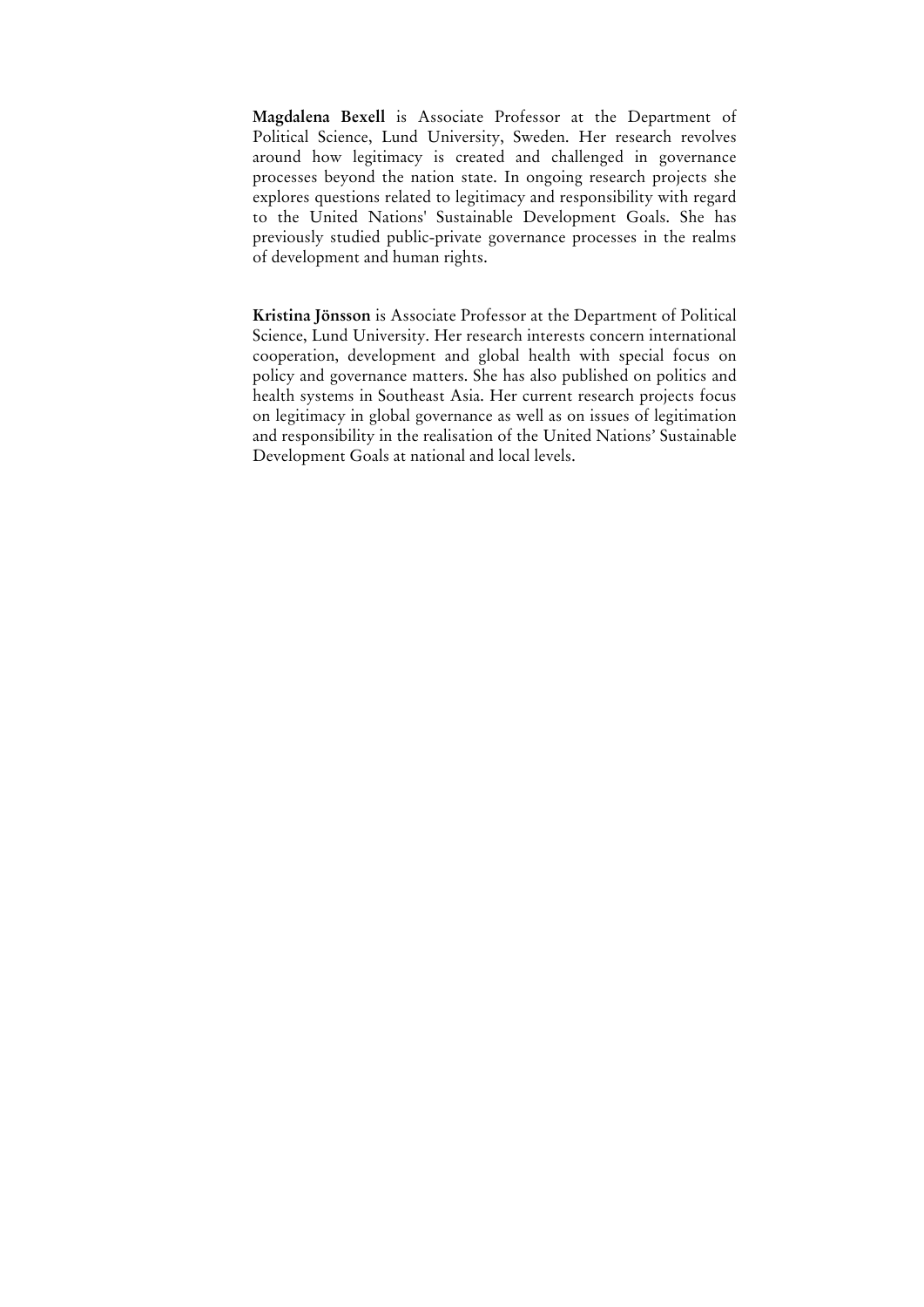## **Acknowledgements**

We would like to express our thanks to the members of our EBA reference group, Hanna Hansson and Åsa Persson, to Malin Mobjörk of the EBA Expert Group and to Eva Mineur of EBA for timely and constructive comments on earlier drafts of this report. We also extend our thanks to our interviewees for sharing their insights into ongoing work related to the Sustainable Development Goals.

This report can be downloaded free of charge at www.eba.se

This work is licensed under the Creative Commons Attribution 4.0 International License. To view a copy of this license, visit http://creativecommons.org/licenses/by/4.0/.

ISBN 978-91-88143-15-0

Printed by Elanders Sverige AB Stockholm 2016

Cover design by Julia Demchenko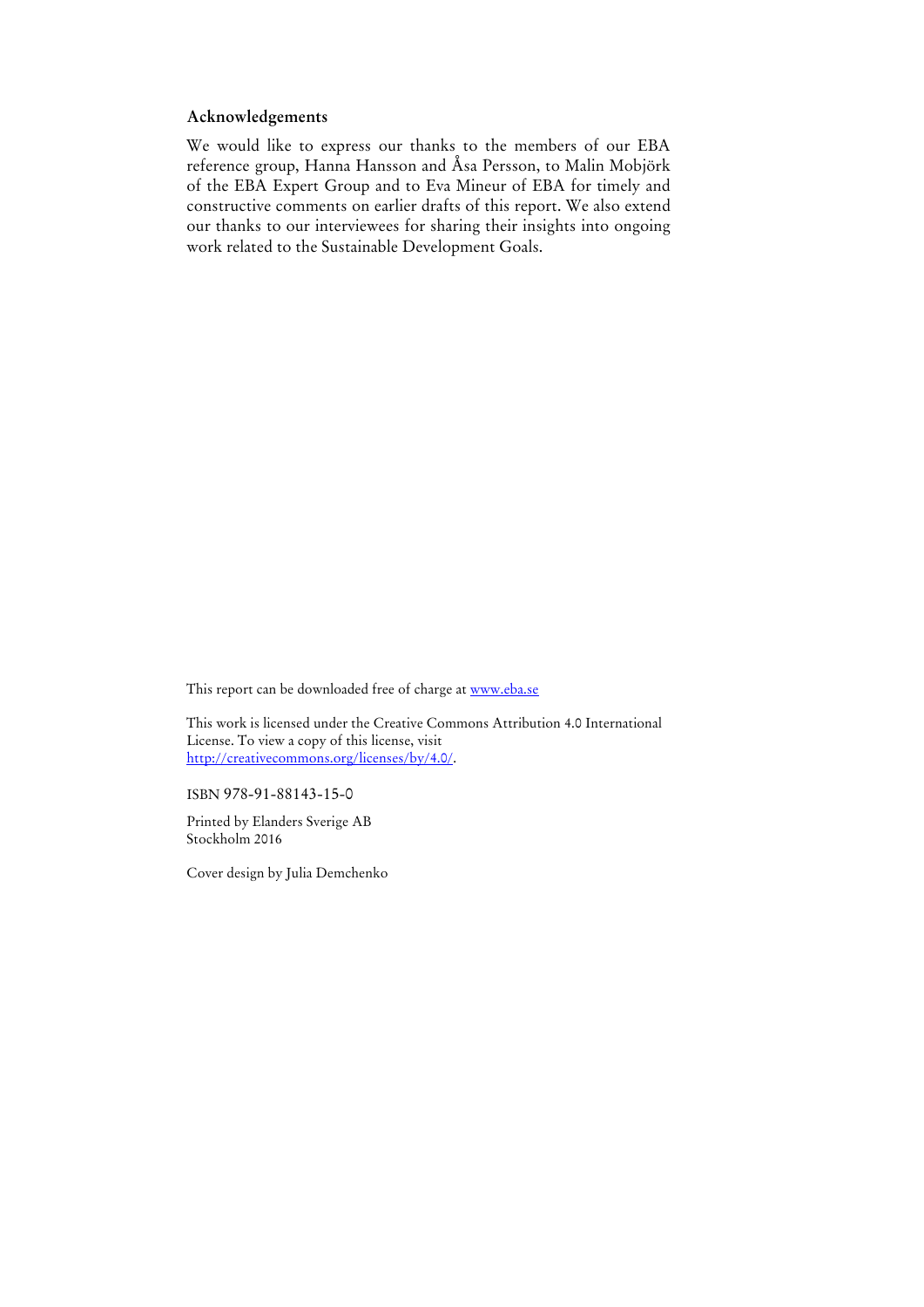# Table of contents

| RESPONSIBILITY, ACCOUNTABILITY AND THE                  |
|---------------------------------------------------------|
|                                                         |
|                                                         |
| The policy process: from consultation to evaluation  15 |
|                                                         |
|                                                         |
|                                                         |
|                                                         |
|                                                         |
|                                                         |
|                                                         |
|                                                         |
|                                                         |
|                                                         |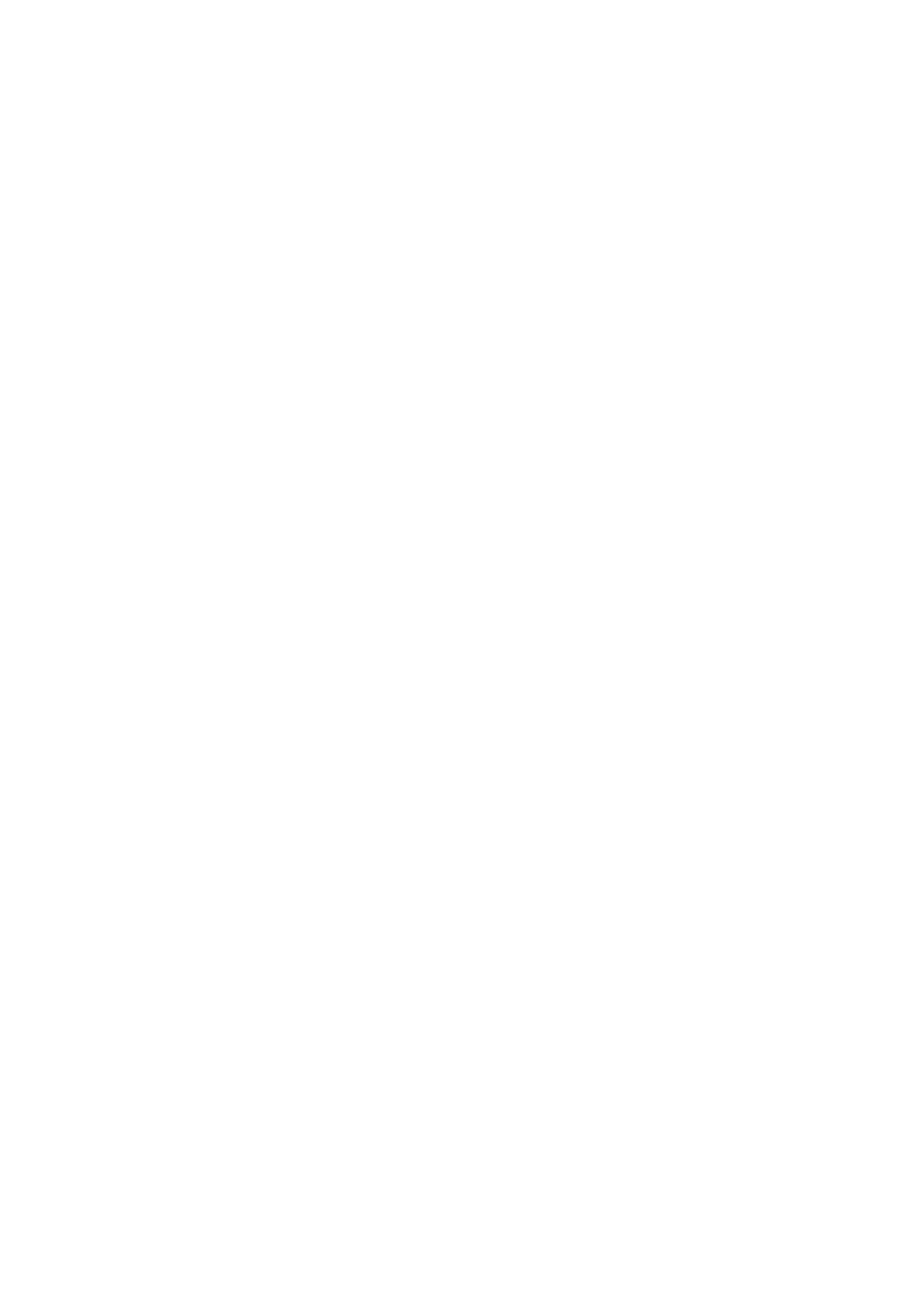# Preface

The UN general assembly has adopted an agenda with 17 sustainable development goals (SDGs) to be achieved by 2030, the so called Agenda 2030. The aim of this agenda is to end all forms of poverty, fighting inequalities and tackling climate change – no one should be left behind. Agenda 2030 is global in nature and universally applicable. All countries should contribute to the achievement of the SDGs and should adjust their political priorities accordingly. The Swedish government is determined to take global lead in the work to implement the Agenda and the SDGs at national level, as well as to contribute to its realisation at the international level not least through Swedish development cooperation policy. However, the work of implementing the Agenda will necessarily have to involve multiple actors, including the Riksdag, the Swedish Government, the public agencies, the civil society organisations, the municipalities and the business sphere. For it to be successful, a clear division of responsibility which allows holding different parties accountable for their work is desirable.

This report studies the ongoing process of shaping the institutional context and formalising the division of responsibility among the stakeholders in Sweden. The authors, Kristina Jönsson and Magdalena Bexell, seek to identify key concerns on how the work on the SDG´s is being organised and on the accountability challenges that emerge. Based on a conceptual framework and interviews with key actors involved in the ongoing SDG policy work, including members of parliament, CSO representatives, state-secretaries and other officials, they identify five tensions that need to be addressed for the Swedish implementation of the Agenda to be successful. These tensions are not new, or unique for this process. Thus they are relevant to consider also in relation to other policy areas such as the Swedish policy for global development (PGD).

This report strives to widen the discussion on the SDGs, setting focus on the issue of responsibility. By structuring the analysis according to a past, present and future order the reader gets a good understanding of the policy process of the SDGs up until today. We believe that the report could be of interest for everyone that would like to learn about the background to the Agenda and how the work in Sweden with implementation has evolved. The report can also be of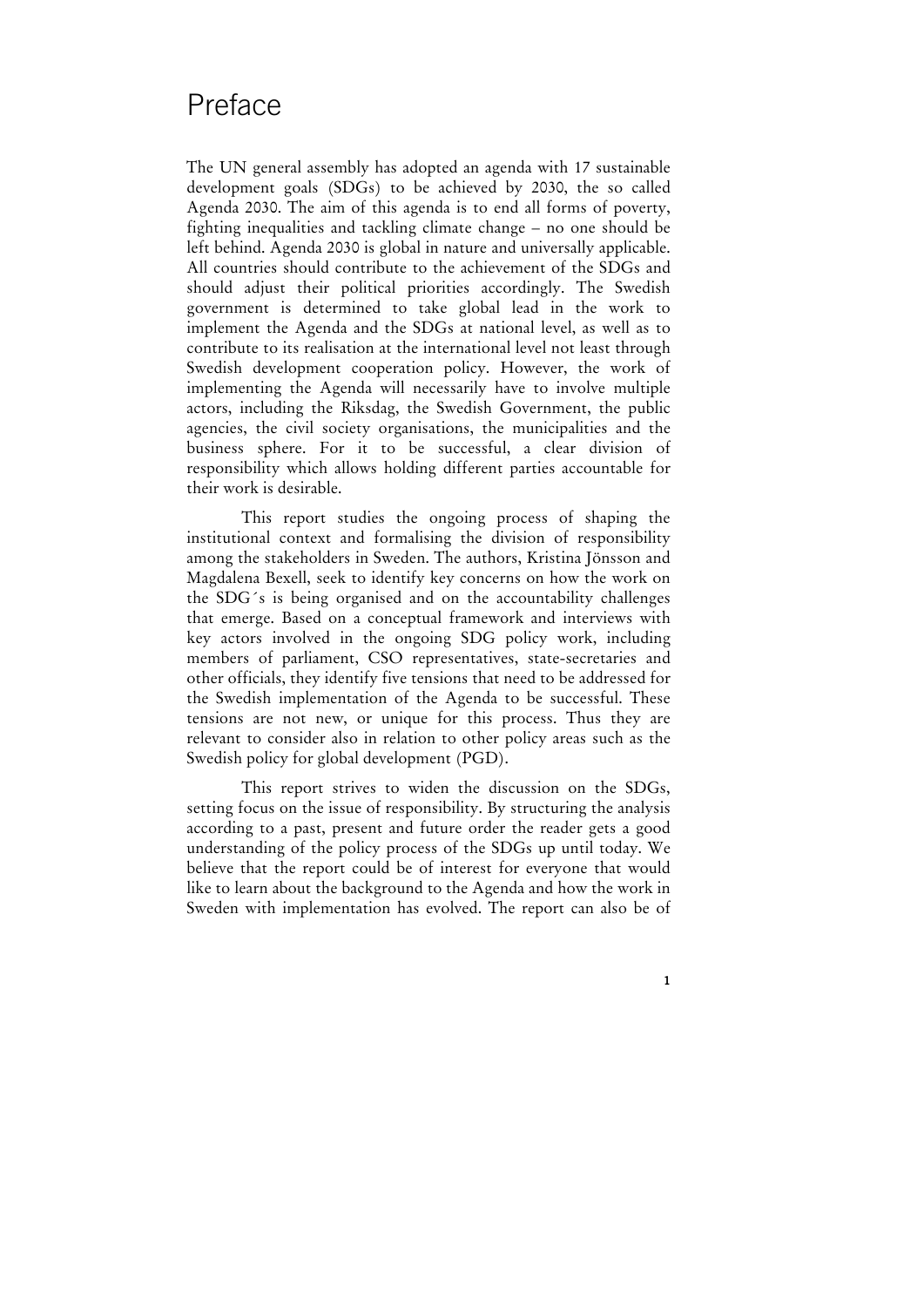interest to those who are involved in the process, not least politicians who need to think about how to mobilise the interest of other actors, i.e. businesses and civil society, to engage in the implementation. To advance the understanding, the authors present three scenarios for the future that build on the outcomes of how the tensions can be tackled. The scenarios suggest possible consequences of how responsibility is distributed, shared and taken and consequently also on how it affects accountability in the process.

The analysis highlights questions about the capacity of different actors to take responsibility, of their mandate and of their willingness to do so. With the Government's high ambition to become a global leader in the realisation work at the global level together with the broad involvement of many different stakeholders within and outside the government, follows high expectations on delivery from the national and the international community. We hope that this report will contribute to the present debate on shaping the work on the Agenda.

The work on this report has benefitted from a dialogue with a reference group chaired by Malin Mobjörk, member of the EBA. The responsibility for analysis and conclusions expressed in the report rests solely with the authors.

Un Citenster

Lars Heikensten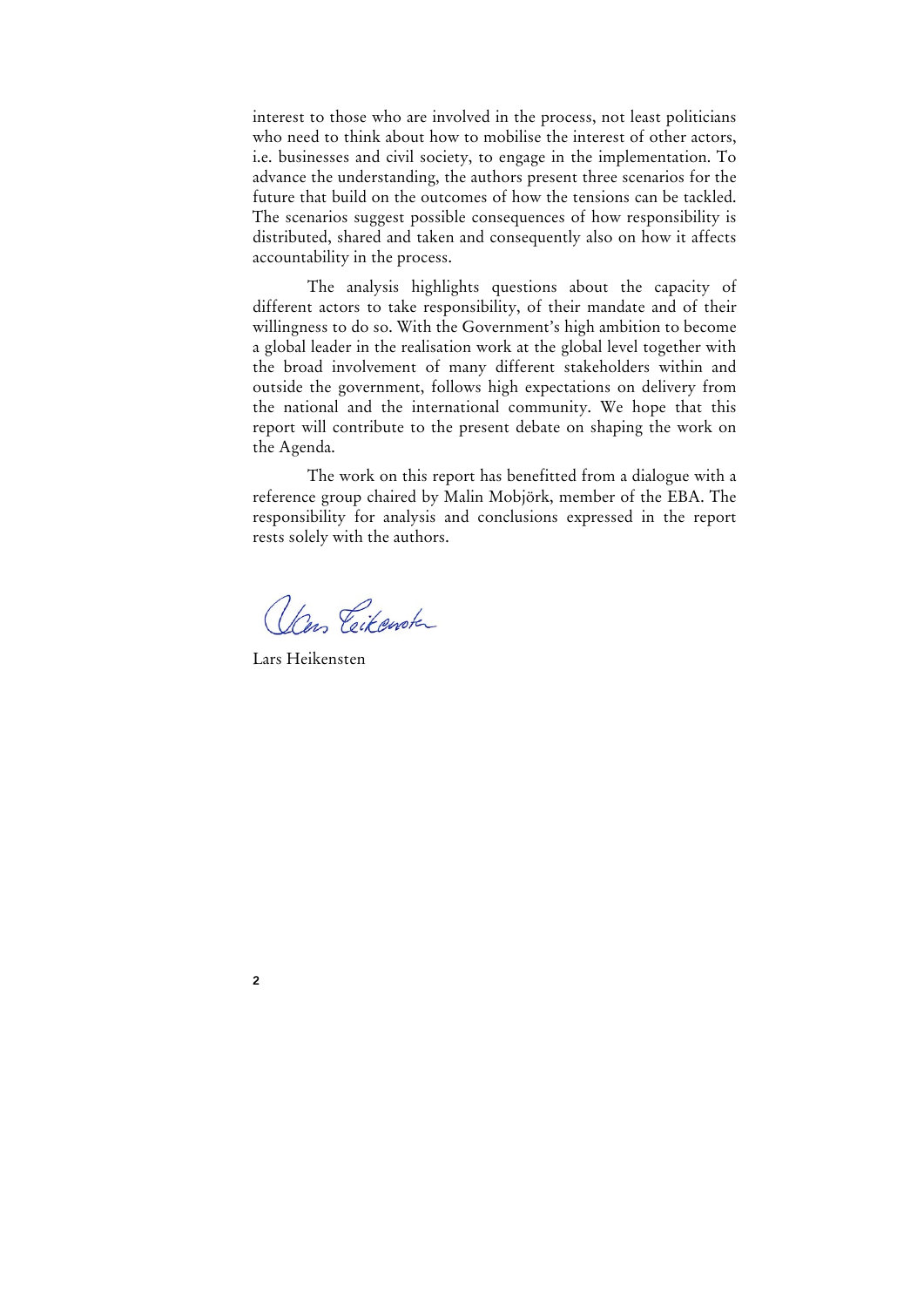## Sammanfattning

I september 2015 beslutade FN:s generalförsamling att anta nya globala mål för hållbar utveckling som ska uppfyllas senast år 2030. Nu står förverkligandet av målen på nationell nivå i centrum för länder världen över. Vi utgår i denna rapport från att en tydlig ansvarsfördelning är en förutsättning för att de omfattande målen ska kunna nås. Utifrån en begreppslig diskussion av ansvar och ansvarsutkrävande identifierar rapporten på basis av intervjuer och policymaterial viktiga utmaningar som kan uppstå i det svenska arbetet med målen.

En första utmaning är att ta ett steg vidare från nuvarande fokus på regeringens politiska institutionella ansvar mot att även ringa in andra aktörers ansvar. Den svenska regeringen har organiserat arbetet med de nya hållbarhetsmålen genom att ge särskilt ansvar till ett urval ministrar och deras respektive departement samt genom att utse en nationell delegation som ska främja målens genomförande. Därtill har civilsamhälle, företag, regioner, kommuner och forskarvärlden utryckt ambitioner att ta ansvar för målen – om än mer trevande. I rapporten betonar vi att även enskilda individer är viktiga i två avseenden: deras livsstil påverkar möjligheterna att nå hållbarhetsmålen i Sverige och andra länder; och de kan genom att rösta i val hålla politiker ansvariga för hur arbetet mot målen framskrider nationellt och internationellt. En annan utmaning är hur intresset för målen ska upprätthållas långsiktigt när mer kortsiktiga kriser kräver uppmärksamhet och resurser. Rapporten framhåller att ett sätt att hålla liv i de satsningar som nu görs oavsett framtida politiska majoritetsförhållanden är att involvera riksdagen i större utsträckning än hittills. Ett annat sätt är att svenska myndigheter får tydliga mandat och tillräckligt med resurser för att arbeta med Agenda 2030 i Sverige såväl som utomlands.

Ytterligare utmaningar som formar förutsättningarna för ansvarstagande härrör från fem spänningar som rapporten identifierar i den svenska kontexten: (1) mellan att skapa nya strukturer och att arbeta inom de existerande; (2) mellan att arbeta med målen som ett helhetspaket och att fördela ansvaret för olika mål på olika instanser; (3) mellan hållbarhetsmålen och andra politiska prioriteringar; (4) mellan regeringens formella ansvar för politisk styrning och frivilligt ansvarstagande av ickestatliga aktörer; samt (5) mellan egna svenska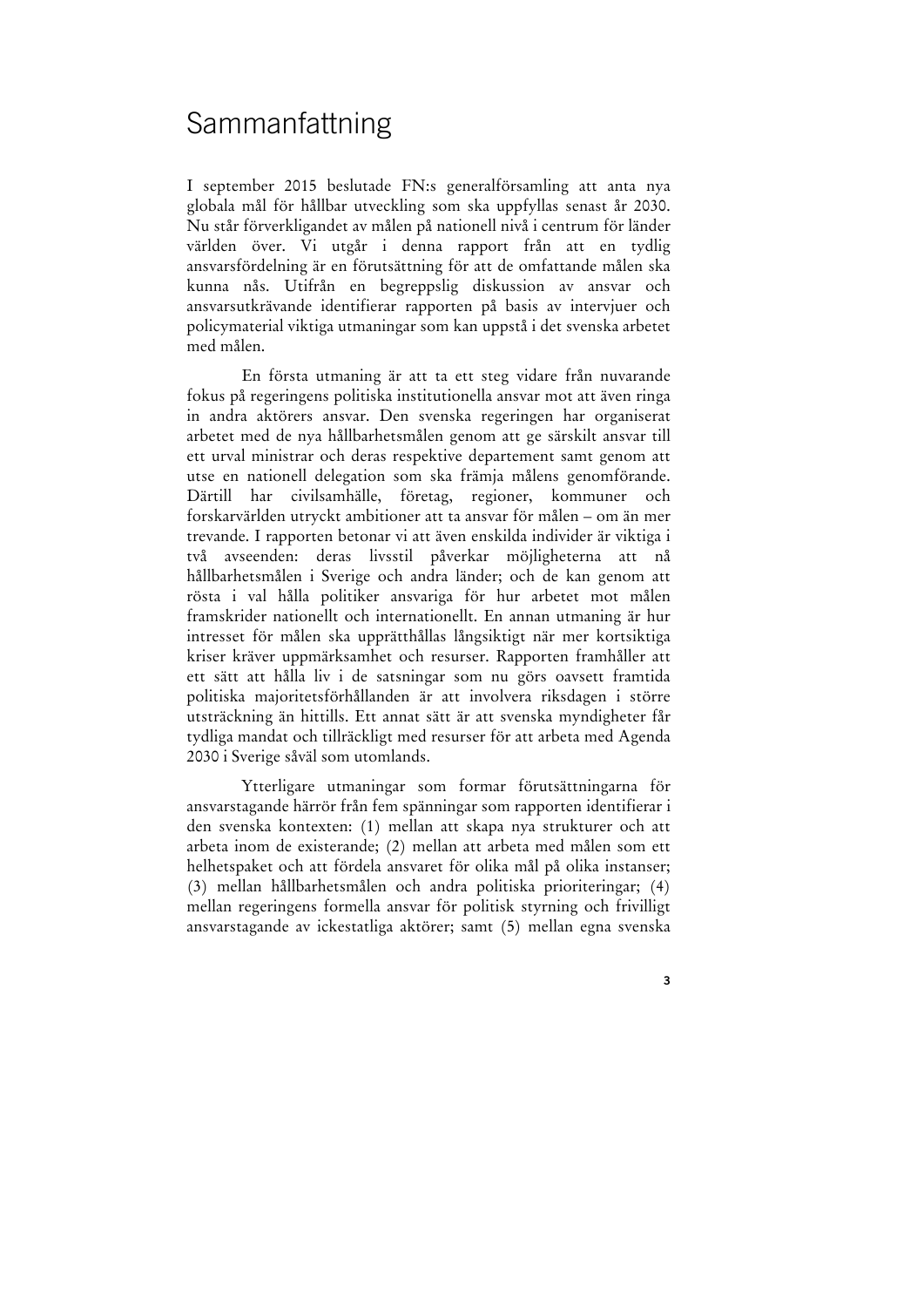internationella satsningar och prioritering av multilateralt samarbete. Hur dessa spänningar hanteras under de kommande åren påverkar möjligheterna att nå målen på lång sikt. Målkonflikter kommer att uppstå under resans gång och de personer vi intervjuat betonar att ansvaret för att hantera dessa ligger hos det politiska ledarskapet. Rapporten understryker att de nya hållbarhetsmålen överlappar med och påverkar andra politiska mål hos regering och riksdag, till exempel Sveriges Politik för global utveckling och de 16 svenska miljömål som riksdagen beslutat. Att tydliggöra hur dessa olika måluppsättningar relaterar till de nya hållbarhetsmålen är en politisk utmaning, liksom risken för urvattning av styrkraften hos policies för hållbar utveckling.

Rapporten identifierar vidare ett antal utmaningar vad gäller ansvarsutkrävande. De nya hållbarhetsmålen kom till genom en ovanligt öppen global process. Samtidigt leder bredare deltagande till frågor om vem som får delta, samt hur de sedan hålls ansvariga för sitt inflytande på beslutens utformning. Sådana frågor är även relevanta i en svensk kontext där ett antal organisationer från civilsamhället blivit inbjudna till dialog med beslutsfattare och deltagit i officiella delegationer vid internationella förhandlingar om hållbarhetsmålen. Kan dessa organisationer upprätthålla sin fristående roll som granskare även när de påverkat regeringens position i olika frågor? Också vad gäller ansvarsutkrävande framhåller vi att bristen på ägandeskap bland riksdagsledamöter i fråga om hållbarhetsmålen är en utmaning i relationen mellan väljare, riksdag och regering. Fler riksdagsutskott än utrikesutskottet bör involveras för att öka riksdagens engagemang.

Genomförandet av hållbarhetsmålen till 2030 vilar till stor del på frivillighet eftersom de har sin grund i en global politisk överenskommelse, vilket kan försvåra ansvarsutkrävandet om politisk vilja saknas. Uppfyllandet av målen kommer kontinuerligt att utvärderas och mätas med utgångspunkt i 230 indikatorer som tagits fram i FN. Kvantitativa indikatorer är ett sätt att samla in information som ligger till grund för ansvarsutkrävande. Samtidigt pekar rapporten på att för mycket fokus på kvantitativ utvärdering kan leda till att bredare ambitioner i Agenda 2030 kommer i skymundan. Det gäller till exempel mänskliga rättigheter som betonas i inledningen till FN:s generalförsamlings överenskommelse om hållbarhetsmålen. Även om FN-ledda utvärderingar av länders arbete med målen kan ge upphov till grupptryck bland regeringar, kommer ansvarsutkrävandet framför allt ske på nationell och lokal nivå genom nationella politiska institutioner. Därmed blir det upp till enskilda medborgares

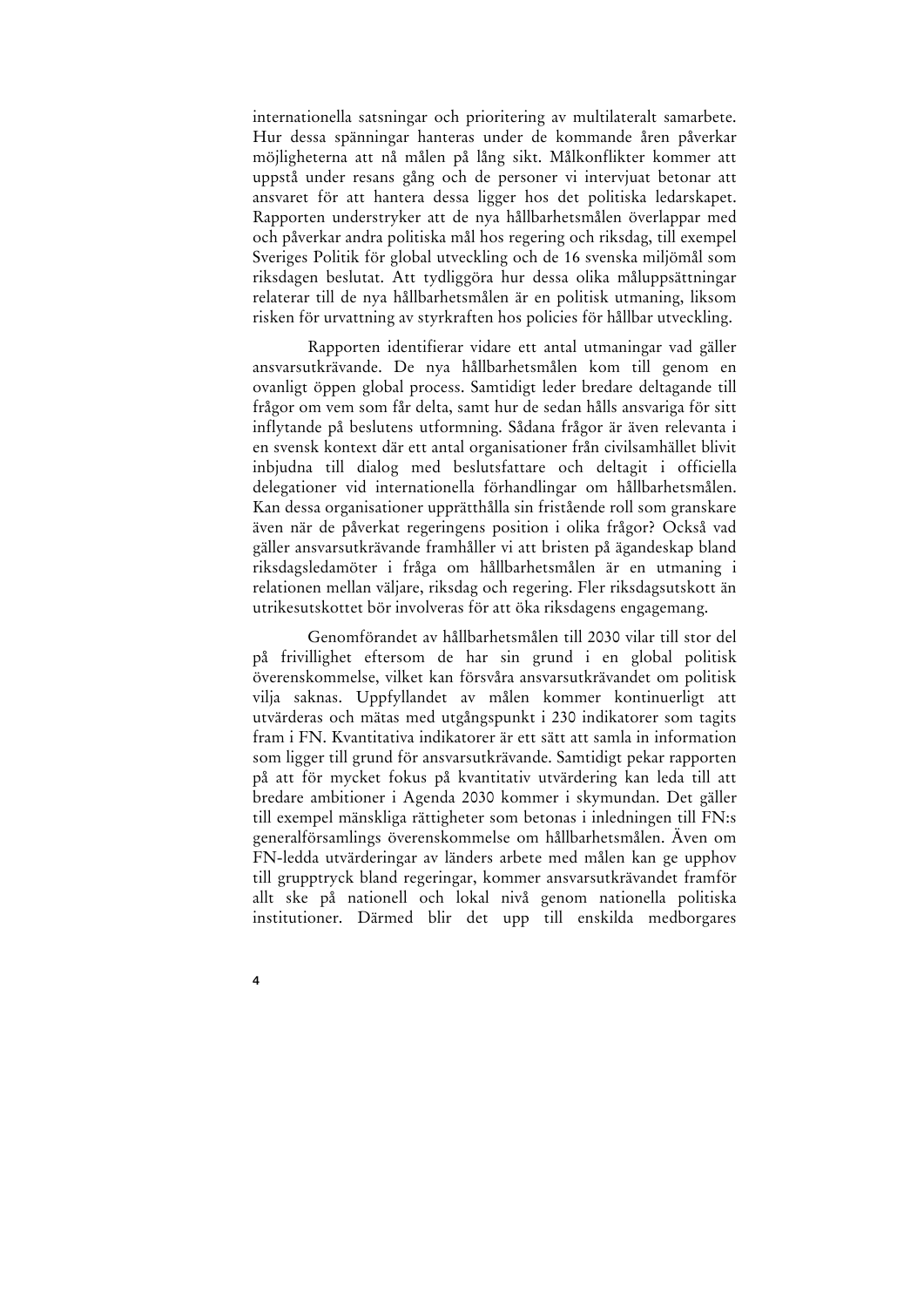engagemang om hållbarhetsmålen blir föremål för formellt politiskt ansvarsutkrävande eller inte.

Sammantaget visar vi i rapporten att en tydlig ansvarsfördelning är en förutsättning för effektivt ansvarsutkrävande. Begreppen ansvar och ansvarsutkrävande utgör en fruktbar grund för vidare debatt om de nya målens förverkligande, inte minst vad gäller vilken roll civilsamhälle, näringsliv och forskarvärlden kan och bör spela framöver. Rapporten avslutas med förslag på frågor som kan inspirera till ytterligare debatt och framtida forskning.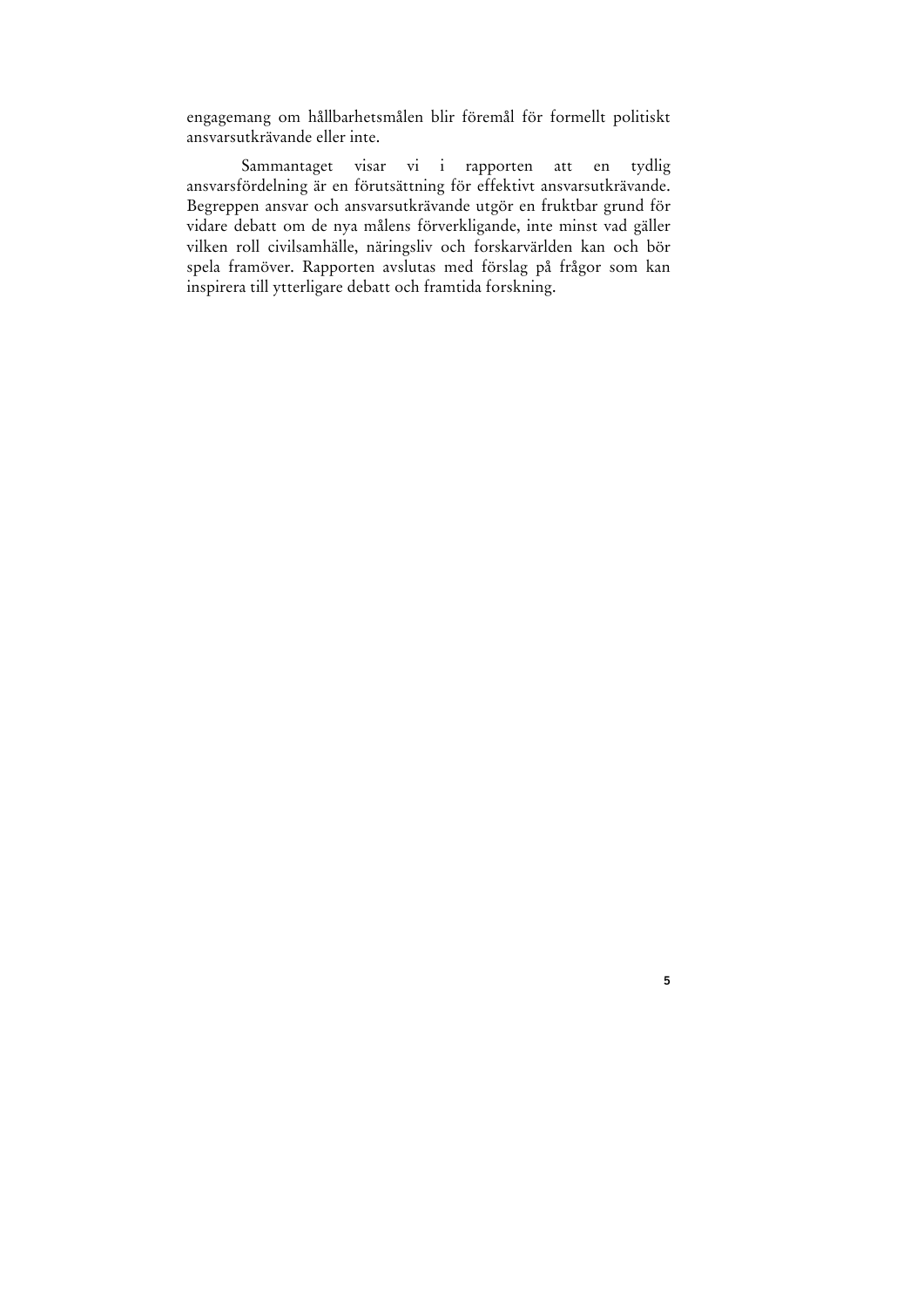## Summary

In September 2015, the United Nations (UN) Sustainable Development Goals (SDGs) were adopted by all UN Member States. Attention now turns to realisation of the goals at national level. In light of their broad scope, a clear allocation of responsibilities is a prerequisite for achieving the SDGs by the end date, 2030. Based on a conceptual framework, policy material and a set of interviews with policy-makers, this report identifies key responsibility concerns and accountability challenges in the Swedish context.

 A key concern is to move forward from the current emphasis on the organisation of political-institutional responsibility in order to also identify other actors' responsibility. The Swedish Government has organised SDG work by assigning special responsibilities to a select set of ministers, and by appointing a national SDG delegation. Beyond government responsibility at national level, actors at other political levels (regional, municipal) and sectors (civil society, business, academia) express SDG ambitions, albeit more tentatively. We also emphasise that individual citizens have a pivotal role in two main respects: firstly, individuals' everyday lifestyle decisions will impact the achievement of the SDGs in Sweden and abroad; and secondly, voters must hold current and future politicians accountable for their SDG work. We find that another concern is how to maintain momentum when events in the outside world compete with the SDGs for attention and resources. This report suggests that one way to keep SDG processes going, regardless of Swedish political majority shifts, is through better parliamentary involvement than has been the case so far. Another way is by providing government agencies with mandates and resources strong enough to work with the extensive 2030 Agenda at home and abroad.

 The report identifies five tensions that are likely to impact the realisation of responsibility in the Swedish context: (1) a point of tension between creating new and working with existing structures; (2) a point of tension between a holistic approach and a clear division of responsibilities; (3) a point of tension between the SDGs and other political interests; (4) a point of tension between mandatory and voluntary-based responsibility; and (5) point of tension between acting unilaterally and multilaterally in the international setting. The way these tensions are tackled in these formative years will affect

**<sup>6</sup>**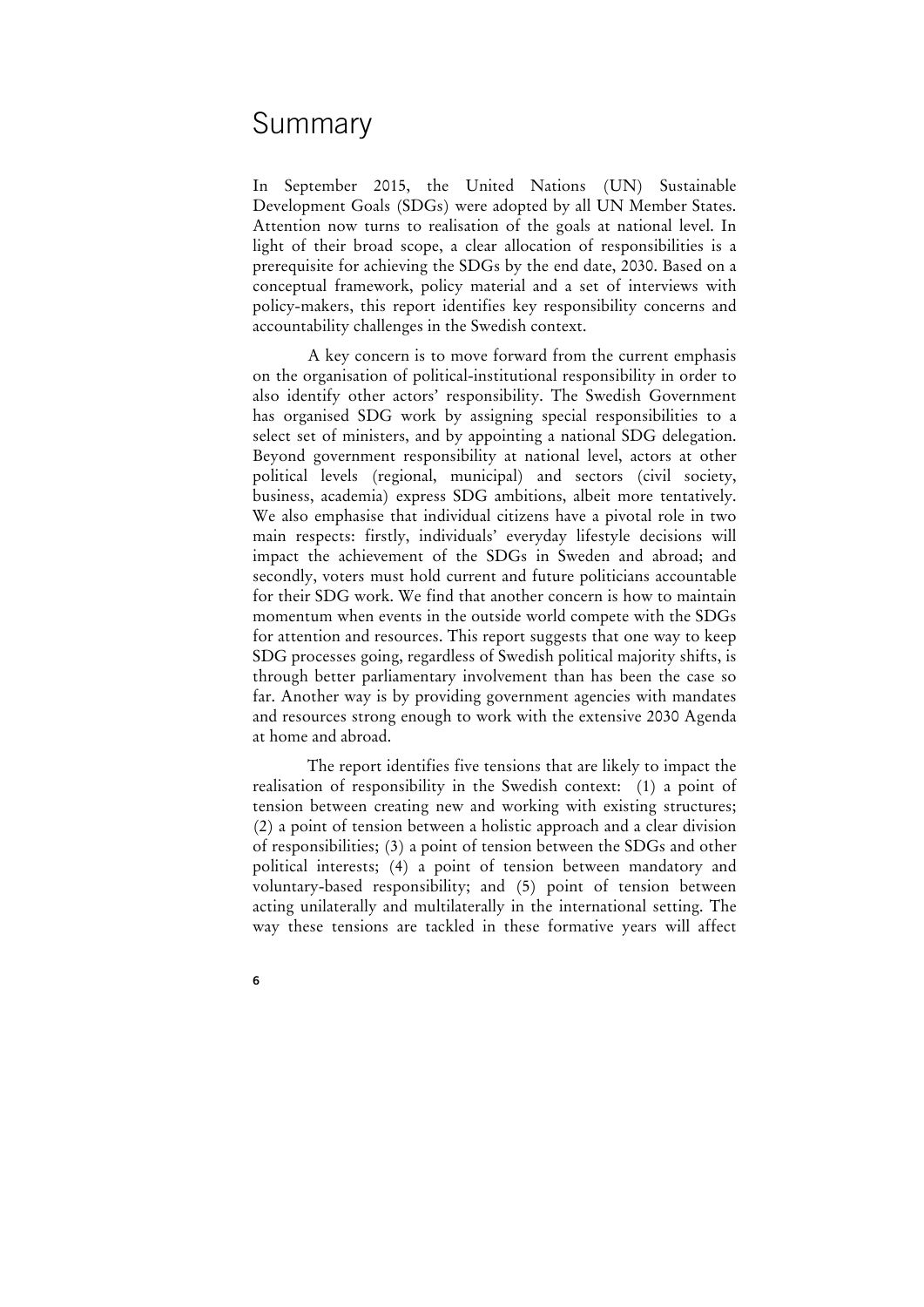future SDG prospects. Goal conflicts will emerge as SDG work continues, and responsibility for resolving them lies with political leadership. The report highlights that the SDGs have a bearing on several overarching Swedish Government policy objectives and that the relationship between those objectives and the SDGs is far from clear. This lack of clarity risks weakening the steering power of ambitious policy objectives and overburdening those responsible for their implementation.

 The report identifies several accountability challenges. More open global policy-making increases participation, but invites questions on who gets to participate and how those persons or organisations are held accountable for their influence on substantive policy outcomes. These questions are also relevant at the national level in Sweden, where a set of civil society organisations has been repeatedly invited to dialogue with policy-makers and has participated in official delegations. Can civil society organisations maintain their important critical watchdog role after having provided direct input to government positions? The low degree of parliamentary ownership of SDG processes is also a challenge for securing long-term accountability relationships between voters, parliament and government. Parliamentary committees on areas other than development cooperation must become involved.

 The voluntary-based nature of the SDGs also leads to accountability challenges, as hard enforcement measures are lacking. Progress toward achieving the goals will be evaluated based on a set of 230 indicators. Quantitative indicators can be a way to collect information that facilitates demands for accountability. Yet the report points out that overconfidence in quantitative data collection risks broader ambitions within which indicators are embedded becoming secondary. Even if UN-based review promotes peer pressure among governments, national and local levels remain the primary locations for broader systematic accountability relationships between citizens and governments. A challenge is to make governments' SDG responsibilities – still remote to many citizens' concerns – part of those relationships.

 Overall, we find a need for more joint debate on the extent and substance of SDG responsibilities at different political levels and the responsibilities of non-state actors. Clear responsibilities are a prerequisite for effective accountability. The report concludes with suggestions for questions for further debate and research.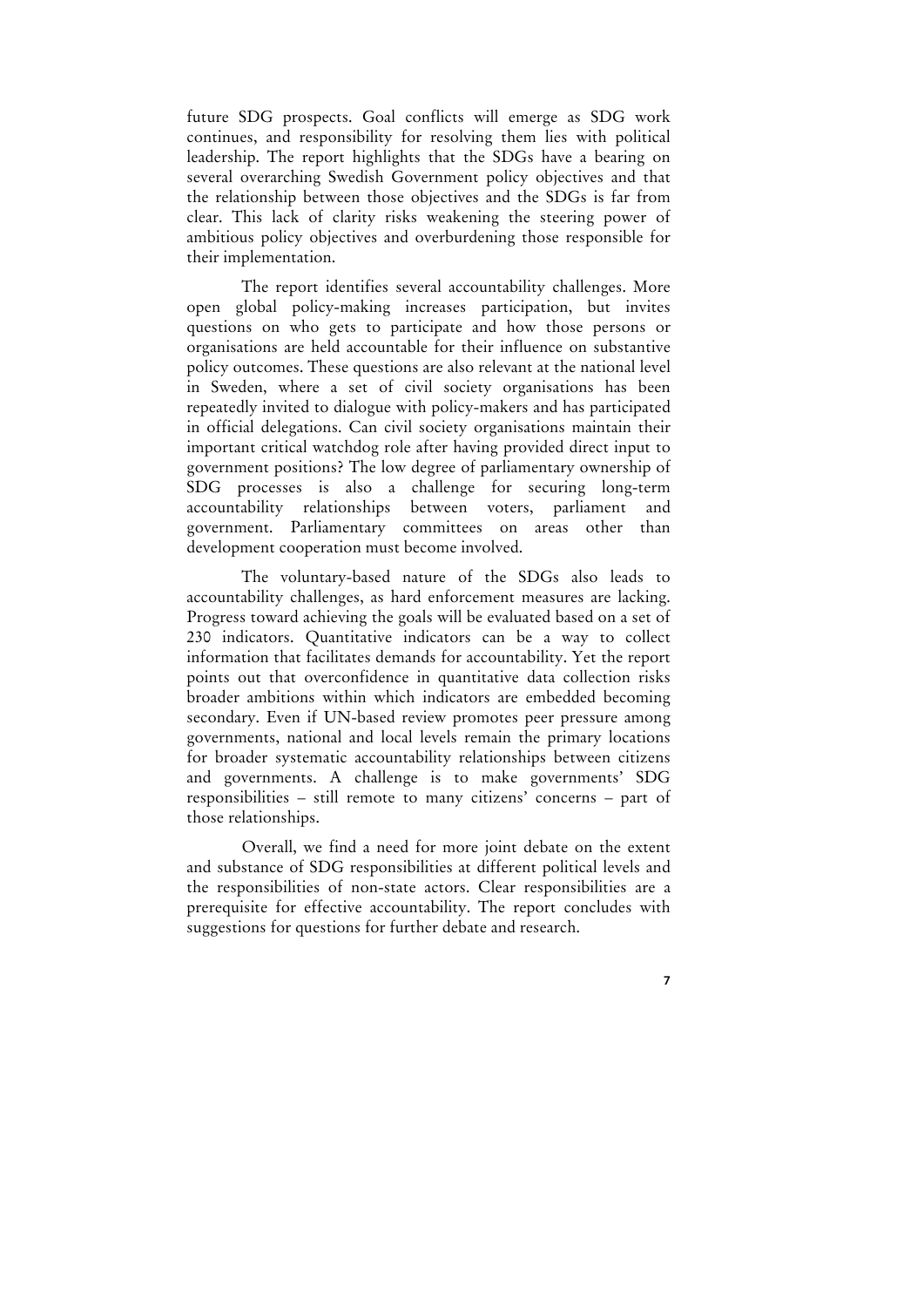## **Introduction**

The 17 Sustainable Development Goals (SDGs) were formally adopted by the United Nations (UN) General Assembly in September 2015, following broad consultations around the world and intensive intergovernmental negotiations. While their predecessor – the eight Millennium Development Goals (MDGs) – put poverty reduction in low-income countries on the global agenda, the SDGs address both rich and poor countries and have a broader substantive scope. They aim, for instance, to end poverty in all its forms everywhere, to end hunger and ensure healthy lives, to achieve gender equality and inclusive economic growth, to combat climate change, and to promote peaceful societies (see Appendix A of all 17 goals). Their end date is 2030, and quantitative goal indicators are under elaboration by the UN. In addition to the UN Sustainable Development Summit in September, 2015 also saw the Sendai Framework for Disaster Risk Reduction in March, the Conference on Financing for Development in Addis Ababa in July and the Climate Change Conference (COP21) in Paris in December, during which the Paris Agreement was negotiated. That year is therefore referred to as the 'super year for development', and these global agreements will set the stage for international and domestic sustainability work for many years to come. In the face of competing urgent issues, realising the SDGs will be a daunting task for the international community, individual countries and local stakeholders.

 In light of the broad scope of the SDGs and the indeterminate language of UN summit documents, a clear allocation of responsibilities will be a precondition for goal attainment. Views on responsibility will gradually develop through policy-making and broader sustainability debates within and between countries, in civil society, the business sector, academia and other sectors. The formal adoption of the SDGs triggers a new phase, where national policymaking and implementation take centre stage. Attention successively turns to the national and local levels. This phase will look very different depending on national circumstances related to state capacity, resources, political system, degree of conflict, and not least, political will. In Sweden's case, the SDGs have entered into policymaking at national level in several domains. This is a formative phase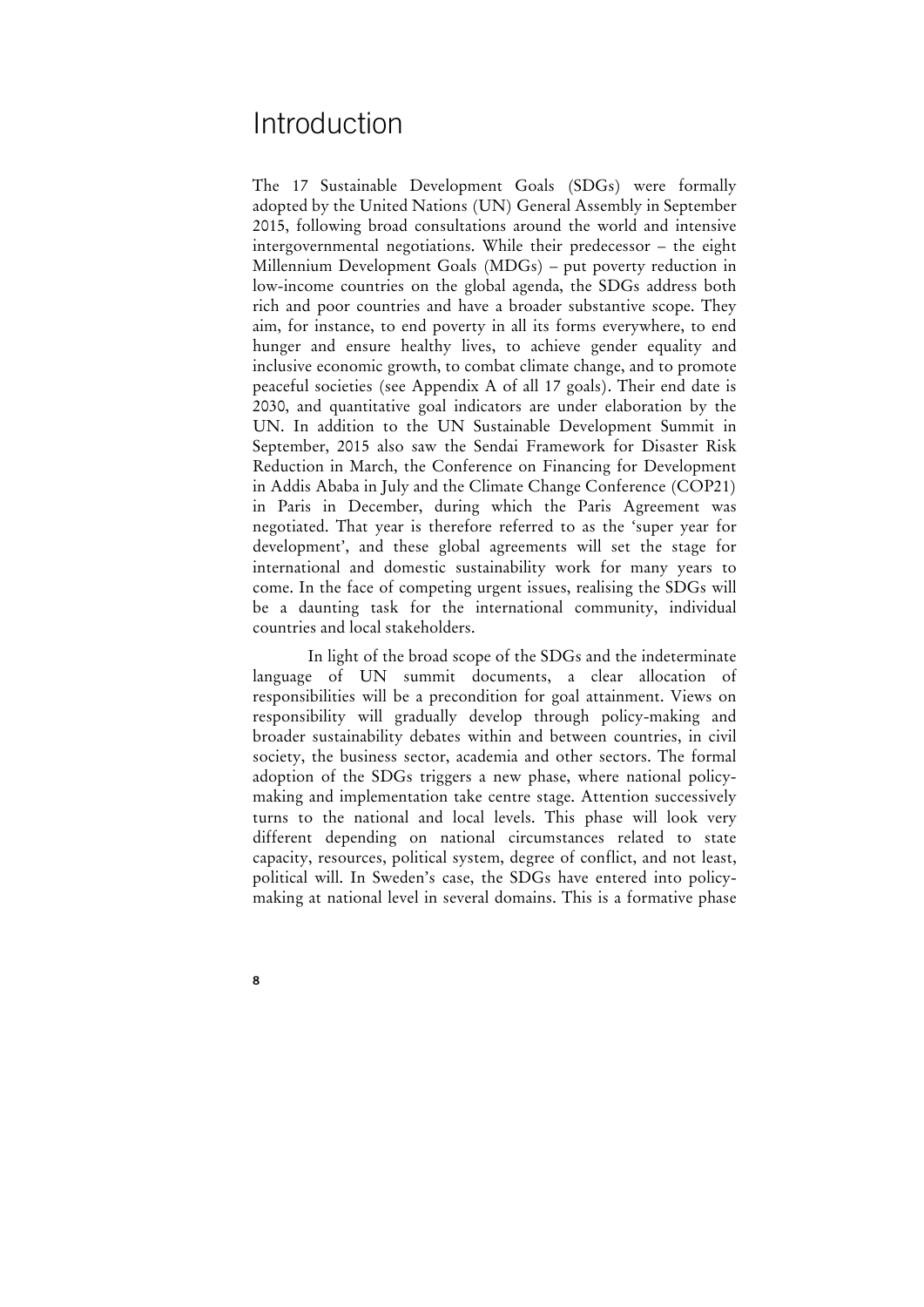for the allocation of responsibility that sets the stage for future Swedish work towards the goals.

 This report analyses how SDG responsibility and accountability develop from a Swedish perspective. By 'responsibility' we mean forward-looking obligations attached to actor roles, whereas we use 'accountability' in a retrospective sense, in which actors must answer for the extent to which they fulfil their responsibilities. We are interested in how and why responsibilities are adopted by or assigned to different actors. More specifically, we ask two main questions: (1) What key concerns stem from how Swedish responsibility is organised? and (2) What challenges to accountability emerge? By studying the SDG process from its inception in global consultations to possible future scenarios in the Swedish context we identify key points of tension and challenges related to responsibility and accountability. The ways in which these are tackled set the stage for future work towards realising the goals. However, notions about responsibility are often implicit, path-dependent or taken for granted. The report therefore aims to provide a systematic and conceptuallybased discussion of responsibility throughout different phases of the policy process. Thereby, the report contributes to an emerging field of study centred on SDG realisation that is of interest to a wide readership. National, regional and local level policy-makers, civil society associations in various fields, researchers, teachers, and others with a broad interest in sustainable development and governance issues might be part of this readership.

 The SDG agreement is not a legally binding treaty; its realisation has to rely on political commitment underpinned by financial and institutional capacities. Due to high ambitions, repeatedly expressed by ministers, members of the Riksdag (parliament), government officials, and civil society representatives, Sweden is a particularly illustrative case study on how countries translate the SDGs into national level policies and organisation. The report does not provide a holistic picture of the SDG process from its inception to the present, or a detailed analysis of the substance of individual goals. Rather, the report studies the overall organisation of responsibility for the set of goals as a whole and in relation to accountability in the Swedish case. We do not employ a clear-cut distinction between domestic and international SDG responsibility, as the policy-making processes in focus entail both. SDG processes were initially located in the realm of international development cooperation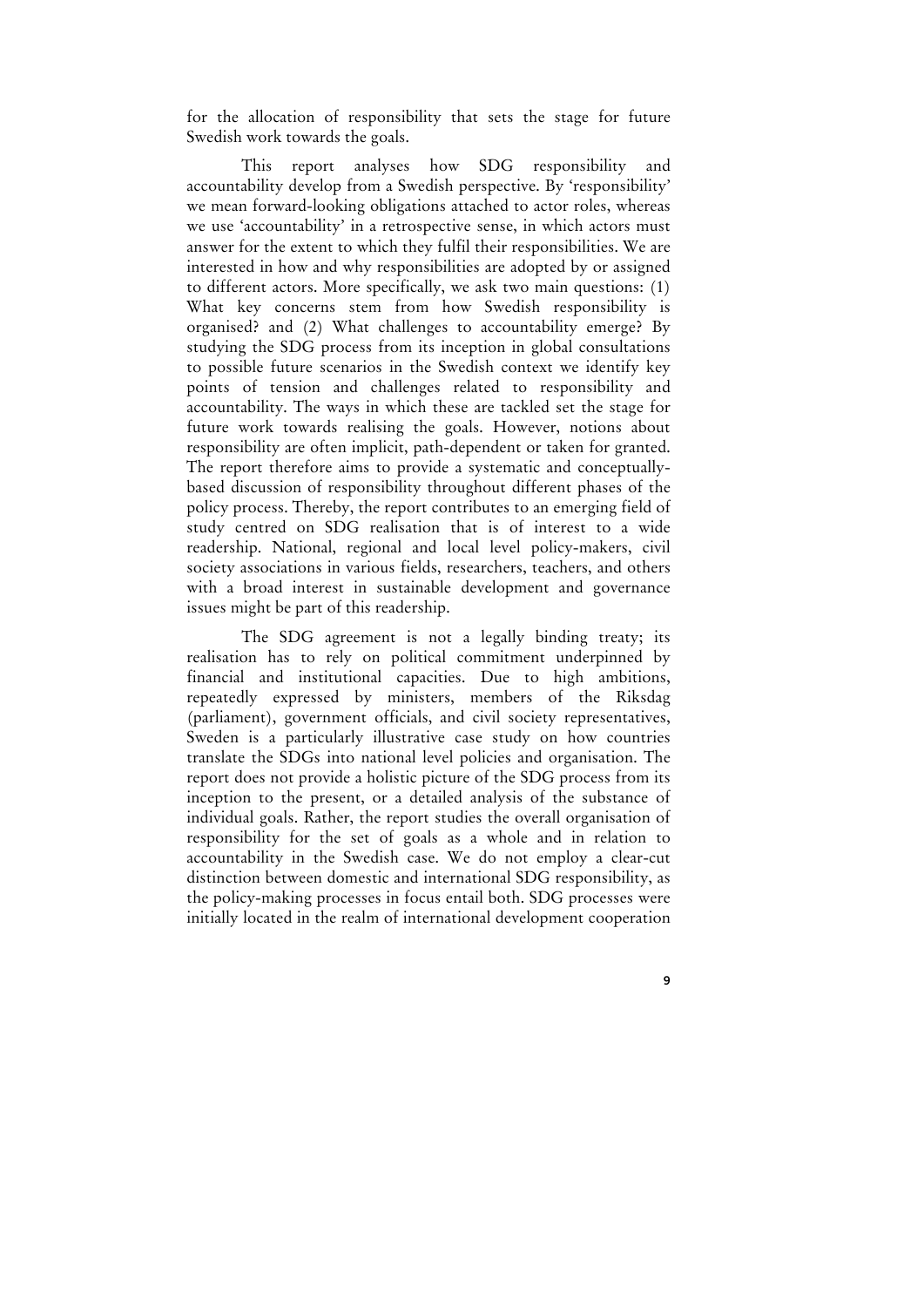but have increasingly been taken up in other policy domains, which bridge the national-international divide. Already in 2003 the Swedish Parliament adopted a Policy for Global Development (PGD) with the aim of creating coherence between aid policy and other policy realms such as trade and environment. The SDGs provide a similar holistic ambition. This report does not, however, examine the PGD itself (see instead Fellesson and Román, forthcoming, and see Weitz et al., 2015 for a report on the SDGs in the domestic Swedish setting).

 Writing a report on SDG responsibility means studying rapidly changing and overlapping policy processes, where deadlines are often unclear, and our interviews confirm that many unresolved issues remain with regard to SDG planning. The report must therefore only be viewed as a snapshot of the initial stage of a 15-year process. Our interpretations provide an outside perspective that may differ from inside perspectives. However, we hope that the report nurtures forward-looking discussion on what we regard as key issues for the SDGs.

 The report builds on empirical material that we analysed using a political-theory based framework (Ch. 2). Informed by a processtracing method (Collier, 2011) to follow policy developments in arenas where the global SDG agreement becomes part of Swedish policy-making, we draw on three different kinds of material, namely interviews, policy documents and academic research.

 Firstly, from December 2015 until March 2016, we conducted semi-structured interviews with 19 actors involved in SDG policy work: four members of the Riksdag belonging to the Committee on Foreign Affairs, two politically-appointed state secretaries, six government officials at the Ministry for Foreign Affairs and Ministry of the Environment and Energy, six representatives from civil society organisations and one official at the Swedish Development Cooperation Development Agency (Sida) (Appendix B). The questions concerned how they view their and others' responsibility and the main challenges and opportunities involved in working with the SDGs. Our focus lies on participants in the first stage of national level policy-making. For this reason, we chose not to include municipal or regional political representatives or the private business sector, as their respective SDG obligations merit full reports on their own. In addition, we have not focused on government agencies, because at the time of our interviews they had not yet received substantive instructions concerning their SDG responsibilities. One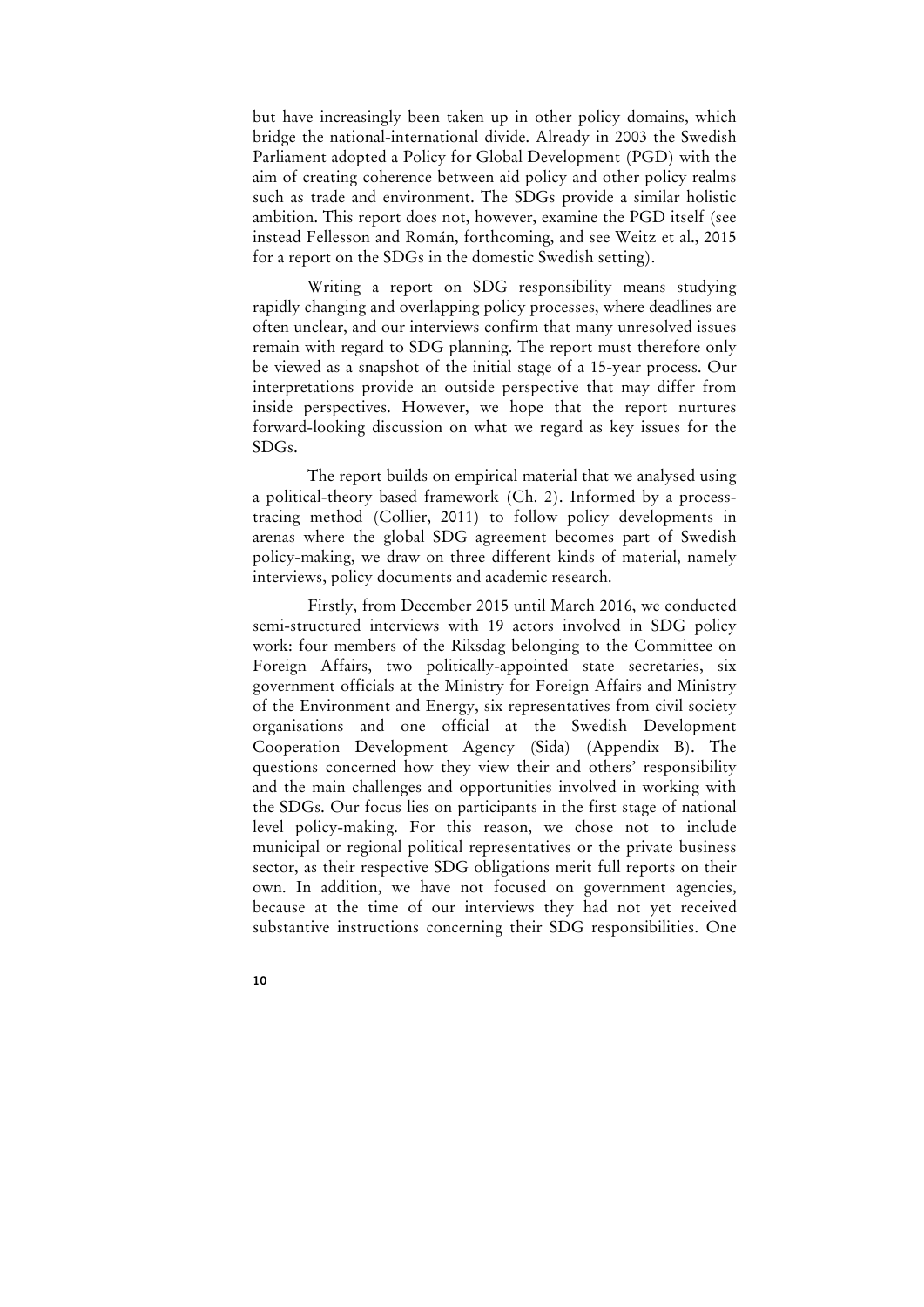exception is an interview with a Sida representative, as we wished to ask about lessons from the MDGs for Swedish development cooperation. When selecting members of parliament we approached all opposition parties' spokesperson on development cooperation policy in order to balance the views of the government reflected at government-initiated events and in interviews with state secretaries and government officials. Some of those who were approached were, however, unavailable for an interview. We partially anonymised our interviewees in this report, as our interest lies primarily in the perspectives of the organisations they represent. For this reason, we refer to state secretaries, government officials, members of the Riksdag and civil society organisation representatives.

 Secondly, we draw upon a selection of the vast policy material from the UN consultation process held between 2012–2015, including the outcome documents from the New York and Addis Ababa summits. Yet, this report does not set out to account for the extensive political negotiations behind the outcome documents. In addition, we use Swedish policy decisions and statements on the SDGs collected from ministries, government agencies and civil society organisations such as CONCORD Sweden, and as reported in Swedish daily newspapers or on the Government's website in order to find the most current information. We strived to balance the selection of policy statements and reports. However, as the present stage of policymaking is government-driven, there is a bias in the amount of material towards the Swedish Government's documents.

 Thirdly, we draw on academic research, which consists of political-theoretical works on responsibility. Those assist us in developing conceptual distinctions according to which responsibility and accountability can be systematically studied. To some extent, we also use academic literature on implementation challenges of the MDGs (e.g. Fehling et al., 2013; Fukuda-Parr et al., 2014; Unterhalter, 2014) and of Agenda 21 (e.g. Feichtinger and Pregernig, 2005; Forsberg, 2002). This provides a basis for drawing upon lessons learnt from SDG predecessors. Finally, we use the burgeoning literature on the 2030 Agenda and the SDGs (e.g. Fukuda-Parr and McNeill, 2015; Pogge and Sengupta, 2015; Vandemoortele 2014).

 The next section outlines the key concepts of responsibility and accountability, and the phases of the policy process that guide our analysis in subsequent chapters. Next, the report is structured according to the three main stages of past, present and future. Chapter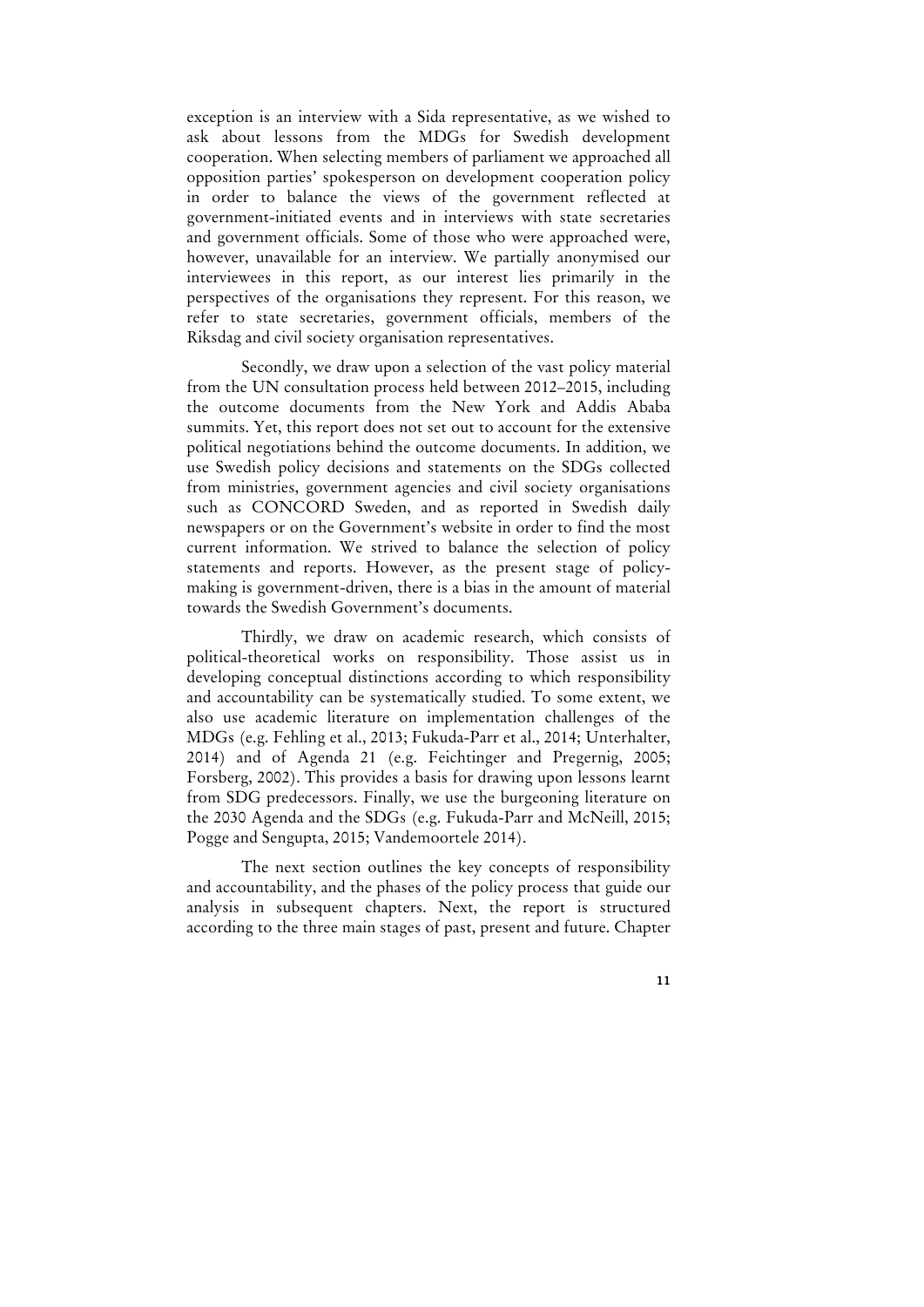three deals with the past, where we present a consultation phase and a decision phase stretching from 2012 to 2015. Chapter four, on the present stage, examines the national policy formulation phase and the deliberation phase, while Chapter five is devoted to the future, where we present an implementation phase and an evaluation phase. Chapter five also summarises challenges and opportunities for SDG responsibility in terms of three scenarios. In the conclusion we discuss our major findings and provide ideas on continued research.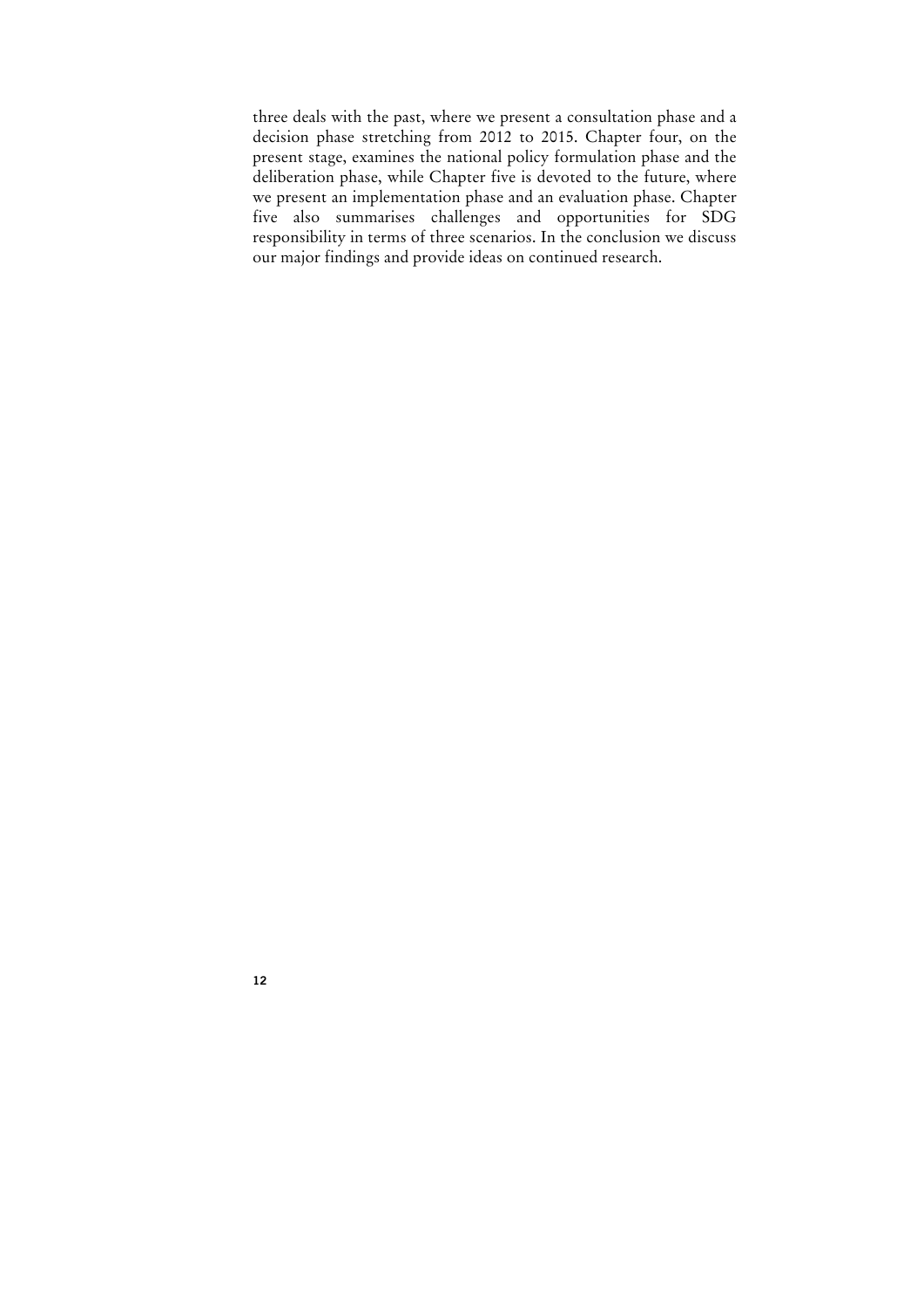# RESPONSIBILITY, ACCOUNTABILITY AND THE POLICY PROCESS

This chapter introduces our key concepts and related distinctions that guide the analysis in subsequent chapters. We use a process-oriented perspective to study how responsibility and accountability develop and therefore also identify the main phases of the policy process, underscoring issues related to participation in the different phases.

## Responsibility

For an individual or an organisation to be responsible means being required to undertake specific tasks with a forward-looking perspective. To bear such prospective responsibility is to have a duty or obligation, in virtue of a role that one plays, to ensure that something happens (Zimmerman, 1992:1089). Concepts such as obligations, duties, roles and tasks belong to this forward-looking meaning of responsibility and we use them interchangeably in this report (Cane, 2002:31). A key distinction is between individual and institutional responsibility. Individuals exercise responsibility by carrying out the expectations and obligations of several more or less well-defined roles such as employee, parent or citizen. In the politicalinstitutional setting of sustainable development governance, responsibility is primarily exercised through the collective action of institutional agency rather than individual agency. Organisations have greater capacity for deliberation and action than individuals (Erskine, 2003:26). In political-institutional arenas, setting goals must involve the identification of agents who are responsible for their fulfilment and who control the means to realise goals (Pogge and Sengupta, 2015). In the ideal case, the relationship between political-institutional and individuals' responsibility for sustainable development is one of mutual reinforcement.

 The allocation of role responsibility can be based on different sources and limits, though they are not always explicitly defined. Key sources of responsibility consist of legal, moral, political and social custom sources (Miller, 2001; Lucas, 1993:54-55). In addition, a recurrent theme is the extent to which past activities causing a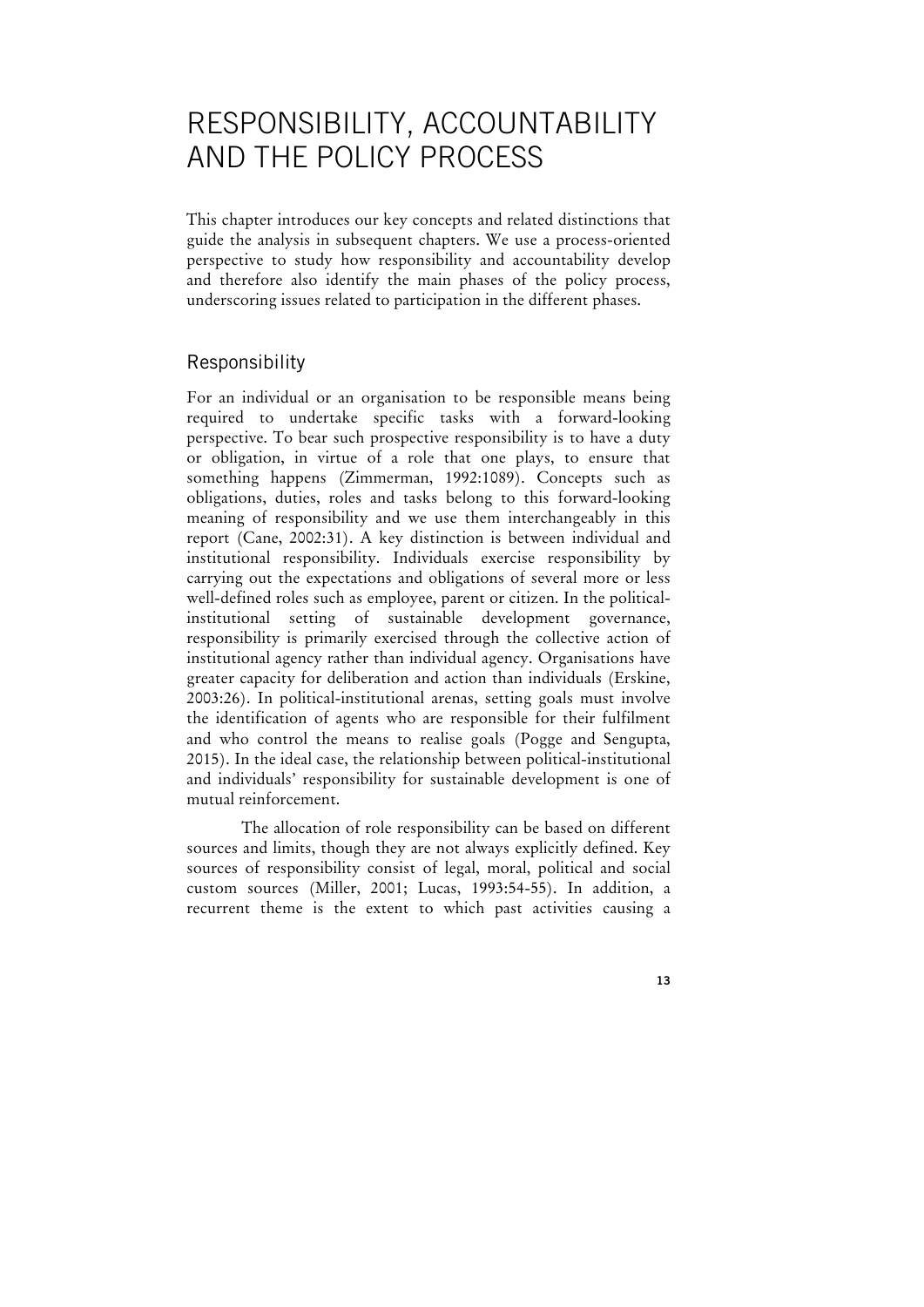particular problem is a source of present responsibilities, for instance with regard to global environmental problems or former colonial relations. Limits of responsibility arise both on ideological grounds and due to material circumstances. Political ideologies hold different views on public and private responsibility, mirroring deeper conflicts on the role of states and markets in, for example, sustainability affairs. Material and institutional limits arise from a lack of capacity due to resource scarcity, insufficient know-how and weak mandates, to name a few. A prerequisite for an agent of responsibility to exercise its obligations is the capacity to do so, financially, politically, technically or otherwise. In other words, the agent who is assigned obligations needs to have 'response-ability' (Fukuda-Parr and McNeill, 2015).

## Accountability

'Accountability' refers to someone having to answer for the way in which that person or organisation carries out its obligations. Such retrospective judgement implies bearing responsibility for events in the past, whether it refers to a failure to fulfil a duty or something praiseworthy. Concepts such as accountability and answerability deal with this backwards-looking sense. Effective accountability requires channels for exchanging reliable information between decision-makers and those affected by decisions, as well as monitoring and sanctioning instruments (Fearon, 1999; Lucas, 1993:184). In the case of quantitative goal-setting, accountability is steered in the direction of that which can be measured, which can distort original policy intentions. Even so, 'count-ability' often shapes forms of accountability in sustainable development governance (Fukuda-Parr and McNeill, 2015; Hansen and Muhlen-Schulte, 2012). Today, a broad set of actors is involved in such governance. Those actors face quite different formal accountability relationships. Elected politicians are accountable to their electorate, chief executive officers are accountable to their boards and boards are accountable to shareholders (Fearon, 1999). Civil society organisations face possible accountability relationships with a variety of stakeholders, such as boards, donors, beneficiaries and members.

 Global policy-making raises challenges for accountability, as those who are affected often have, at best, very indirect means of holding decision-makers in government, business or civil society sectors accountable. In the international setting of sustainable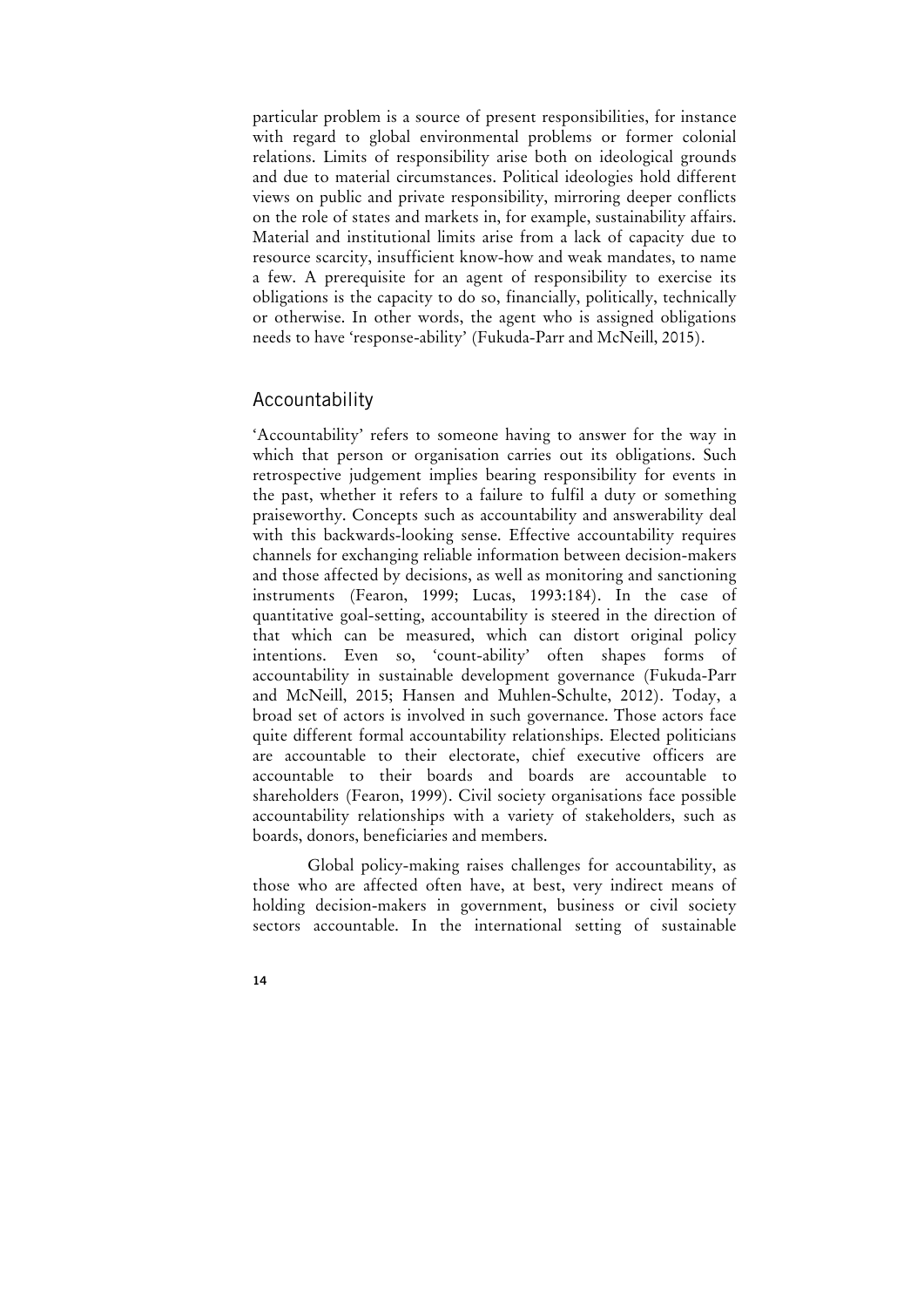development governance, effective enforcement and vertical accountability is absent and most commitments made by governments are non-binding (Ocampo and Gómez-Arteaga, 2016). Many governments, particularly in states lacking rule of law, do not function as a key link in accountability chains between citizens and companies that operate transnationally. Researchers have raised challenging issues related to representation and accountability of civil society, particularly in the case of transnational policy-making (e.g. Brown and Moore, 2001; Pallas, 2010). When such organisations speak on behalf of groups that are otherwise without political influence, these groups, in turn, have few means to hold civil society accountable. At the same time, a key function of civil society is to demand accountability from other power-wielders, within and beyond individual states.

#### The policy process: from consultation to evaluation

The allocation of responsibilities takes place through policy processes at different political levels. In the case of the SDGs, these range from the global to the local level. Theories of policy-making underscore how different interests of participating actors shape policy processes (Sabatier and Weible, 2014). The division of the policy process into phases – according to which the report is structured – serves an analytical purpose enabling us to study how participation changes across the phases. This helps us distinguish how views on responsibility develop through interlinked policy processes at national and global level (Buse et al., 2012; Innes and Booher, 2003). During the consultation phase, or the agenda-setting phase, debate on the responsibilities of different actors is key, including how historical trajectories should influence current obligations. Research on agendasetting highlights the importance of political momentum for policy change (Kingdon, 2002). The decision phase steers responsibility discussion in a more formal direction. Research on participation in international relations shows that the most open phases of the policy process are policy formulation and implementation while decisionmaking is much less open. Non-state actors thus enjoy least access to the politically most important phase of international cooperation (Tallberg et al., 2013:260; Pallas, 2010).

 During national policy formation and deliberation phases, institutional adaptation in order to take on new obligations takes place, as well as broader legitimation efforts outside elite policy-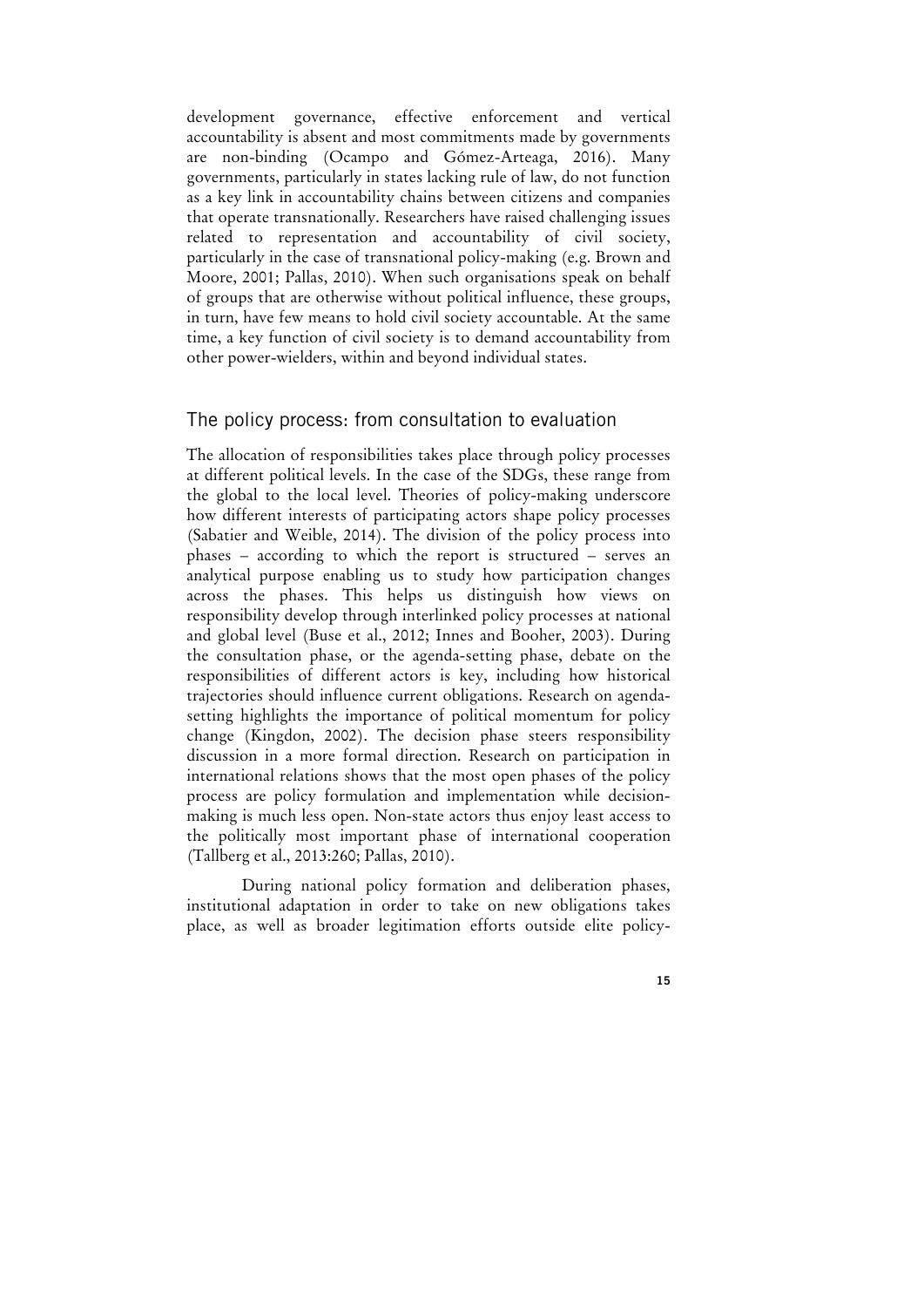making circles. In our case, policy-making also shifts from the global to the national Swedish level. Political science research shows that the Swedish policy-making process stands out in comparison with other countries due to its strong emphasis on the preparatory phases of fact investigation and deliberations where broad agreements and participation are highly valued (Petersson, 2016). During these phases, policy debate on obligations and organisation of responsibility reveals expectations and ambitions among actors in the Swedish context. Here, the conceptual framework allows us to distinguish between individual and institutional responsibility as well as between different sources of responsibility. We also raise questions on who participates in policy formation and how they are held accountable.

 During the implementation phase, decisions must be turned into policy and practice by a wide range of actors, which, in light of the encompassing character of the SDGs, involves several overlapping policy sectors (cf. Hill and Hupe, 2009; Sabatier and Weibel, 2014). During the evaluation phase, which in the case of the SDGs will overlap with implementation, accountability becomes central. The report's forward-looking section allows us to elaborate on the role of quantitative goal-setting for accountability in sustainable development governance (Fukuda-Parr et al., 2014; Unterhalter, 2014; Hickel, 2016).

 Following the policy process enables us to see how responsibility and accountability build on each other, and how accountability presupposes that responsibilities are clearly identified in advance. Yet, due to the political nature of policy processes, we know that negotiations often result in vague agreements where much interpretation of the reach of responsibility is put in the hands of those charged with implementation (Hill and Hupe, 2009). Studying the policy process over time helps us identify points of tension (section 5.1) that arise as responsibility commitments made during early stages are to be realised and evaluated. A process perspective also facilitates discussion about the relationship between participation and responsibility.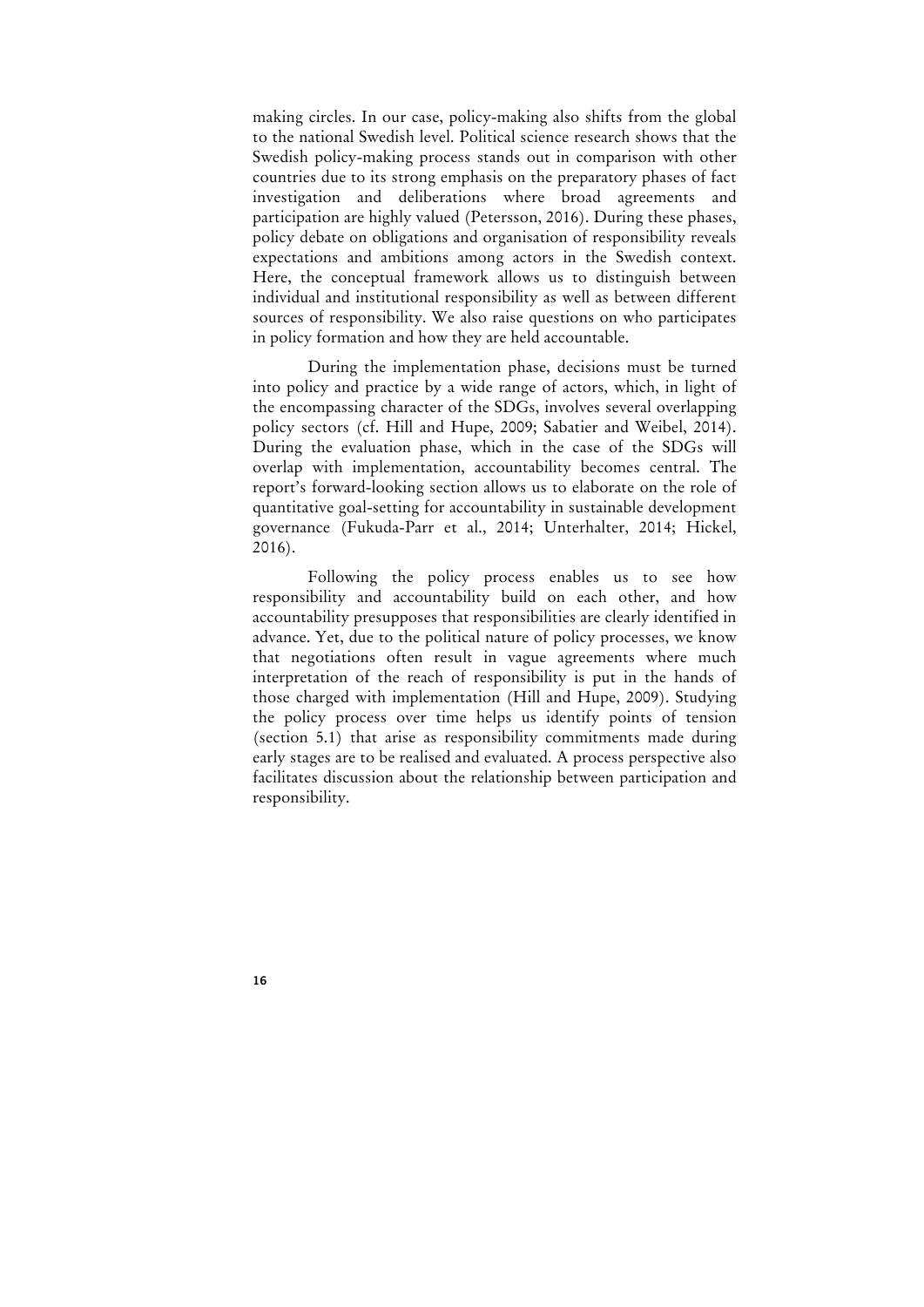This chapter sets the stage for our analysis of the Swedish case by briefly examining how the SDGs evolved between 2012 and 2015. After three years of consultations with global reach, the 8 MDGs were replaced by 17 SDGs. Although this process created a feeling of great achievement, it also causes concerns on how to achieve such an ambitious agenda (see chapters 4 and 5). Below, we discuss participation in the consultation processes in relation to accountability and future responsibility, including how key UN summit outcome documents allocate responsibility.

## Consultation phase

The consultation processes leading up to the formal adoption of the SDGs were unprecedented in scope. The MDGs had been criticised for being selected in a non-transparent manner (Darrow, 2012), and another approach was sought in order to legitimise the new goals. At the Rio+20 summit in June 2012, governments agreed to adopt global goals for the period 2016–2030 by merging the development and sustainability agendas. Post-2015 consultations were conducted through a number of parallel processes, including different groups of stakeholders around the world. The then Swedish Minister for International Development Cooperation, Gunilla Carlsson, was a member of the High-level Panel of Eminent Persons on the Post-2015 Development Agenda, which was established in July 2012.

 Moreover, UN agencies and governments co-organised 6 regional and 11 global thematic consultations in addition to national consultations in 88 low- and middle-income countries. The thematic consultation on health, for example, was co-led by WHO and UNICEF, in collaboration with the Governments of Sweden and Botswana. In January 2013, the UN Intergovernmental Open Working Group on the SDGs, clustering 70 countries from different regions to fill 30 seats (not Sweden, however), was created to provide recommendations to the UN General Assembly. The Open Working Group engaged with stakeholders through the UN 'Major Groups' system. Based on Open Working Group recommendations, a list of SDGs was presented in September 2014 and negotiated by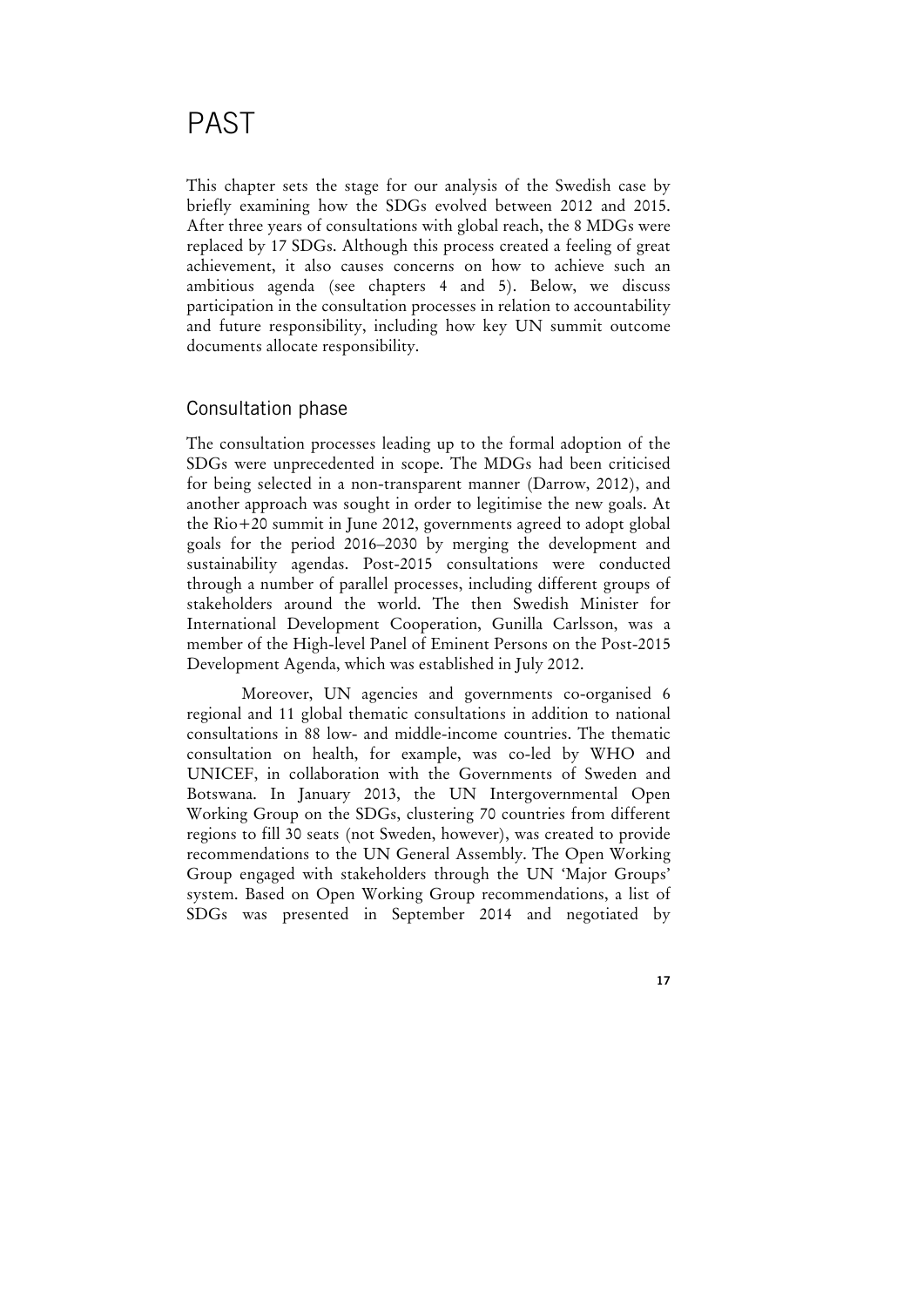governments in the UN General Assembly during 2014–2015 (see Chasek et al., 2016).

 Opening up global policy-making provides a broader basis for decision-making, yet invites questions on who gets to participate and how they are held accountable. Early on, civil society organisations pushed the UN to create inclusive processes for Post-2015 goalsetting. In 2010, a civil society network devoted to Post-2015 campaigning called Beyond 2015 was created, and eventually organised national civil society deliberations in 29 countries of the South. The network also provided position papers for all 11 UN thematic consultations and engaged with the Post-2015 High-level Panel and the Open Working Group. For their part, business representatives and business associations were also included in several Post-2015 deliberations.

 The above-mentioned High-level Panel included two chief executive officers among its 27 participants, equal to the number of civil society representatives on the panel. Much input from businesses to the UN was channelled through the Global Compact, the UN's voluntary-based corporate social responsibility (CSR) platform (UN Global Compact, 2016). This promoted the representation of large businesses, certain key companies and individuals, often based in Europe or North America. A recent study (Pingeot, 2014) showed that certain industry sectors (e.g. resource extraction, technology, pharmaceutical and food) and individual companies (e.g. Unilever, Siemens and AngloGold Ashanti) were overrepresented in the overlapping processes that allowed for business input. This Northern bias in the global consultations is also found in the post-2015 proposals submitted in the World We Want consultations, wherein the largest proportion came from global collaboration constellations or from actors based in high-income countries (Bergh and Couturier, 2013).

 Another study of the UN consultation process shows that despite broad participation, the perspectives and priorities of some groups (e.g. indigenous people) were downplayed in order to generate findings comparable at a global level. This signals political instrumentality at the cost of inclusive processes (Enns et al., 2014). Moreover, it is hard for the general public in UN Member States to get a sense of who has influenced the new global development agenda and what accountability relationships influential actors face.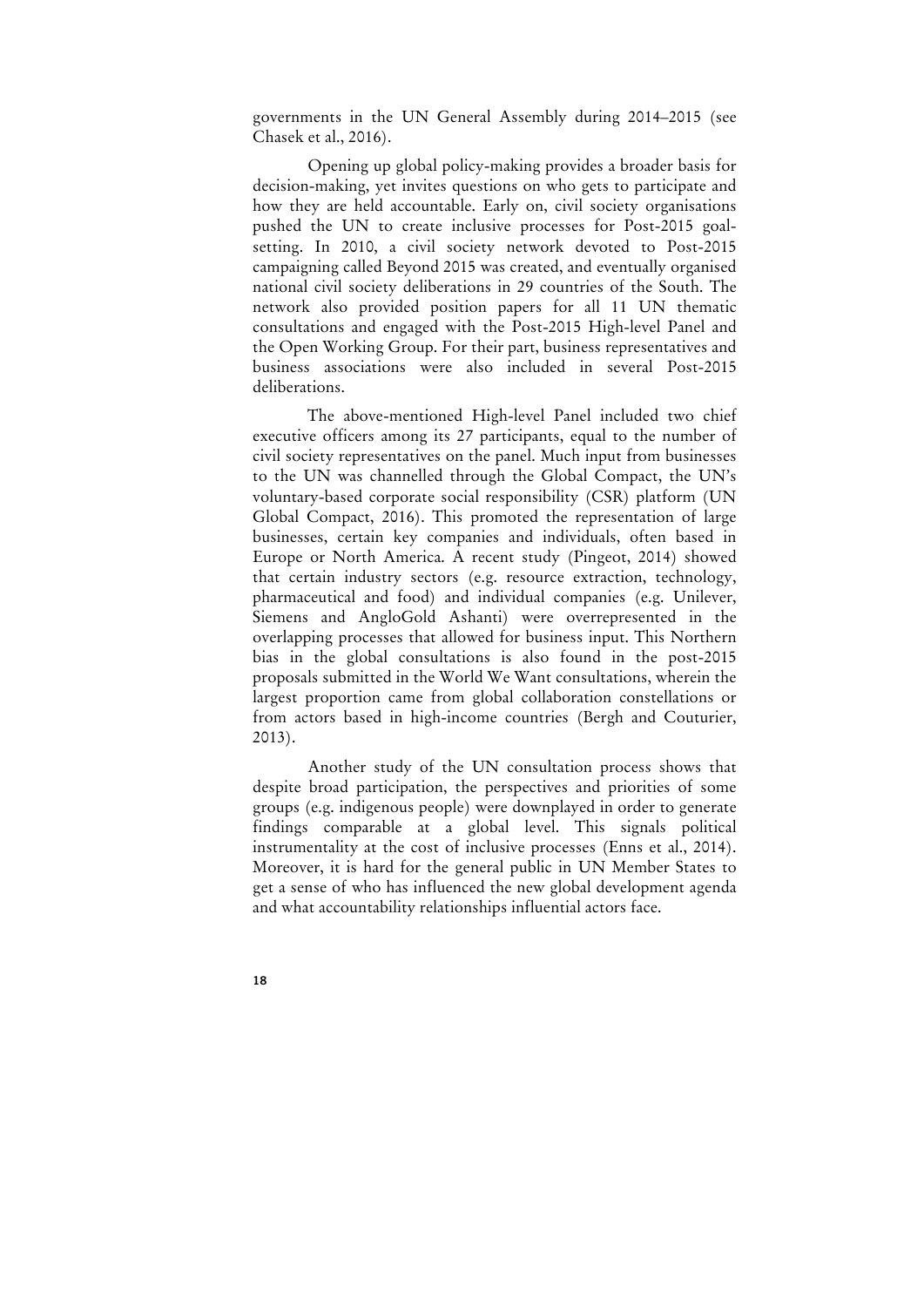Similar questions are applicable in the Swedish case where, in contrast to the global level, they should be understood in the context of a democratic political system. The Swedish Government invited a variety of stakeholder groups to a dozen short consultation sessions. In addition, the Swedish official delegations to the UN SDG meetings in New York and in Addis Ababa were among the very few that included civil society organisations representatives as official national delegates. The inclusion of civil society representatives created tensions with other countries' delegations that did not support their presence during negotiations (according to an interview with a government official). Even so, the value of collaboration with civil society organisations was highlighted in all our interviews. For instance, one government official highlighted the benefits of civil society organisations putting clear demands and having high expectations of the Swedish Government. On the one hand, this allowed for broader input to and domestic backing of the official negotiations. On the other hand, it invited questions on who is selected and how they are held accountable for their influence on Swedish positions.

 Civil society organisations were coordinated by CONCORD Sweden, a platform organisation including 50 small and large Swedish organisations working with development-related issues. A CONCORD working group drafted joint statements and enabled information-sharing among non-government organisations (NGOs). One civil society representative pointed out that their inclusion in the Swedish delegation created a tension between internal participation and the external advocacy and watchdog roles of civil society. For example, the call for a UN tax agency combatting tax evasion was supported by low-income country partner organisations to Swedish civil society organisations, but not by the Swedish Government. Nonetheless, all civil society interviewees agreed that the positive aspects outweighed this dilemma, not least due to the fact that civil society organisations and the Government largely agreed on Swedish positions. The latter is likely to be a key explanation for the inclusion of Swedish civil society. The agenda of the civil society organisations in question was relatively mainstream in the Swedish international development cooperation context. This view is supported by research showing that civil society organisations with a moderate reformist agenda are more likely to find state allies than those with radical transformational agendas. This research also shows that civil society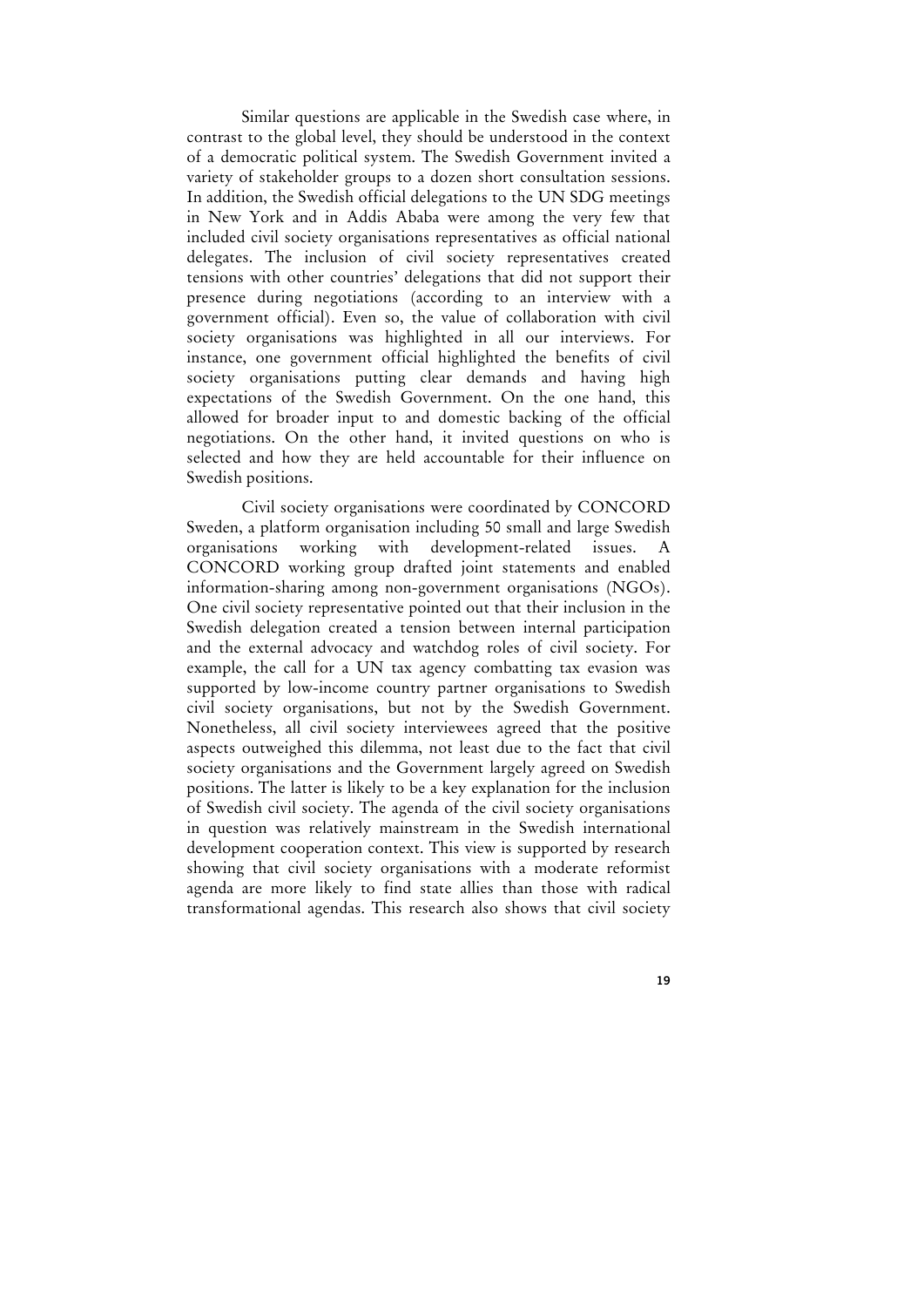organisations with the most government contacts are the experienced, professional and comparatively resource-rich organisations located a country's capital (Pallas and Uhlin, 2014). This is confirmed in the Swedish case.

 While civil society organisations are not directly accountable to the Swedish public with regard to their influence on official positions, the Swedish Riksdag is accountable to the electorate. The members of the Riksdag we spoke to felt they had been well informed by the Government but not involved enough in the consultation process as such. They had been invited to consultation events, but, as one member of the Riksdag put it 'one person can only do so much'. Work at the Riksdag was described as relatively lonely, especially for members of smaller parties who work with a wide range of issues. Tellingly, members of the Riksdag were invited to dialogues together with a range of other stakeholders as 'a member of your organisation' rather than in their specific capacity. Yet, all members of the Riksdag we spoke to emphasised that there was little disagreement among political parties on the final SDG outcome. Only sexual and reproductive health rights created some discussions, where one party (the Sweden Democrats) had a diverging position on how far to go on these issues. One member of the Riksdag also spoke about challenges of diverging views within the EU when issues were negotiated in New York by the EU jointly rather than just by Sweden.

 Overall, members of the Riksdag agreed that there was relatively little discussion about the SDGs in the Riksdag and that most members still have limited knowledge about the goals. Once the SDGs are to be implemented, we expect more debate, if not earlier (see chapter 5). Yet, all interviewees agreed that long-term political responsibility for sustainable development requires parliamentary foundation. And it should be noted that some of the members of the Riksdag were self-critical with regard to not initiating more activity on the SDGs.

 Finally, business representatives also participated in some of the discussions in the Swedish consultation setting. In 2013, Sida was involved in the creation of a network of large Swedish companies called the Swedish Leadership for Sustainable Development. The network is coordinated by Sida, but based on companies' own initiatives on sustainable development. After the adoption of the SDGs, the network pledged to make sustainable development an integral part of their businesses' core operations (Sida, 2016). Our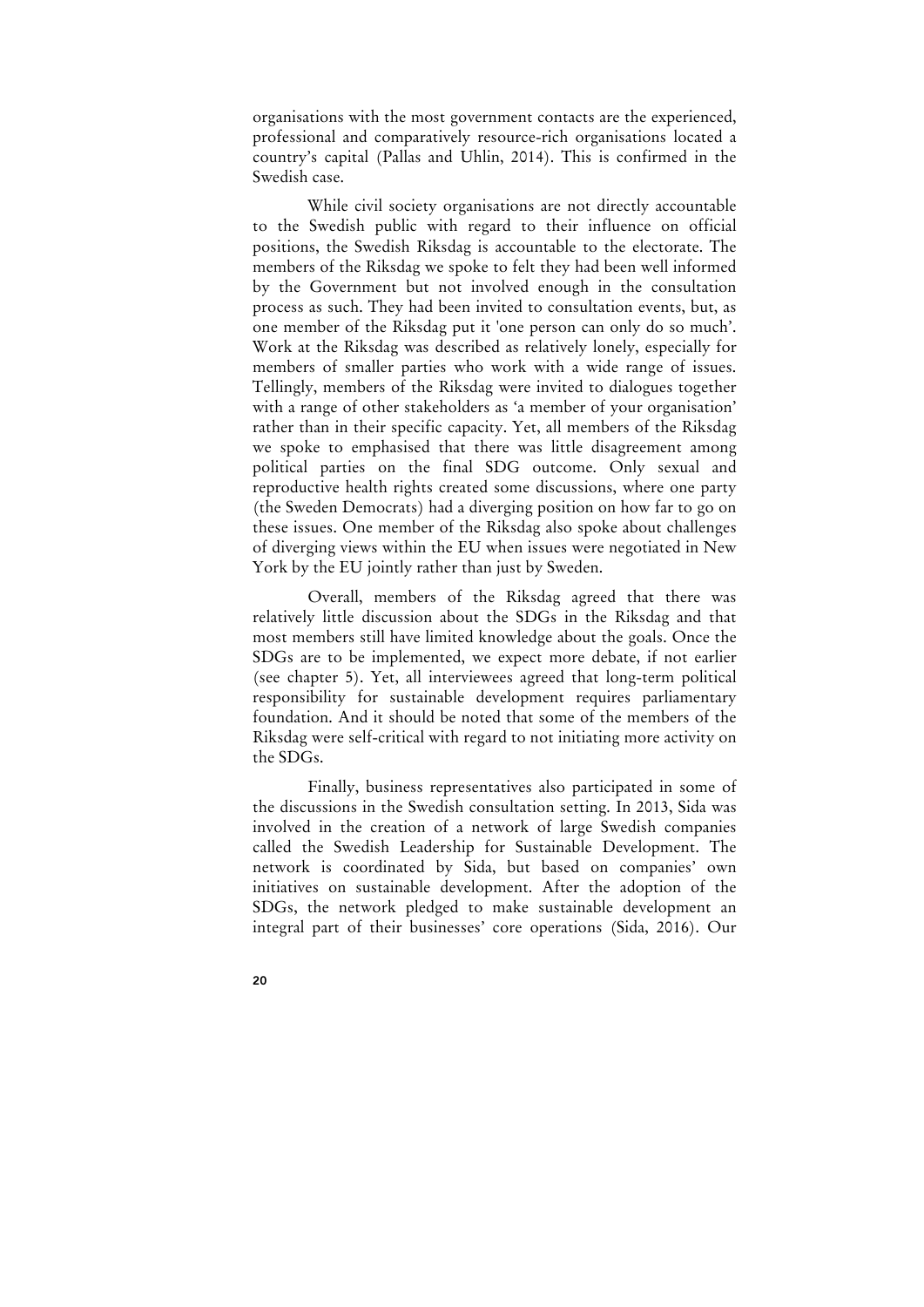interviewees had partially diverging descriptions on the participation of the business sector, probably due to insight into different parts of the consultations. While one member of the Riksdag felt that the business sector had been involved in a positive way, a government official expressed that only few companies had shown interest in the process. With regard to influence on policy positions, questions on public accountability are equally pertinent for businesses as for civil society.

 To sum up, more open global policy-making increases participation but invites questions on who gets to participate and how they are held accountable for their influence. Those questions are also relevant at the national Swedish level, albeit in the context of a democratic political system. The consultation process also calls attention to the relationship between participation and responsibility. Can those who had a say in consultations be expected to take on more responsibility for the goals? Can civil society organisations maintain a critical watchdog role after participating in offical delegations? Moreover, the limited role of the Swedish Riksdag in consultations is likely to contrast with future demands on political responsibility and eventual accountability towards the electorate.

## Decision phase

While the consultations encouraged broad participation, decisionmaking was limited to governments of UN Member States. The UN General Assembly outcome document *Transforming Our World: The 2030 Agenda for Sustainable Development* (United Nations, 2015a) was formally adopted by the UN General Assembly in September 2015, comprising a preamble and a political declaration, 17 SDGs with 169 targets, and sections on implementation, follow-up and review. Despite being non-binding, the text is decidedly ambitious due to its scope. The Addis Ababa Action Agenda of July 2015 (United Nations, 2015b) supports the SDGs by identifying financial means of implementation. The agreement points to a decline in official development assistance in relation to other types of financial flows, and to the growing importance of private sector and domestic resource mobilisation, including taxation. The financial obligations of different kinds of countries were a matter of negotiation, relating to the role of 'common but differentiated responsibilities', much debated in the environmental sphere. Low-income countries feared that they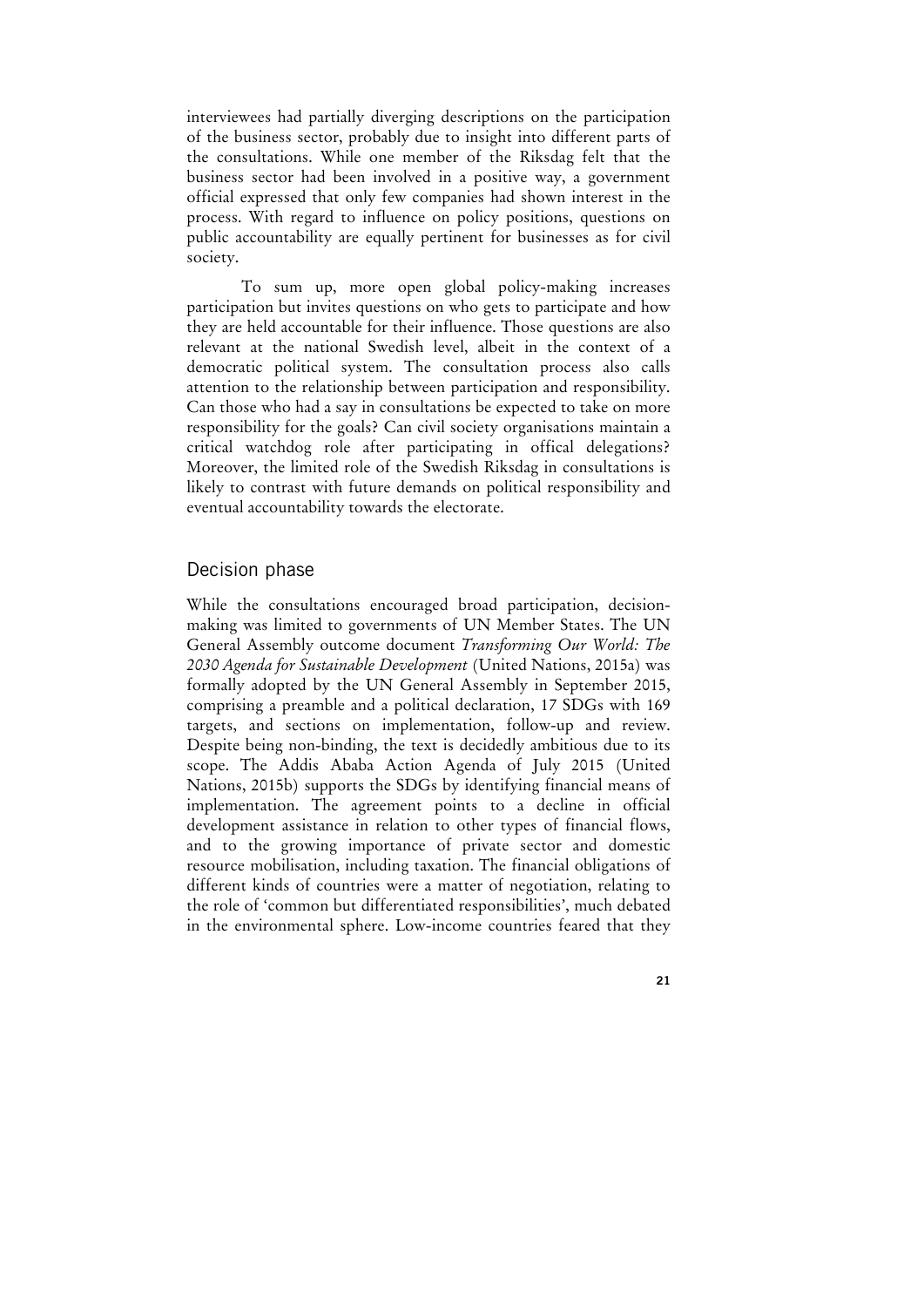would be disadvantaged without the principle (Chasek et al., 2016; Fejerskov, 2016:12). The Addis Ababa agreement entails separate commitments for those who provide official development assistance and those who engage in South-South cooperation (Berensmann et al., 2015:101; see also Engberg-Pedersen, 2016). Assigning different responsibilities depending on capability mirrors the idea of 'responseability' (see 2.2). One civil society interviewee pointed out that, highincome countries in the EU, including Sweden, contributed to making the financial commitments of the Addis Ababa agreement weaker than they could have been.

 The two outcome documents are key for shaping expectations on responsibility. While the documents establish that the main responsibility lies with states on the basis of their consent and political agreement, the sources of responsibility assigned to a broad range of non-state actors are less obvious and responsibility is not formally adopted by those actors. However, they are assigned a range of functions in relation to follow-up and review and in realising the goals. For instance, businesses are asked to apply creativity and innovation to solve sustainable development challenges. Civil society is encouraged to contribute to reviews of progress at national level and to participate in public-private partnerships. Both outcome documents are underpinned by notions of political institutional responsibility rather than individual responsibility. While the Addis Ababa Action Agenda primarily concerns institutional and financial responsibility, the 2030 Agenda document is also informed by notions of moral responsibility through the broader obligation of 'leaving no one behind'. Despite this obligation, the key 2030 Agenda outcome documents provide great scope for state sovereignty and concerns for national circumstances.

 All our interviewees expressed overall satisfaction with the final outcome, considering the politics of global negotiations and the politically sensitive issues of the Agenda. Most interviewees would, however, have preferred stronger wording on democracy and human rights (Goal 16), equality and to some extent on sexual and reproductive health and rights – key issues in Swedish development cooperation policy. Both government officials and civil society representatives pointed out that these issues were difficult for many countries to accept. Sweden had to work hard to ensure that the issues were kept on the Agenda. External resistance to these issues prompted interviewees in all categories to stress that Sweden wants to go further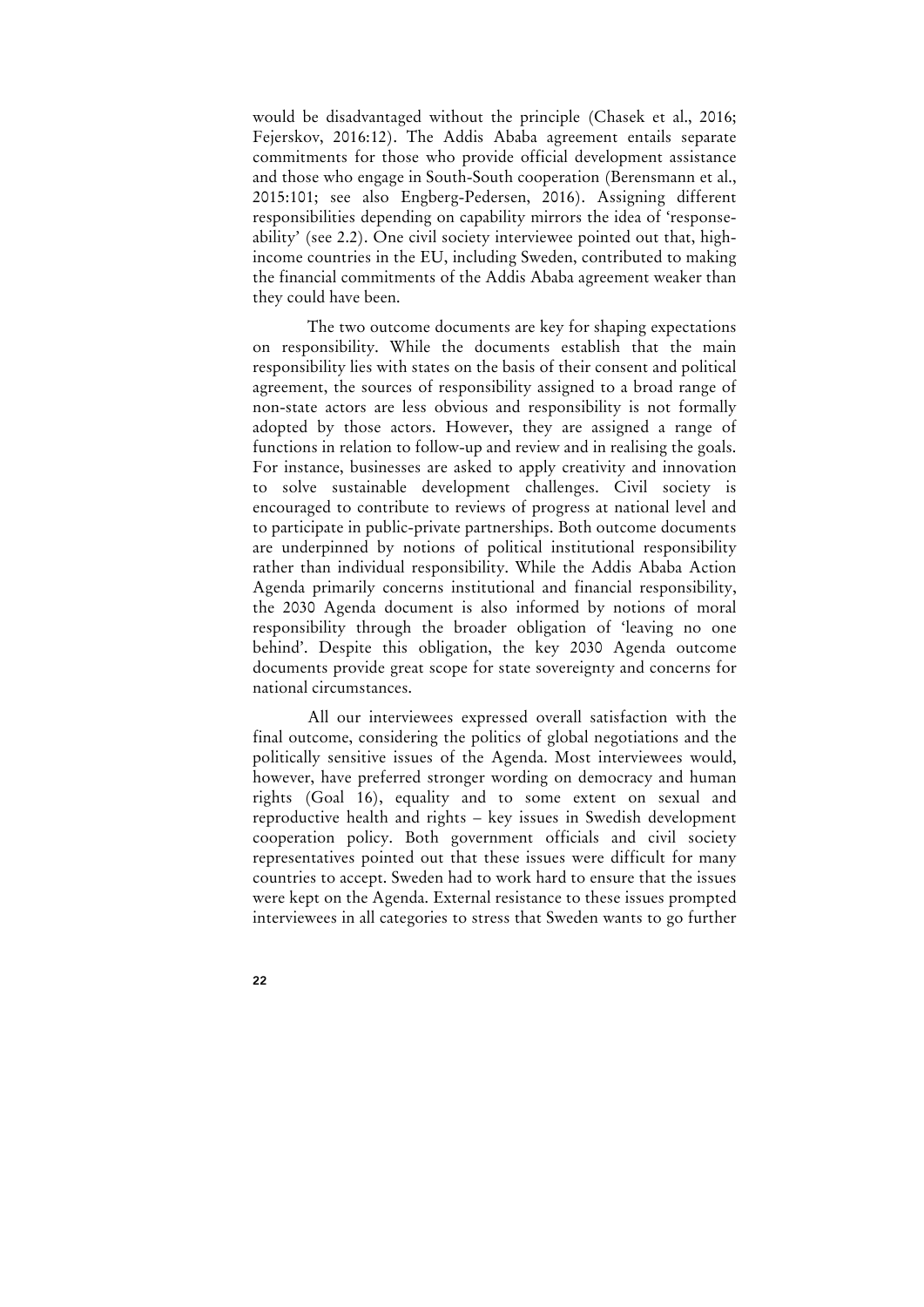on several topics on the Agenda, in line with Swedish foreign and development cooperation policy. A common theme in the interviews was that the broad scope of the Agenda is both its strength and its weakness. One government official commented that the Agenda's holistic approach appropriately reflects the real world. Another government official had initially been hesitant about such a comprehensive agenda standing a chance of being adopted. However, as the deadline approached, those involved in the process became reluctant to question separate goals, as this risked opening up for the deletion of more important goals. The willingness to compromise was relatively high, as many wanted to reach a decision. According to the government official 'it could have ended up much worse'. The official also found there to be too much current focus on the goals at the expense of the broader political declaration of the outcome document, explaining that '[w]ithout the political declaration, the goals are not worth anything'.

 In summary, as a globally agreed political outcome, the language of the outcome documents is at times indeterminate and unprecise. Role obligations are expressed in a very general manner open to quite contradictory interpretation. The main responsibility for goal realisation is assigned to governments who have formally adopted the goals. At the same time, the documents outline a collective international responsibility to support governments in this endeavour as well as non-state actor responsibilities. Contentious issues with regard to measurement were postponed and will influence future accountability discussion. The intergovernmental decision-making process stands in contrast to the preceding broader consultations. Yet both have left an imprint on SDG work in the Swedish context, which is the focus of subsequent chapters.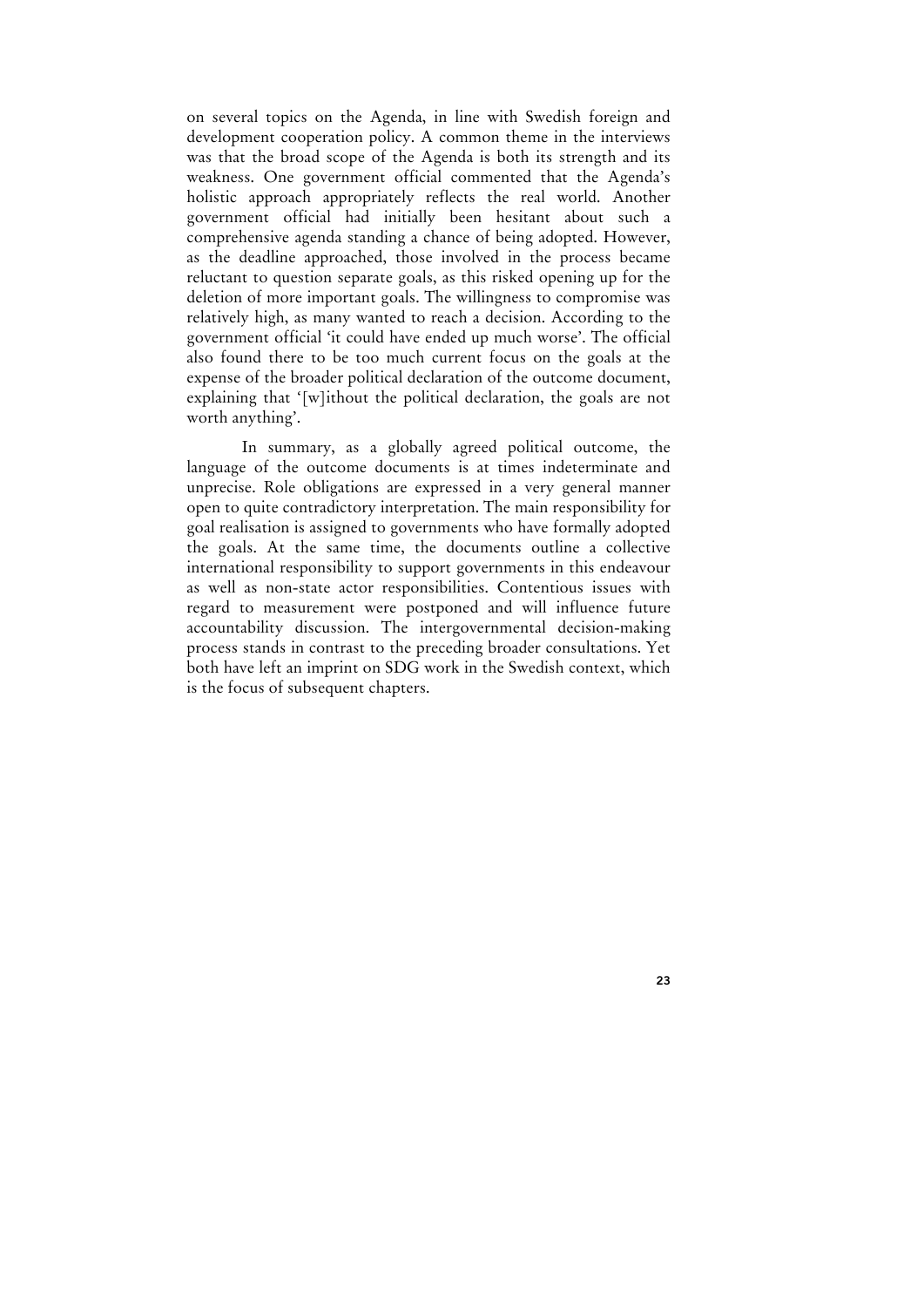# PRESENT

National level uptake of globally agreed goals is key for their realisation and for effective accountability relationships. Responsibilities are adapted to fit country contexts through national level policy processes, which is the focus of this chapter. We first analyse official government-led SDG organisation in the Swedish case, with the caveat that this is a rapidly changing process still in the making. We then discuss critical issues pertaining to participation in policy deliberations on the SDGs.

## Government policy formulation phase

Our material shows that expectations on Swedish responsibility for promoting the SDGs are very high among all our interviewees as well as in declaratory statements and written comments. High expectations stem from Sweden's historical legacy of active development cooperation and UN engagement (see e.g. Bergman Rosamond, 2016) and from the recent launch of specific SDG initiatives. Examples of the latter are a group of nine heads of state (Sweden, Brazil, Colombia, Liberia, South Africa, Tanzania, Germany, Tunisia and East Timor) established by the Swedish Government in conjunction with the adoption of the goals in September 2015. The group is to promote the realisation of the SDGs by driving commitments and sharing best practices among countries and societal sectors (Svenska regeringen startar högnivågrupp, 2015).

 Other initiatives are in the making, but not yet formally launched. In addition, several pre-existing initiatives are being used to promote SDGs, for example the International Dialogue on Peacebuilding and Statebuilding and Swedish contributions to woman's and children's health globally. Rhetorically, the word 'leadership' is frequently used to describe both Swedish official ambitions and to characterise other actors' expectations on Sweden (Rosén, 2016; Sverige tar ansvar, 2015). For instance, Prime Minister Stefan Löfvén said in his opening speech at the national kick-off event for the SDGs in January 2016 that his ambition is for Sweden to be a forerunner in working with the SDGs: 'we have a responsibility for more than ourselves here and now. We have a responsibility for people

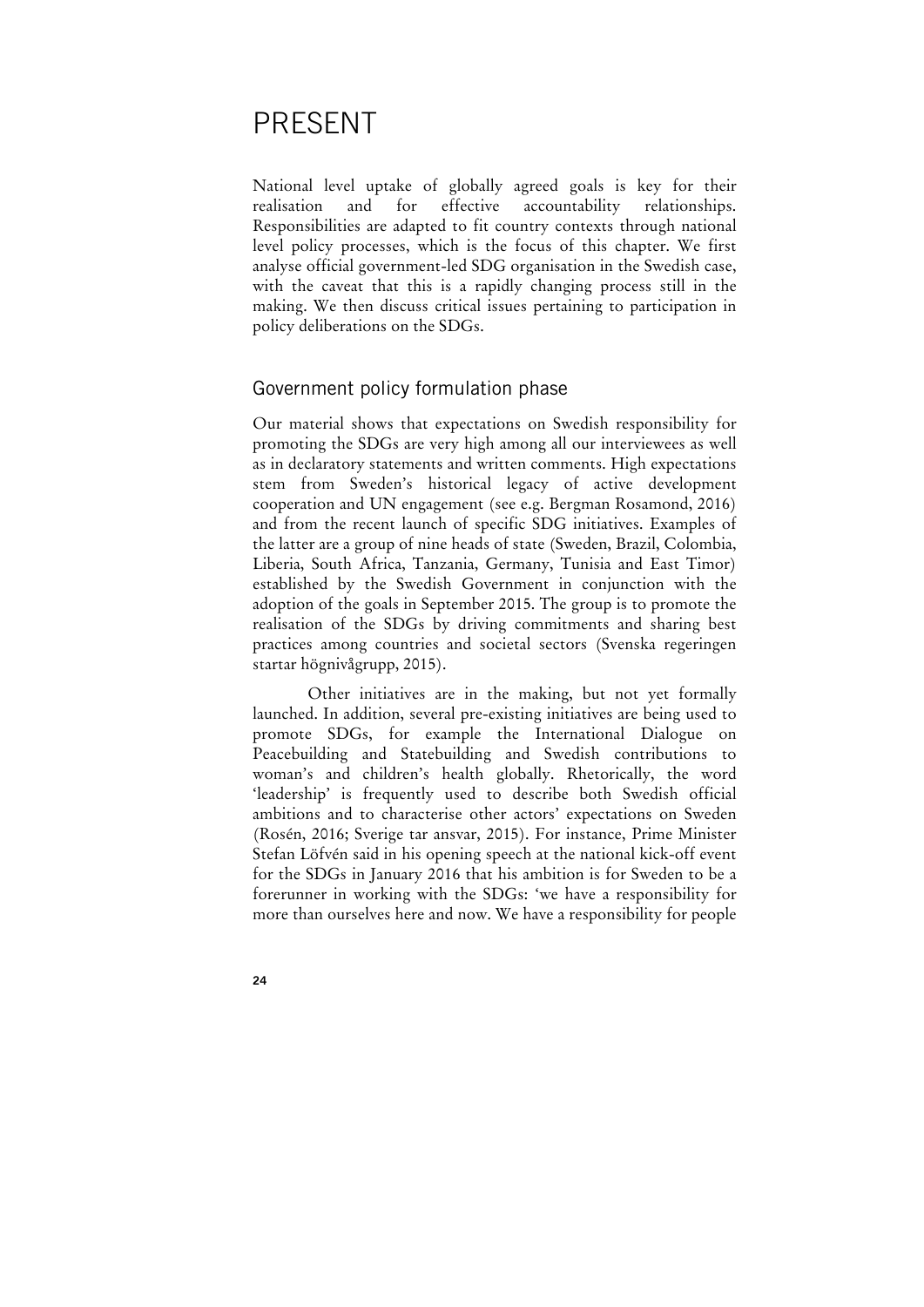all over the world, but also for future generations' (Löfvén, 2016, our translation). This, he meant, is both morally right and economically smart.

 While responsibility for the MDGs 2000–2015 belonged to the realm of foreign policy and development cooperation, the SDGs entail much broader demands on both international and domestic action on many fronts. This entails greater challenges on the organisation of responsibility.

 At national level, the Swedish Government and the Prime Minister have the main overarching formal responsibility for realising the SDGs. Beyond that, responsibility for the SDGs was initially assigned to three ministers in equal part. The Minister for Strategic Development and Nordic Cooperation (Kristina Persson, Social Democrat), placed at the Prime Minister's Office, was made responsible for long-term visionary strategic thinking on SDG implementation nationally and internationally, including safeguarding cross-sectoral approaches and the need for special initiatives. The Minister for Public Administration (Ardalan Shekarabi, Social Democrat), placed at the Ministry of Finance, was assigned responsibility for guiding regional and municipal SDG work. The Minister for International Development Cooperation (Isabella Lövin, Green Party), placed at the Ministry for Foreign Affairs, was given responsibility for the SDGs in the context of Swedish development cooperation and in Sweden's Policy for Global Development (PGD). This three-fold ministerial structure created expectations of a holistic approach to SDG responsibility, yet raises new demands on coordination between ministries. Sharing responsibility for interconnected goals comes with certain risk. For example, issues may fall between chairs and leadership risks being unclear without a single coordinating minister. The organisational absence of the Minister for Climate and the Environment (Åsa Romson, Green Party) was interesting to note in light of the 2030 Agenda's focus on issues that belonged to her portfolio. In May 2016 there was a reorganisation of certain ministerial positions making Isabella Lövin Minister for International Development Cooperation and Climate as well as Deputy Prime Minister. As a result, the SDGs, the PGD and climate change became more organisationally intertwined. While the Prime Minister removed the position of Minister of Strategic Development and Nordic Cooperation from government, the Minister for Public Administration keeps responsibility for the domestic implementation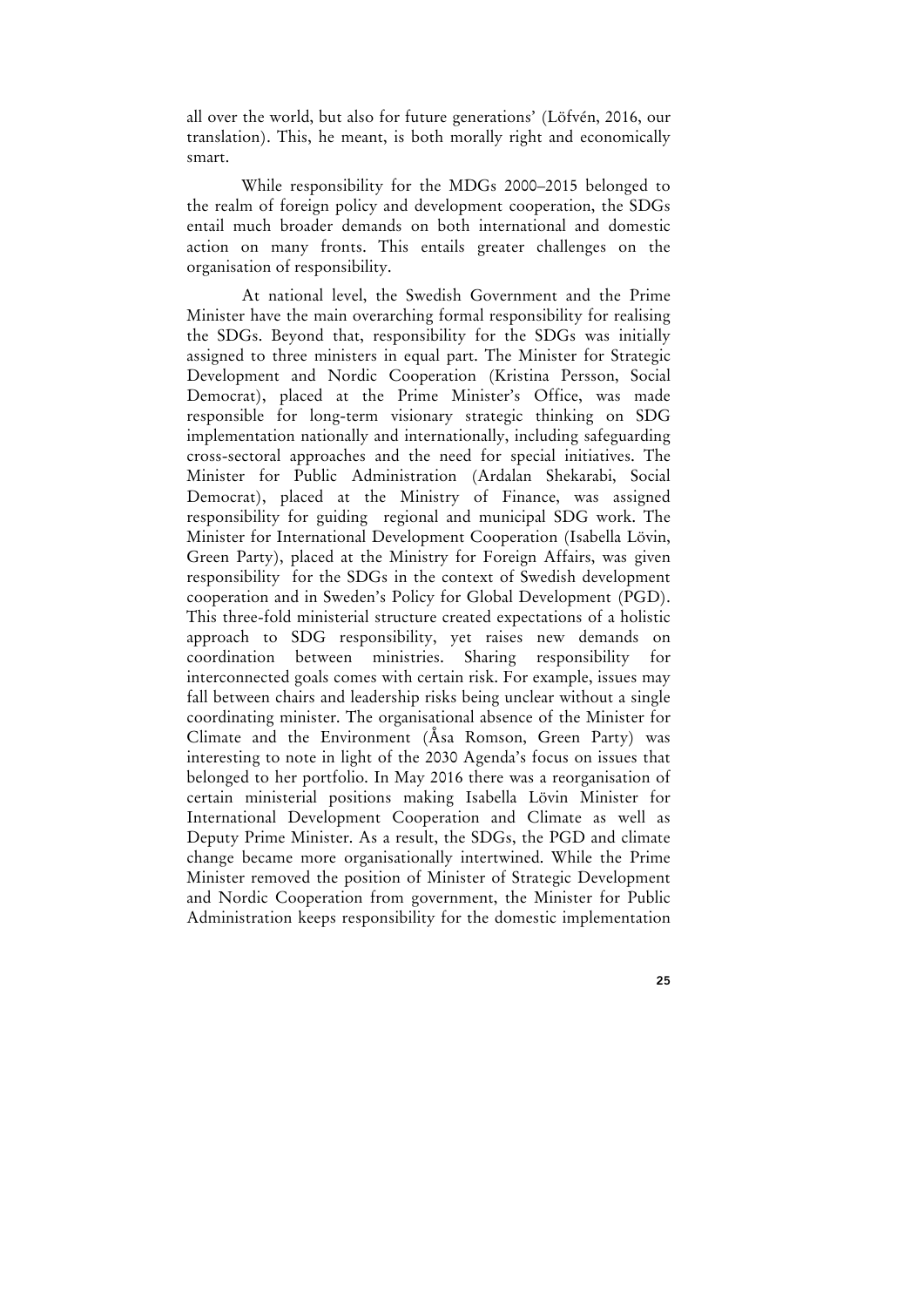of the SDGs. The sudden change of ministerial portfolios shows how the organisation of responsibility is vulnerable to political considerations arising in other realms.

 Government efforts to organise responsibilities are not set up in a vacuum. As underlined earlier, high expectations face their first reality check when integrated into ongoing deliberative Swedish policy-making processes (section 2.3). The interviews reveal that during such processes, pre-existing organisational interests, mandates and resources contribute to delimiting what obligations are established and what accountability channels are proposed. Without aiming to detail these processes as such, we notice that the SDGs add yet another challenging layer to Swedish domestic and international policies on sustainable development. Relevant policy processes are a relaunch of the Policy for Global Development, in which the SDGs hold centre stage, a new written communication on the Government's aid policy platform to the Riksdag and a new written communication on human rights from the Government to the Riksdag. A rights-based and poverty-focused perspective on development is to guide how Sida engages in development cooperation (Regeringen, 2015) and a feminist perspective is to inform foreign policy-making (Statement of Government Policy on Foreign Affairs, 2016). Moreover, the relationship between the SDGs and the Swedish environmental objectives (a long-standing goal system for Swedish environmental policy) remains to be clarified. Policy coherence and a clear allocation of responsibilities will be a difficult task in light of the broad objectives of these policies, addressing both domestic and international spheres of action and relating in quite different ways to the SDGs.

 Among our interviewees, there was broad agreement that the SDGs should be given a prominent role in Swedish policy-making, not only in relation to development, as was the case for the MDGs. In the relaunch of the PGD, ownership among ministries other than the Ministry for Foreign Affairs is considered to be key. The lack of ownership has been a major weakness of the PGD so far (Swedish Agency for Public Management, 2014) Consequently, all ministries have been tasked with producing PGD action plans, including ideas on how to integrate the SDGs in the PGD (Fellesson and Román, 2016). The Ministry for Foreign Affairs interviewees underlined that the revised PGD will be used to promote realisation of the SDGs. Civil society organisation interviewees and members of the Riksdag agreed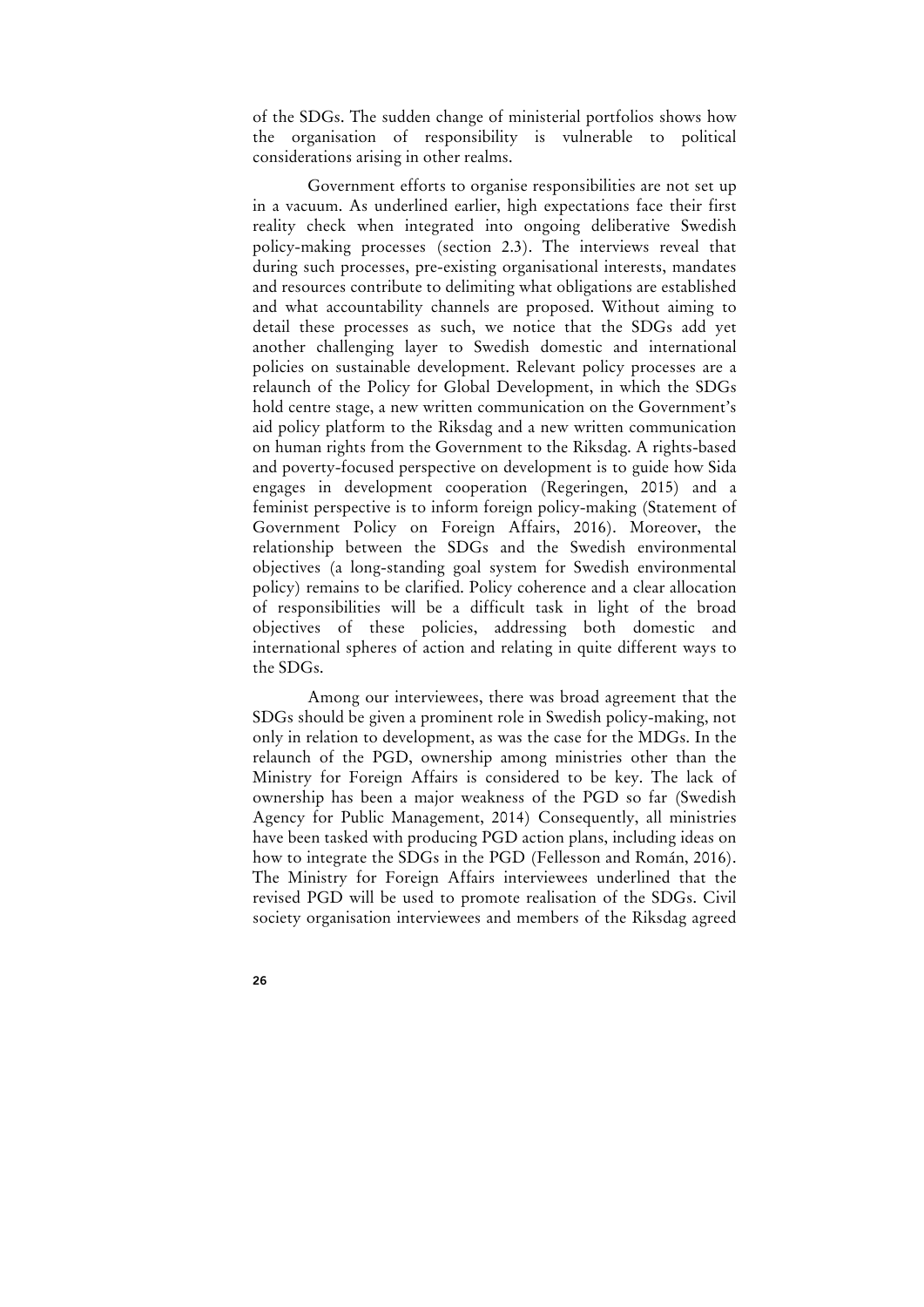that the SDGs should be central in Swedish development cooperation policies and in broader foreign policy. Government officials consider civil society participation in these processes to be important. Tellingly, one civil society representative explained that she found it necessary to repeatedly emphasise a rights-based approach to development and a poverty-focused perspective when meeting with government officials in charge of policy revision. One civil society organisation had even held a brief training session for government officials on these two perspectives. This, again, raises questions on civil society mandates and their public accountability, discussed above in the case of UN consultation processes.

 To sum up, the Swedish Government has organised its political institutional responsibility along a holistic approach to the SDGs, which entails challenges of coordination and leadership. The Government is also faced with the task of sorting out the relationship between several overarching policy objectives and related responsibilities that partly overlap with and impact on its SDG responsibility.

## Deliberation phase

Once action plans, strategies or other proposals are launched, a deliberation phase follows, where political initiatives and policies are debated more broadly. The Swedish policy-making process has an emphasis on the preparatory phases of fact investigation and deliberations where broad agreements are highly valued (Petersson, 2016). We therefore focus in this section on parliamentary and citizen involvement. We also discuss the composition of the national delegation on the SDGs that the Government has appointed, in line with the Swedish committee of inquiry tradition.

 A first key observation based on our material is that the Swedish Riksdag has been relatively little involved, thus far, in SDGrelated policy work. Our interviews with opposition party members of the Riksdag show that they await concrete policy proposals from the Government and will react to those once they are provided. Members of the Riksdag expressed a wish for more clarity from the Government on plans for the SDGs, including how it intends to involve the Riksdag. Representatives from three of the four political parties interviewed claimed it would be a challenge to integrate SDG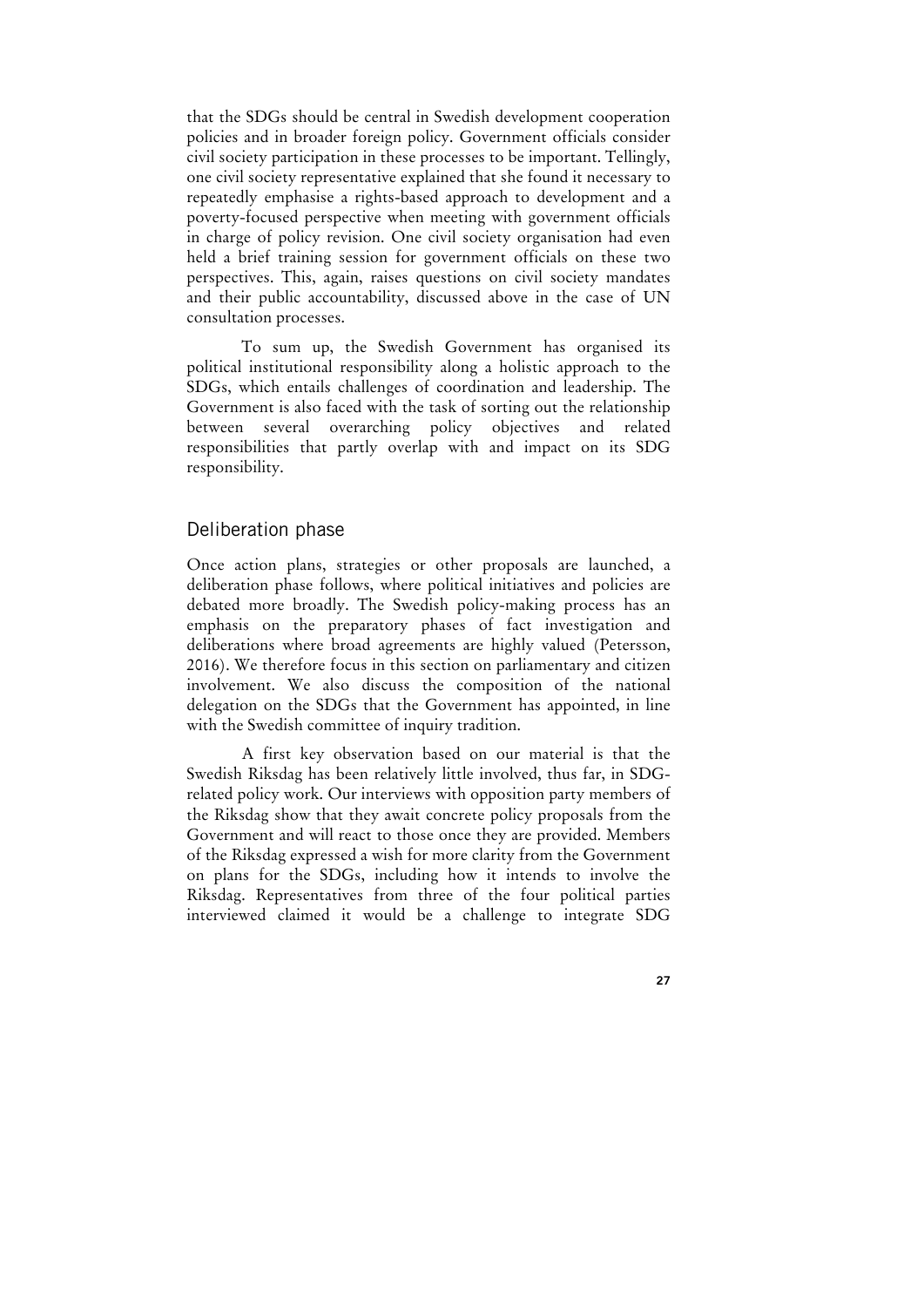ambitions into the Riksdag's issue-bound committee structure. In their opinion, cross-sectoral work is easier for the Government to conduct. Climate issues and development issues, for instance, are much broader than the the Riksdag's structure for addressing these issues. Moreover, we noted the absence of parliamentarians and opposition party representatives on stage at the national kick-off event held in Stockholm on 18 January 2016, with an audience of 500 people from all sectors of society. This is an example of how representation and participation influence how expectations on responsibility are formed.

 A way to facilitate the continuation of SDG processes regardless of Swedish political majority shifts and political deadlocks in the short term is through Riksdag involvement. This would create an institutional memory to nurture long-term parliamentary attention on the SDGs. Importantly, it paves the way for the Riksdag to hold the Government accountable during later phases. There is a high degree of consensus among Swedish political parties on the 2030 Agenda, and this is one of the least controversial aspects as concerns political debates on the UN. Interviewed members of the Riksdag even suggested that the adoption of the SDGs is among the rare positive matters about the UN recently. One member of the Riksdag speculated that the lack of political conflict might depend on the high level of abstraction of goals so far, as it takes time for them to become 'hands-on' Swedish policy. It is likely that parliamentary involvement in SDG deliberations will increase through future debate on the relaunched Swedish Policy for Global Development (Autumn 2016), in which the SDGs provide a cornerstone. Another member of the Riksdag said it is essential that we are able to demonstrate concrete effects at an early stage, creating a positive spiral, or the SDGs might run out of steam. Another member suggested educational campaigns at schools similar to a previous one about the Holocaust (initiated by then Prime Minister Göran Persson). After our interviews were conducted, the Ministry for Foreign Affairs has launched a campaign called #FirstGeneration, aiming to spread knowledge about he SDGs among young people and educators (see http://www.swemfa.se/campaigns/first-generation/). SDG knowledge among members of the Riksdag and the electorate serves as a foundation for accountability that is the subject of a later section of this report.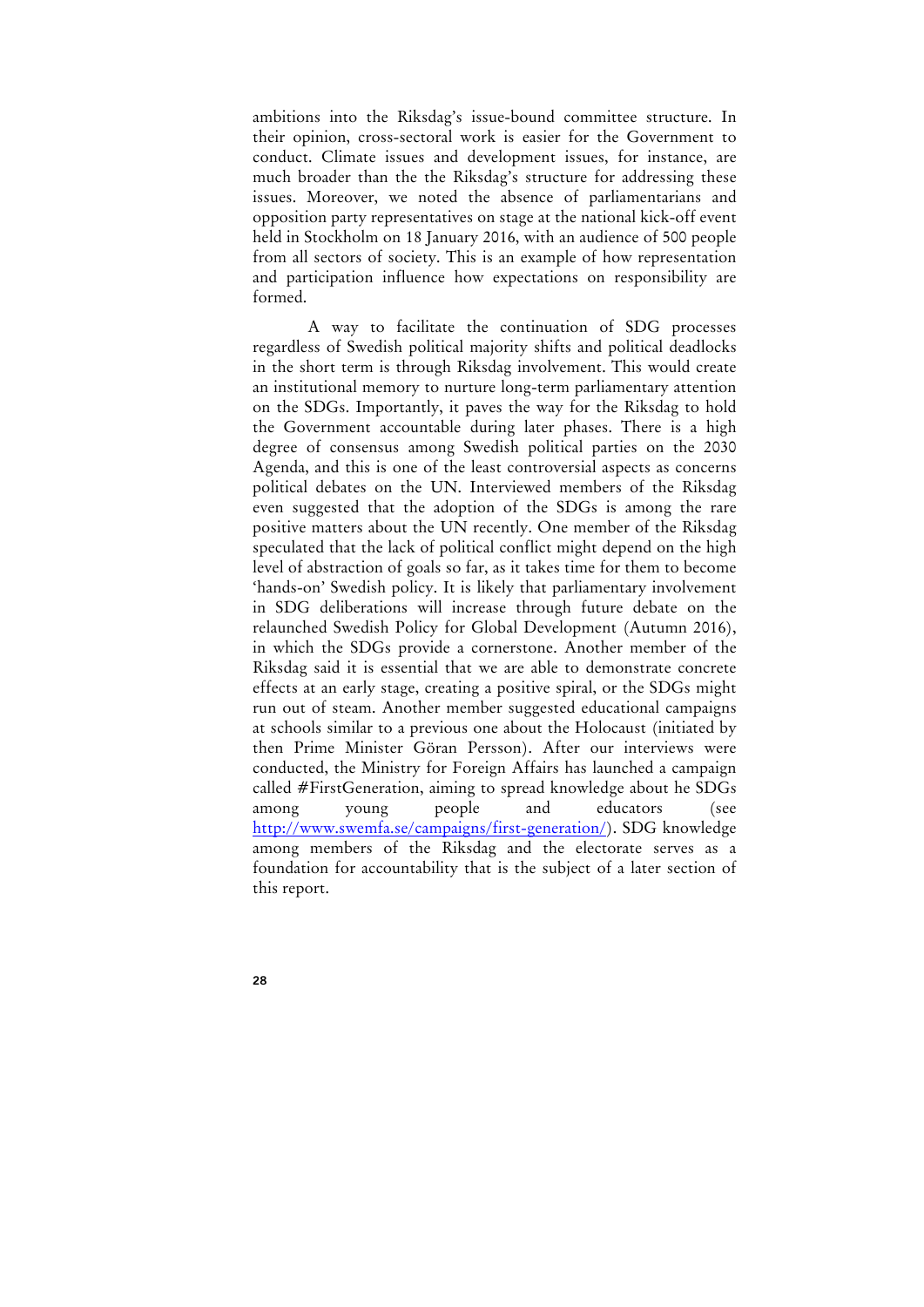Another observation is that the SDGs are still far from the general Swedish public's awareness. Our interviewees shared this view. Our conceptual framework distinguishes between institutional and individual responsibility. We clearly find the former to be the focus of SDG debate so far. However, individual citizens are pivotal in two main capacities. Firstly, taking responsibility in their everyday lifestyle decisions, and, secondly, being voters that can hold current and future politicians at all levels accountable for their SDG work. Interviewees in all categories stressed the importance of early communication drives directed towards the general public, a lesson learned from the MDGs on the part of Ministry for Foreign Affairs and Sida. In order to build support and knowledge about SDG policies among the general public, it is necessary to undertake broad information and communication efforts. Interestingly, only governmental officials pointed out that lifestyle issues related to production and consumption are among the most difficult goals for Sweden to achieve domestically. The exercise of individual role responsibility can be facilitated by political decisions enabling steering instruments related to public transport, recycling practices, taxation and others (see e.g. Kroll, 2015). This shows the close connections between individual and institutional responsibilities.

 Finally, in March 2016 the Swedish Government appointed a committee in the form of a national delegation for the realisation of the 2030 Agenda. The delegation is to work between 2016 and 2019 and is instructed to produce an action plan for the Swedish realisation of the Agenda and to highlight best practices for social, economic and environmental sustainability (Terms of reference, 2016). A small secretariat as well as reference groups from business, civil society and other sectors are to provide support to the delegation. In addition, about 80 government agencies have been tasked with identifing aspects of their work that are relevant to SDG implementation and how they view their SDG obligations (according to an interview with a state secretary). This will feed into the work of the national 2030 Agenda delegation. The delegation comprises seven Swedish individuals with broad experience from all sectors of society. Several of our interviewees had commented on the importance of a careful selection of delegation members (note that the interviews were conducted before the delegation was appointed). Again, and similar to the consultation phase, issues of participation are influential in shaping expectations on responsibility.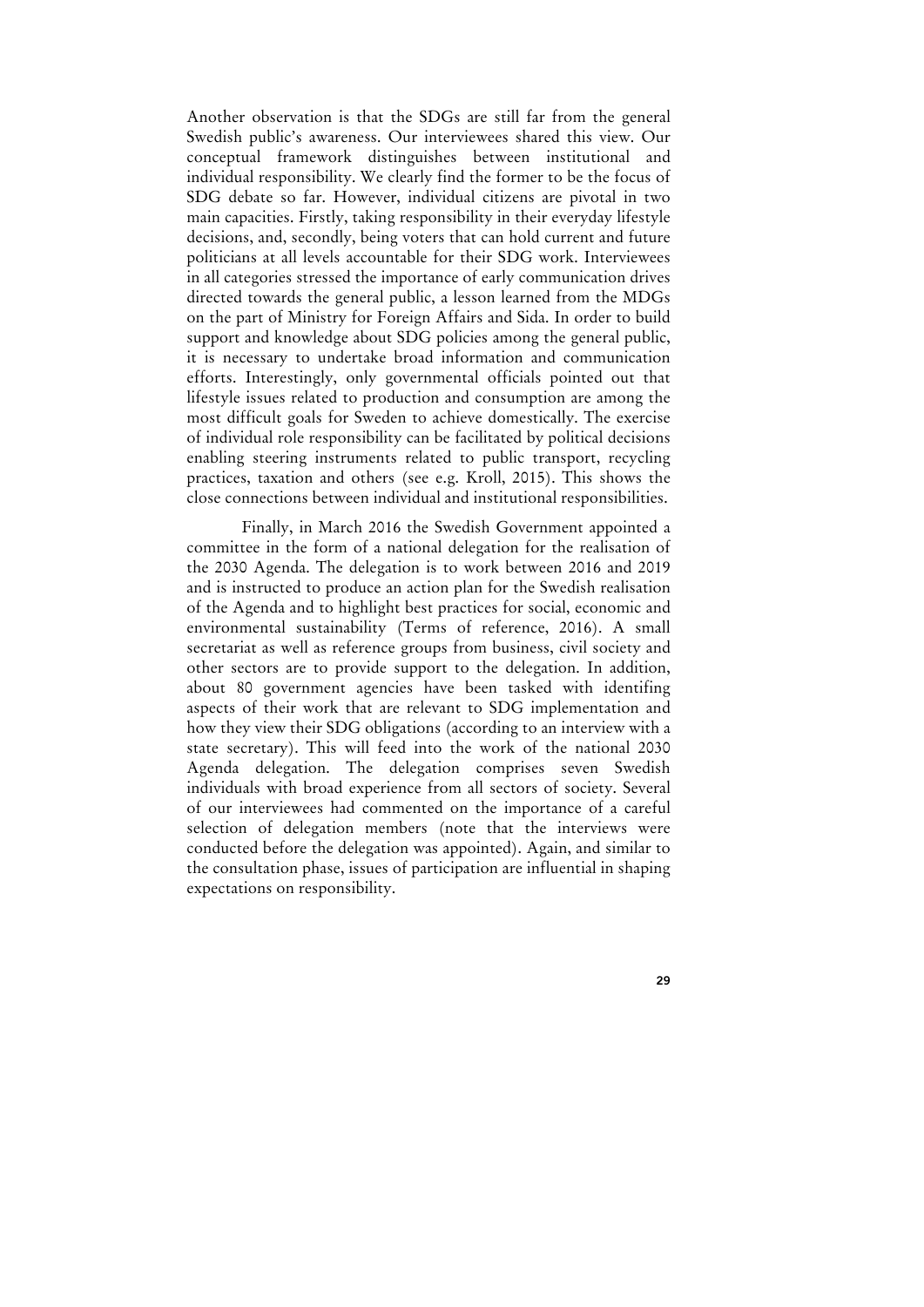In the delegation, we see a bias towards environmental issues (Petersson, Rockström, Sandahl, Klum) and research and think tanks (Petersson, Rockström, Hassel), at the expense of, for instance, municipal representatives, government agencies and experts in other areas. Compared with the consultation phase, civil society participation is less pronounced. Having a CSR expert chairing the delegation (Parul Sharma) draws attention to business responsibility for sustainable development. Participation in the Swedish referral system of policy deliberation used to be quite predictable and based on a few major society interests. Today, the system is more open-ended with regard to who is selected for participation in committees (Petersson, 2016). This is also the case with regard to the 2030 Agenda delegation, and it was commented upon by the civil society organisation CONCORD, which argued that the delegation lacks balance if Sweden is to be a leader on issues related to conflict resolution, gender equality and human rights (Halkjaer, 2016). Nevertheless, future action plans produced by the delegation will provide grounds within and beyond the formal referral system for continued deliberation on SDG responsibilities.

 In conclusion, on the one hand, deliberation within and beyond the Swedish referral system can contribute to consolidating SDG work among a broad set of actors, creating a sense of ownership and responsibility. On the other hand, in several of our interviews we discerned impatience with the focus on organising, debating and planning responsibility. Instead, interviewees highlight the need to profit from political momentum and move ahead more rapidly.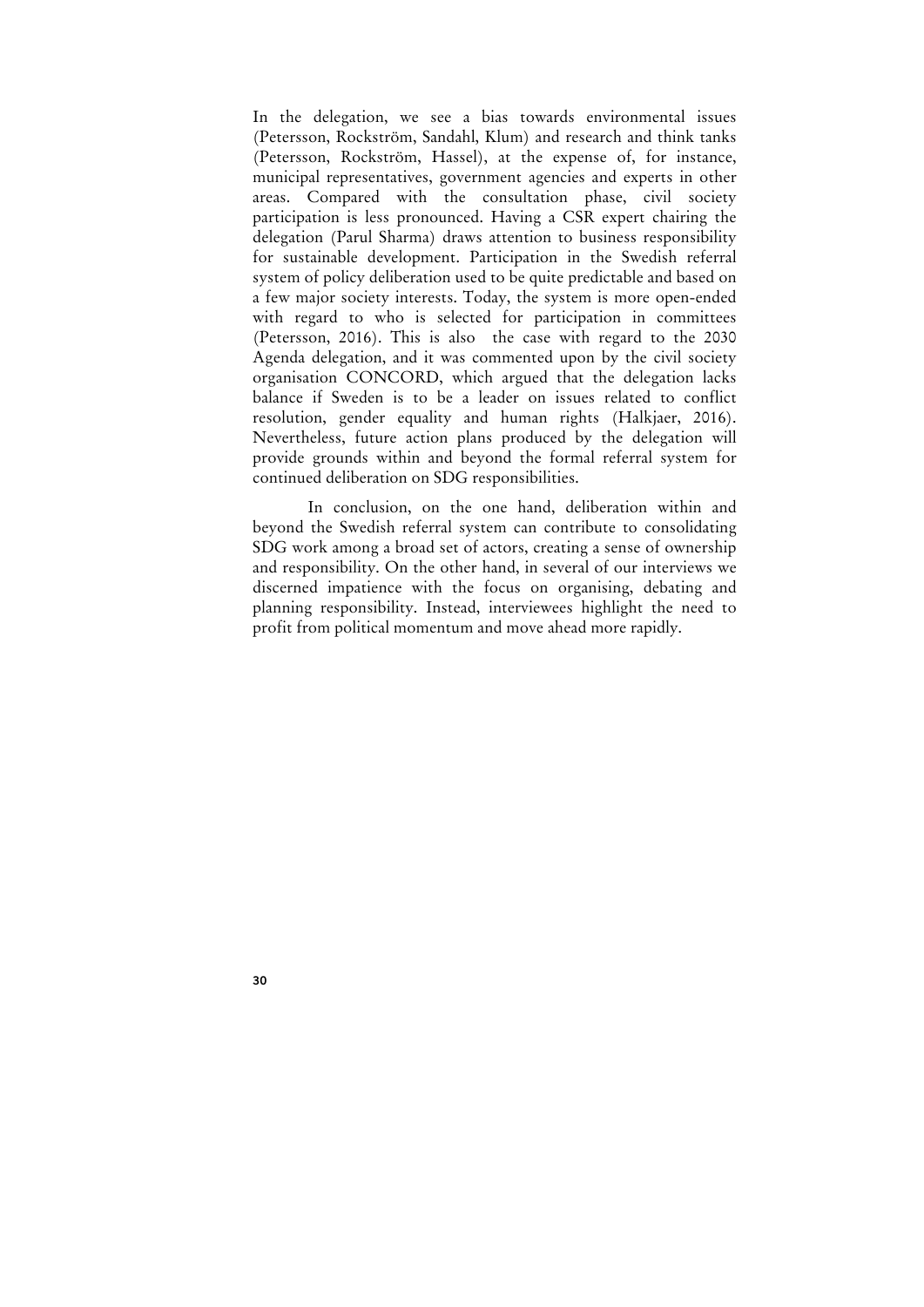# FUTURE

This chapter is forward-looking. Based on our discussion so far, we identify five points of tension that we believe will impact the realisation of responsibility. The way these points of tension are tackled during these current formative years will affect future SDG prospects. The implementation phase will overlap with evaluation, but we separate those for analytical clarity. We discuss the role of quantitative indicators in relation to broader accountability aspects during the evaluation phase. Finally, we outline three scenarios that demonstrate ways in which SDG responsibility might evolve depending on how the points of tension are tackled.

## Implementation phase

Considering the broad scope and range of actors that the SDGs encompass, we do not set out to cover all responsibility aspects of implementation. Instead, this section discusses five points of tension we identified in our material that we believe will be critical for Swedish domestic and international SDG responsibility. During implementation, the role obligations carved out during the policymaking phase are supposed to be realised. However, due to the political nature of implementation, policies are not straightforwardly realised as intended. Prior institutional mandates and resources, competing interests and controversial political priorities make implementation highly political (Buse et al., 2009; Sabatier and Weibel, 2014). A recent report ranking countries' preparedness for realising the SDGs by the German Bertelsmann Stiftung (Kroll, 2015) puts Sweden in first place among OECD countries. However, a recent Stockholm Environment Institute report shows that the country's domestic 2030 Agenda will require far-reaching changes in domestic policy and action, significant resources and a cross-sectoral implementation approach (Weitz et al., 2015). In line with this, one of the state secretaries said in our interview that 'even if Sweden is ranked number one we should not relax, far from it'.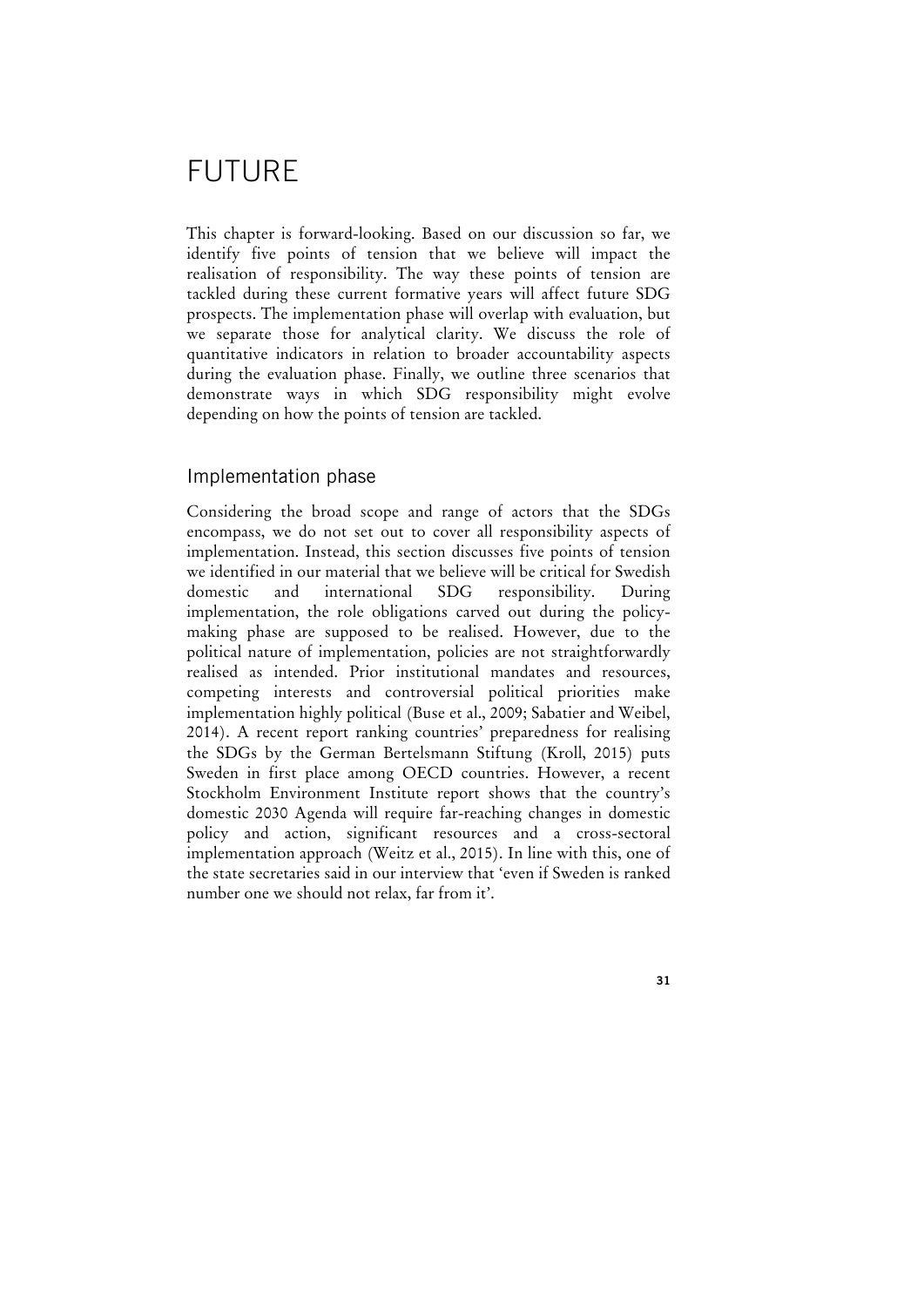A first point of tension is between creating new institutional structures for SDG work and aligning SDG responsibility with existing structures. The Swedish Government has settled for the latter. The Government Offices decided to work with existing structures rather than create a permanent SDG secretariat, which would have risked becoming its own island in relation to already ongoing processes, according to one state secretary. Even though ministers have specific responsibilities, as described above, state secretaries emphasise that the SDGs are the responsibility of of the entire Government. The State Secretaries of the Ministers for Public Administration, Foreign Affairs, International Development Cooperation and Climate and of the Environment have created an interministry group working with the SDGs. There is also an interministry SDG working group at the level of government officials. Feeding SDG responsibility into existing structures is considered to be the best way to spread responsibility throughout the Government Offices (interview with state secretary). A recent reorganisation of the main functional units at Sweden's Ministry for Foreign Affairs demonstrates that UN affairs and the 2030 Agenda are among the priorities of its current political leadership. One of the new units is the Global Agenda Department, responsible for overall coordination of the 2030 Agenda as well as for the Government Offices' Policy for Global Development. In addition, out of the ten functional units, the UN Policy Department and the International Development Cooperation Department are also closely related to SDG work.

 The tension between creating new structures and working with existing ones will also be faced by Swedish government agencies. Key for actual implementation is the extent to which they are provided with strong mandates and resources. This, however, will have to be the topic of reports a few years from now as government agencies are only beginning to approach the SDGs. In its appropriation direction for 2016, Sida is instructed to prioritise expert support to the Government's work on the 2030 Agenda, the Addis Ababa Action Agenda and the result of COP21. Another obligation is to inform the public and other actors in Sweden about the implementation of the 2030 Agenda (Sida Appropriation direction for 2016). Several of our interviewees recalled that it took a few years for the MDGs to gain traction in development cooperation work in practice. At least five years passed before work began more broadly. The Ministry for the Environment and Energy has tasked its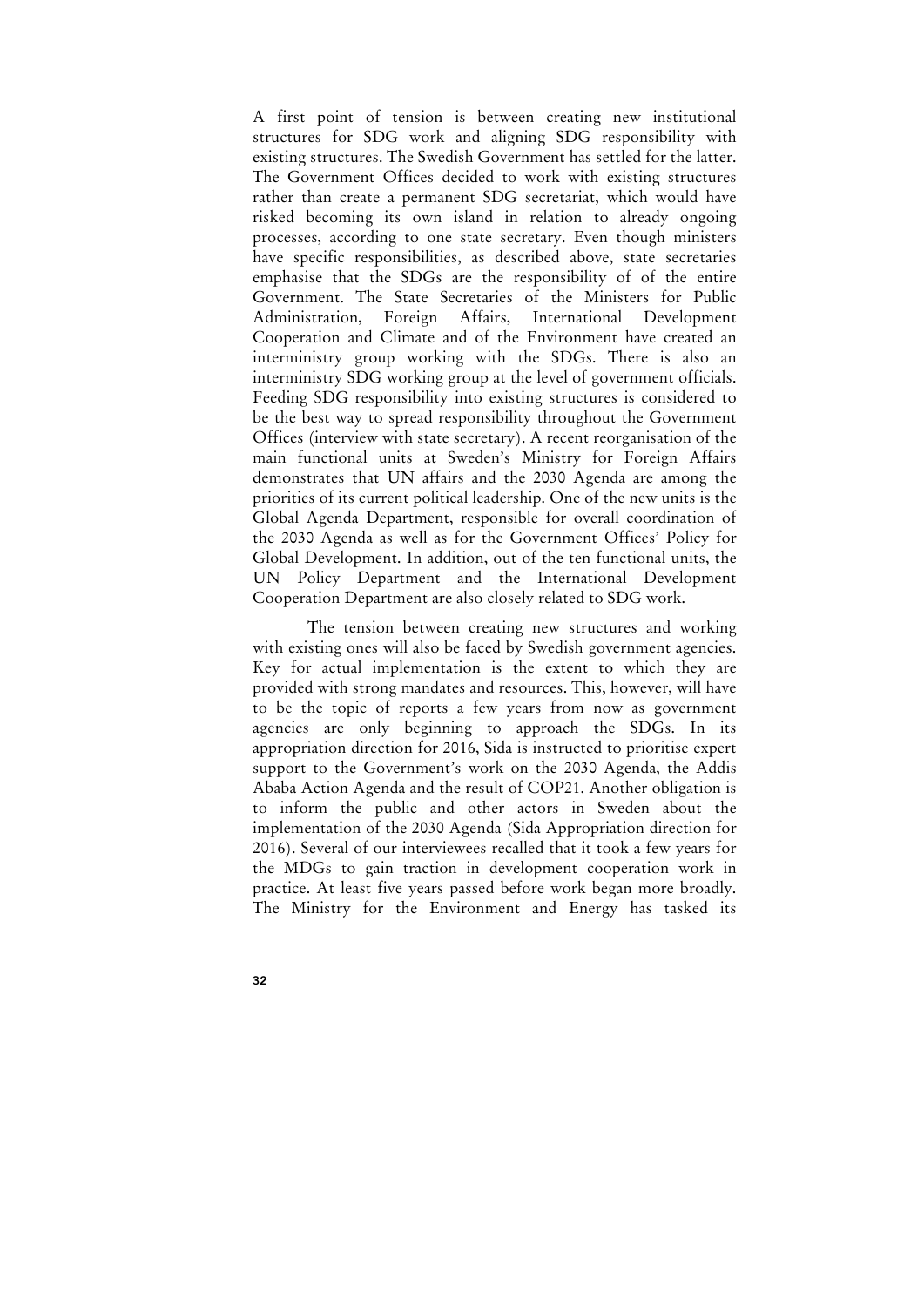government agencies with analysing how the SDGs relate to existing responsibilities. Here the SDGs encounter an institutionalised structure of responsibility for the Swedish environmental objectives, developed through several parliamentary decisions. These objectives are supported by an organisational structure involving 26 government agencies, all levels of public authority, and business and civil society. In our interview, one government official remarked that through this established division of responsibilities, the ground for SDG work is well prepared in the environmental domain. In summary, political SDG responsibility is mainly organised along existing structures. Key for implementation, however, is the extent to which government agencies will be provided with mandates and resources strong enough to drive SDG implementation.

 Our material demonstrates that a second point of tension during the implementation phase exists between the holistic approach advocated in SDG rhetoric and a division of responsibility. This was highlighted in the majority of our interviews, stressing the need to work with a holistic approach, however challenging. Government officials underscored the importance of refraining from a 'pick and choose' approach. How to avoid this in practice was less clear at this early stage. In our interviews, government officials hinted at unclear organisational mandates, lack of manpower and frequently changing job descriptions, which in turn affect coordination within the Government Offices and long-term planning. Government officials and civil society representatives alike draw attention to the boundaries of their capacity to work with such a broad agenda, their 'responsability'. One government official mentioned the need to identify synergy effects between goals that contribute the most to the whole 2030 Agenda. One civil society organisation representative pointed out that in order to have an impact, one must pick certain issues on which to focus efforts and resources. Challenges of working holistically were also brought up by members of the Riksdag. An interviewee from the Riksdag conveyed that environmental and development policy work is still pursued along two separate parliamentary tracks. Similar worries have been expressed with regard to the EU in a recent policy brief from the European Think Tanks Group (Gavas et al., 2016), arguing that the institutional architecture of the EU is not designed for implementation of the 2030 Agenda. This will impact Swedish implementation as well, not least because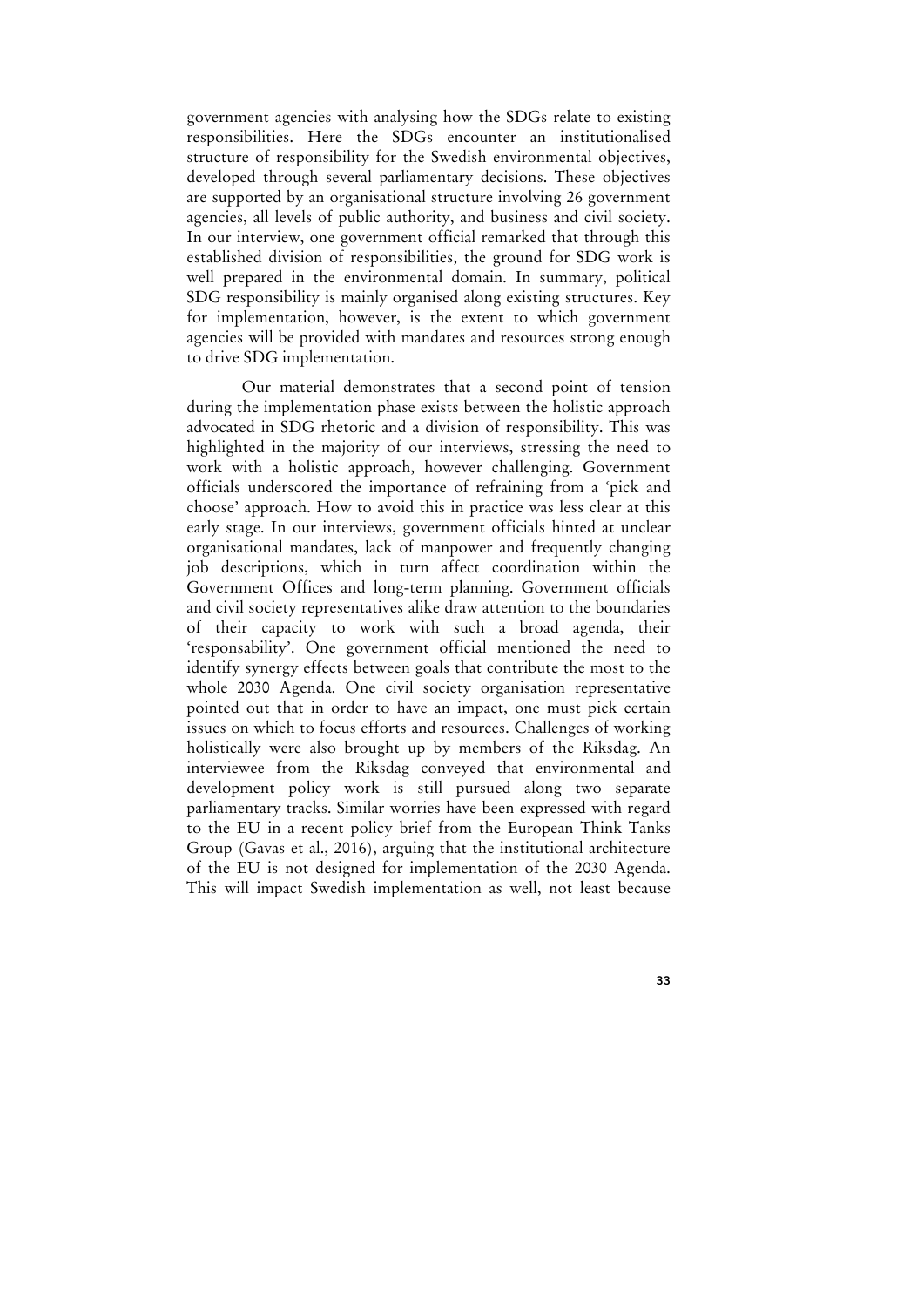parts of Swedish development cooperation funds are channelled through the EU.

 One interviewee pointed out that Sida has worked with holistic perspectives since the 1990s, for instance its rights-based approach to development. However, when holistic ambitions are to be translated into organisational practice, difficulties of coherence, organisational mandates and resources may arise. A critical evaluation of the first 10 years of the Swedish Policy for Global Development (PGD) shows that one reason for its lack of impact was an unclear division of responsibilities (Swedish Agency for Public Management, 2014). Another evaluation shows that Sida mainstreaming efforts in the fields of gender, HIV/AIDS and environment confirm the challenges of realising holistic approaches. The problems with these efforts related to unclear responsibilities, the high level of ambition and the large number of other policies and priorities competing for attention. The evaluation describes implementation as 'erratic, frequently disregarded, and often subject to the interest and commitment of individual staff members' despite general support for the approaches (Uggla, 2007). Moreover, conflicts between different SDGs, or the means to achieve them, are likely to pose a challenge to holism throughout the SDG period. In summary, tension between holistic ambitions and a pragmatic division of responsibility characterises implementation planning.

 A third point of tension involves conflicts between the SDGs and other Swedish political interests. We have already emphasised the fact that the implementation phase has political dimensions and effects. As globally agreed goals are translated to the national setting and implemented in local settings, conflicts between goals can be expected. Moreover, political interests are not static but subject to adaptation in light of changes in the rest of the world. What is represented as 'Swedish' political interests also changes with political majority shifts in Sweden's Parliament. Our interviewees agreed that conflicts between goals will appear as work continues, but found it hard to predict what those conflicts might be. Possible areas mentioned of goal conflicts were tax evasion, aid and trade rules, weapons sales, agriculture and subsidies, migration issues, energy, and production and consumption patterns. A recent debate on the extent to which Sweden's development aid budget should be used to cover the costs of the reception of asylum seekers in Sweden is another example. Interviewees placed the responsibility for solving future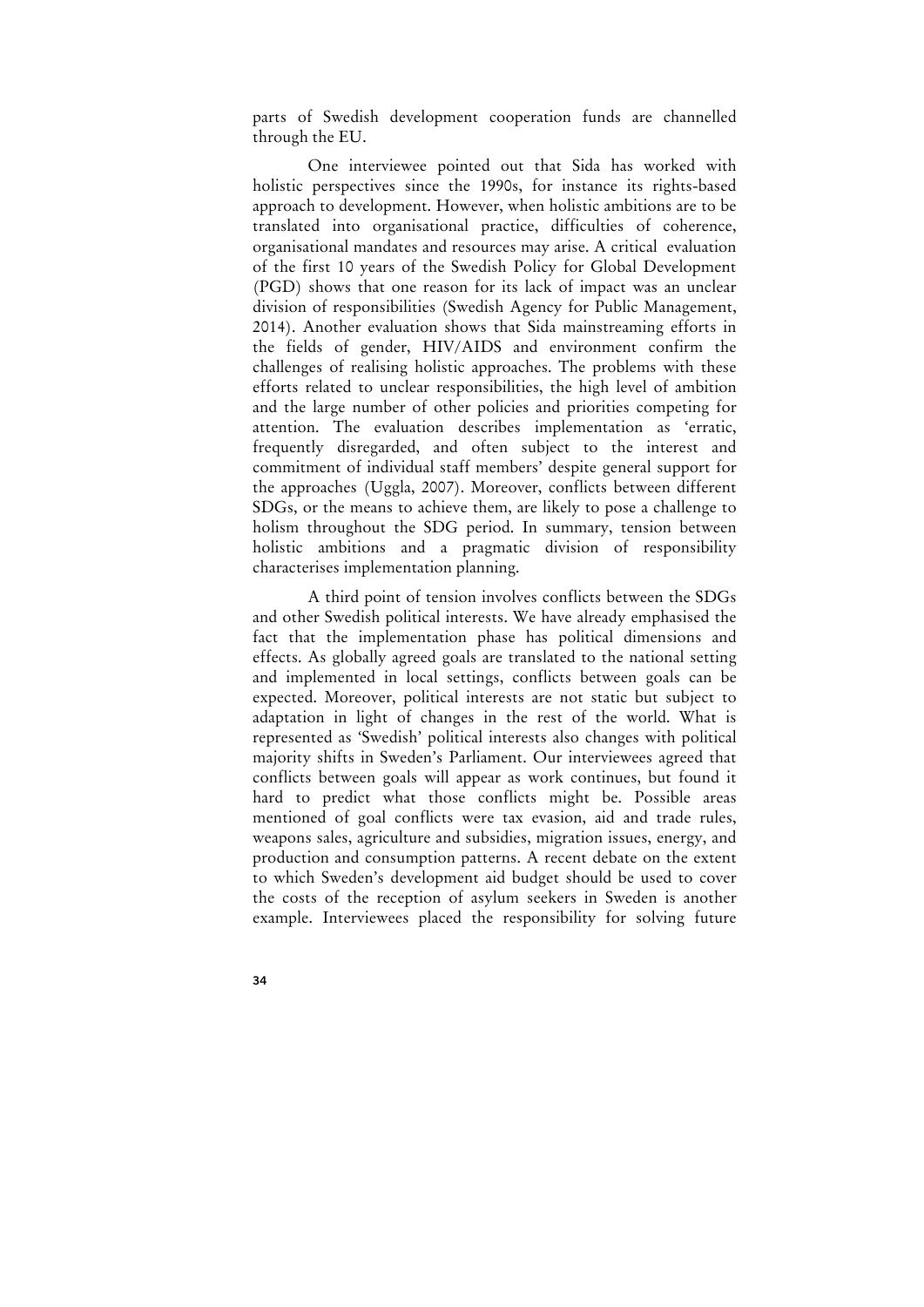conflicts between goals with the political leadership. In fact, the view that political decisions and priorities will be decisive for SDG implementation permeated our interviews.

 An interesting observation is that both the Ministry of Finance and the Ministry for Foreign Affairs look at experiences from Agenda 21 when planning SDG work (interviews with state secretaries; also see Persson et al., 2016). Like the SDGs, Agenda 21 was globally agreed, adopted at the 1992 UN Conference on Environment and Development, and contained sustainability demands for all countries. In addition to substantive goals, Agenda 21 also called for greater local ownership of and participation in decisionmaking on sustainability matters. Research demonstrates that Sweden showed the earliest start among European countries and the highest proportion of local governments engaging in Agenda 21 activities. One study concludes that in four Swedish municipalities local Agenda 21 work raised the profile of environmental concerns in a number of ways. However, when conflicts arose between environmental concerns and economic growth projects, the latter tended to be prioritised. This was particularly the case for transport and traffic issues (Forsberg, 2002). Another study shows that the local Agenda 21 policy in Helsingborg Municipality was primarily focused on environmental issues at the expense of social and economic issues, in line with broader Swedish policy at the time. In this case, experts and substance goals predominated over procedural goals related to public participation (Feichtinger and Pregernig, 2005). In summary, we believe that the relatively high degree of SDG consensus that our interviews demonstrate thus far is likely to turn into increased contestation as goals are to be implemented.

 Fourthly, we find a point of tension between mandatory and voluntary responsibility. Our interviews show that the range of actors expected to partake in the SDG implementation is broad. While SDG responsibility of public authorities (international, national, regional, local) is mandatory, it is voluntary-based for non-state actors such as civil society organisations, business organisations and companies, as well as individual citizens. Among non-state actors, civil society was the one most frequently mentioned in our interviews. Business was mentioned less, and very few commented on the responsibilities of individual citizens. Practically all representatives of the Government and the Riksdag voiced high expectations of civil society responsibility, both with regard to implementation and monitoring.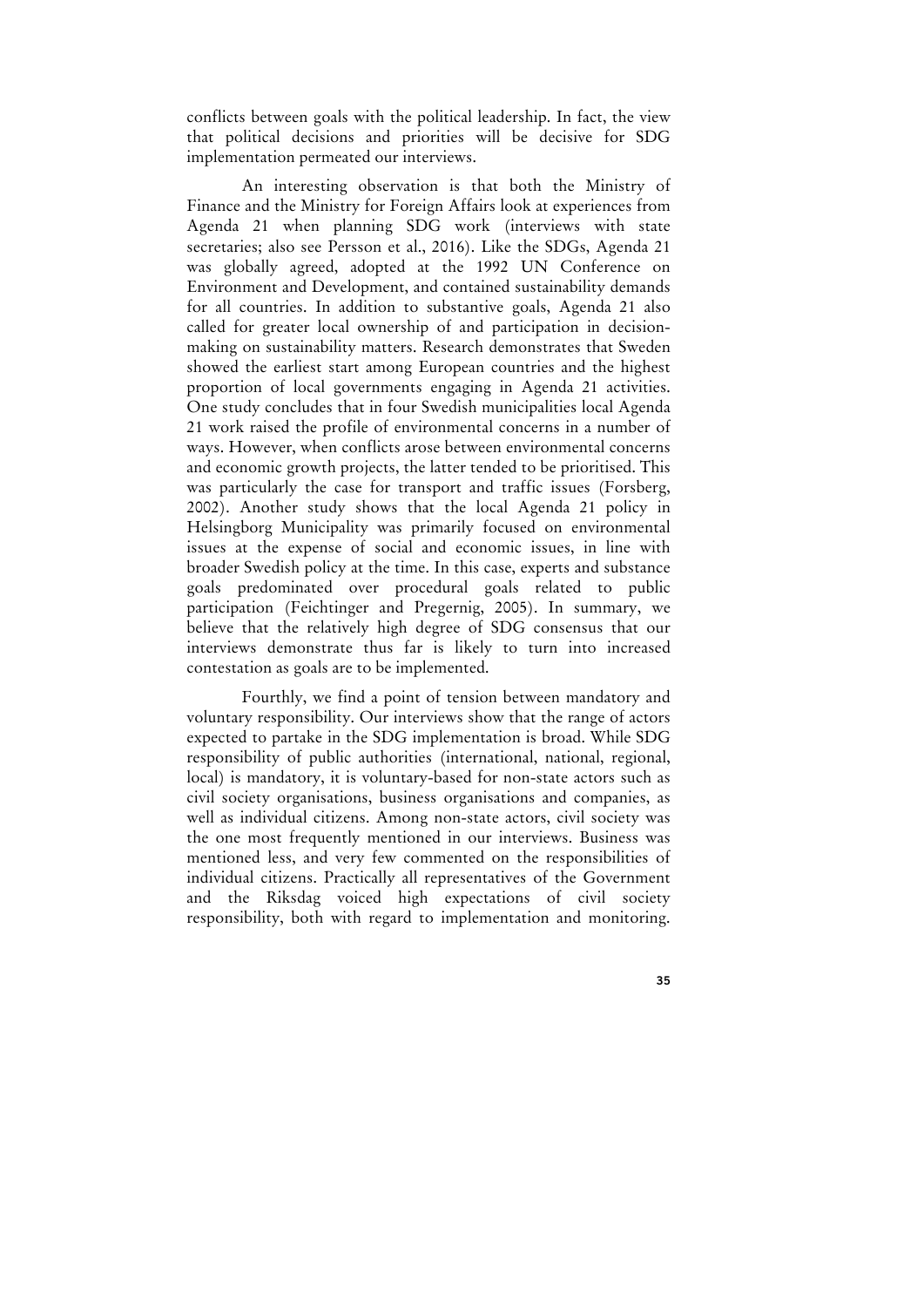Thus far, Swedish civil society organisations active in an international or transnational arena have been the most visible in SDG debate. The extent to which locally based Swedish civil society organisations will consider the SDGs important to their work remains to be seen. Interviewed representatives from development-oriented civil society highlighted their organisations' high degree of local presence in lowincome countries. Recently, however, budgetary support to civil society-run projects channelled through Sida has been reduced (Sida Appropriation direction, 2016). In addition, a shrinking space for civil society organisations in many other countries was viewed as a threat to successful implementation of the SDGs.

 Most interviewees hinted that they foresee a very important role for the business sector during implementation of the SDGs, but did not further specify how they envisioned such responsibility. One civil society interviewee worried about a possible transfer of responsibility away from public sector development actors towards both civil society and business. Regulating business responsibility through mandatory rules is politically sensitive and the issue taps into a much broader debate on CSR. Illustratively, one government official called the issue 'a tough nut to crack', saying that 'we cannot control the business sector but without them we cannot manage'. The interviews show that public authorities expect business to take on SDG responsibility, but that it is up to the business sector to define its precise role in SDG implementation. Public authorities are willing to facilitate business involvement (e.g. the Swedish Leadership for Sustainable Development) and to cooperate through public-private partnerships, but they consider companies to be the driving force of such involvement. The Swedish national SDG delegation, chaired by a CSR expert, is likely to be important for furthering thinking on business SDG responsibility. In summary, points of tension between mandatory and voluntary SDG responsibility will be persistent as they originate in deeper disagreements on the role of states and markets in sustainability affairs.

 A fifth and final point of tension we find in our material is between acting unilaterally in the international context and supporting multilateralism. Many interviewees raised concerns that the vulnerability of the current multilateral development system centred around the UN. Moreover, they also thought that Sweden should go further on certain issues such as reproductive health and democracy, than is politically possible in a multilateral context. Even if the 2030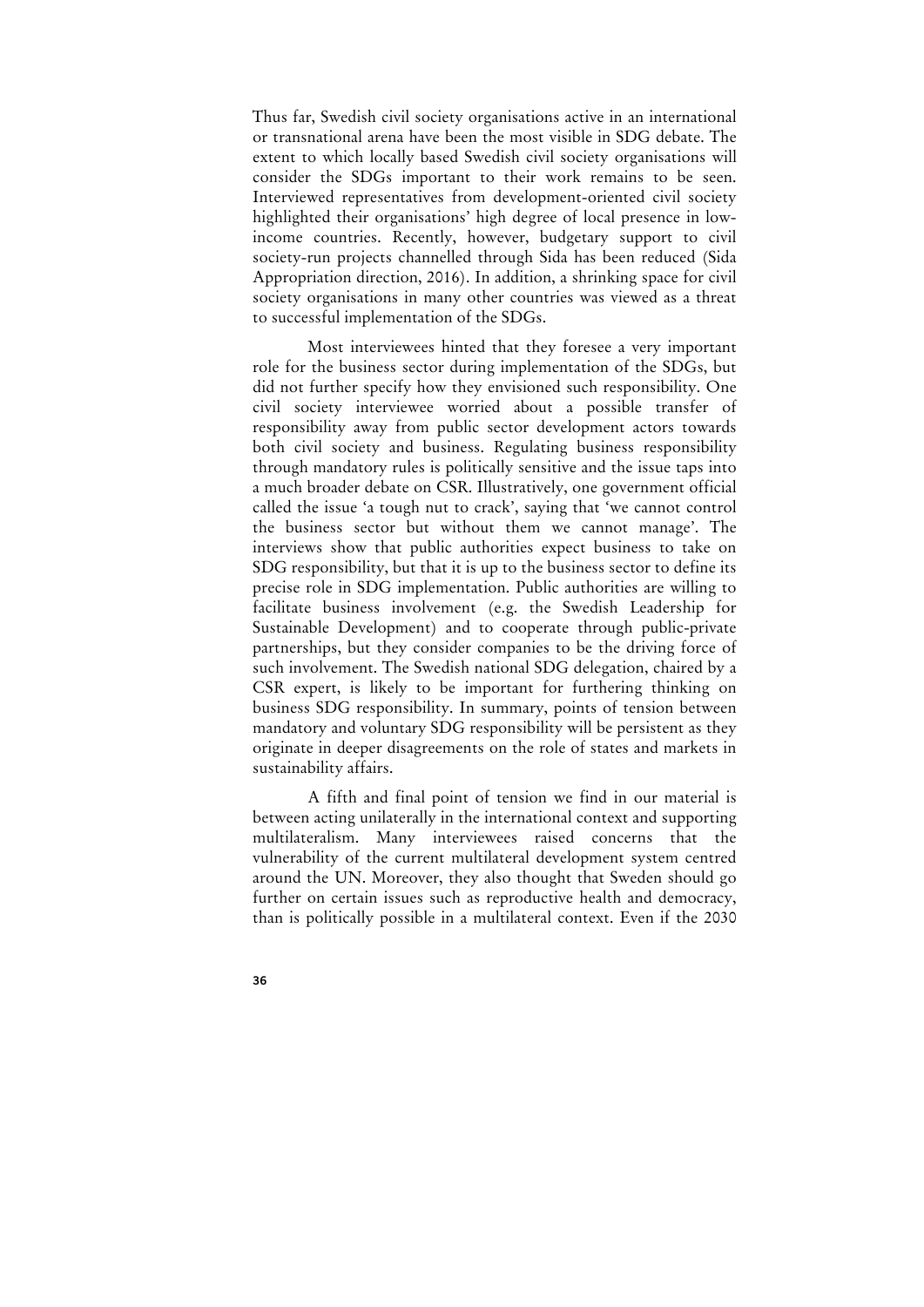Agenda outcome document stresses that implementation strategies should be nationally owned and supported by national financing frameworks (Paragraph 63), the multilateral system is supposed to support individual countries' implementation efforts. The main problem was described in interviews as a 'bilateralisation' of the multilateral system. This refers to the fact that the UN is increasingly financed by project-specific earmarked contributions from individual wealthy states rather than by long-term core UN budget support from all states (Browne and Weiss, 2014). The allocation of resources thereby takes place through decisions outside of the multilateral system. The rise of emerging economies as donors further complicates the coherence of multilateral funding. Therefore, the main function of the UN risks being limited to supporting monitoring and reporting on SDG work (see the next section). If traditional core supporters of multilateralism such as the Nordic countries step down in levels of commitment, what can we demand of other countries, one interviewee rhetorically asked. Are limited resources worth spending on the multilateral system or should Sweden prioritise funding where it keeps control over SDG projects?

 A related worry is the overall reduction in bilateral development cooperation aid by other Nordic countries. The Director General of Sida, Charlotte Petri Gornitzka, warns that Sweden's leading position may change if the development cooperation budget shrinks (Halkjaer, 2015). Sweden and other Nordic countries have traditionally had comparatively generous development policies (Bergman Rosamund, 2016:462; Elgström and Delputte, 2015). The Swedish Government maintains its goal of 1 per cent of Swedish GNI devoted to development cooperation (Budget Bill, 2016 section 2.1) and has put a limit of a maximum of 30 per cent for the part of the development cooperation budget that goes to the country's refugee reception. In summary, in light of limited resources, a political choice has to be made with regard to the extent to which international dimensions of Swedish SDG responsibility should be realised through multilateral cooperation or unilateral action. This choice is likely to look different among future Swedish governments, depending not only on political preferences but also on how the multilateral system develops in light of changing global power relations.

 This section has identified five points of tension likely to influence implementation of the SDGs. The ways in which these points of tension will affect the 15-year implementation period remain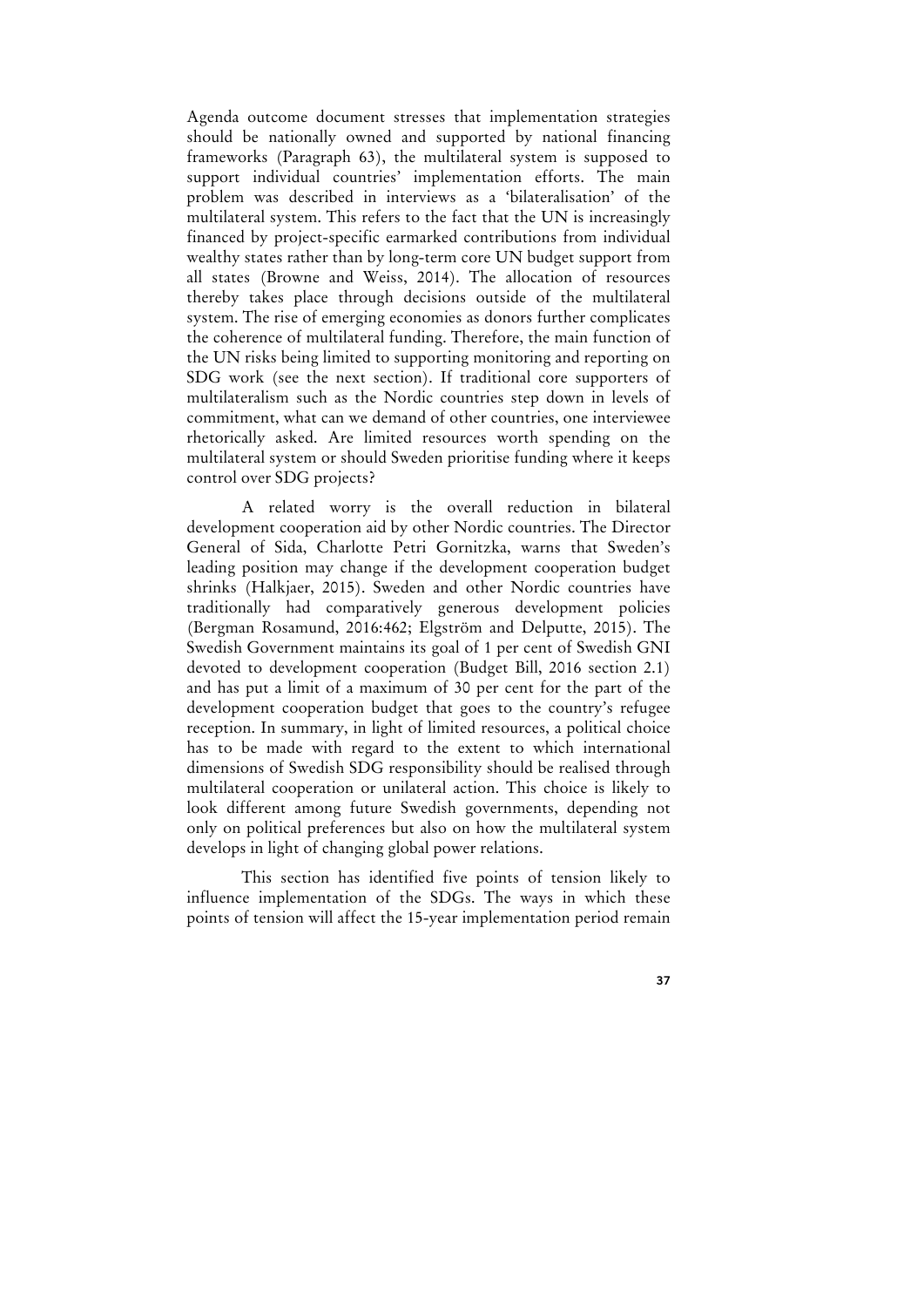for future studies to establish. At this stage, we emphasise that many political priorities will need to be made during implementation. In the section on scenarios we discuss how a number of political choices related to these points of tension might play out, but before that we focus on the evaluation phase of the policy process.

## Evaluation phase

The monitoring and evaluation phase will overlap with implementation due to the long-term nature of the SDGs. Evaluation provides grounds to hold power-wielders accountable for how their responsibilities have been fulfilled. Therefore, effective accountability presupposes that responsibilities are clearly identified beforehand (see chapter 2). During Post-2015 consultations and intergovernmental negotiations, follow-up and review were important topics of debate. UN summit outcome documents establish that the review framework is voluntary-based and country-led and expected by the UN General Assembly (2016) to promote accountability to citizens. However, the voluntary-based nature of the SDGs leads to accountability challenges as hard enforcement measures are lacking. The High-level Political Forum is the central UN platform for overseeing review processes. Its first round of national reviews is scheduled for July 2016 and some 20 countries have volunteered to be reviewed during this round. The forum will adopt a ministerial declaration with guidance and recommendations on goal implementation. The July 2016 review will provide a first opportunity to study accountability challenges through UN-based 'peer-review', where countries assess each other's performance. Ideally, such a review can promote peer learning based on best practices, as well as peer pressure based on public 'naming and shaming' (Elgin-Cossart and Chandran, 2016). However, the national and local levels remain the primary location of broader systematic accountability relationships between citizens and governments. A challenge remains to make governments' SDG responsibilities, which still seem remote to many citizens, part of those accountability relationships.

 Quantitative indicators will shape evaluation. We found high expectations among our interviewees for the UN to come up with sound SDG indicators. Sweden, represented by Sweden Statistics (SCB), is among the 28 members of the UN Statistical Commission's Inter-Agency and Expert Group on Sustainable Development Goal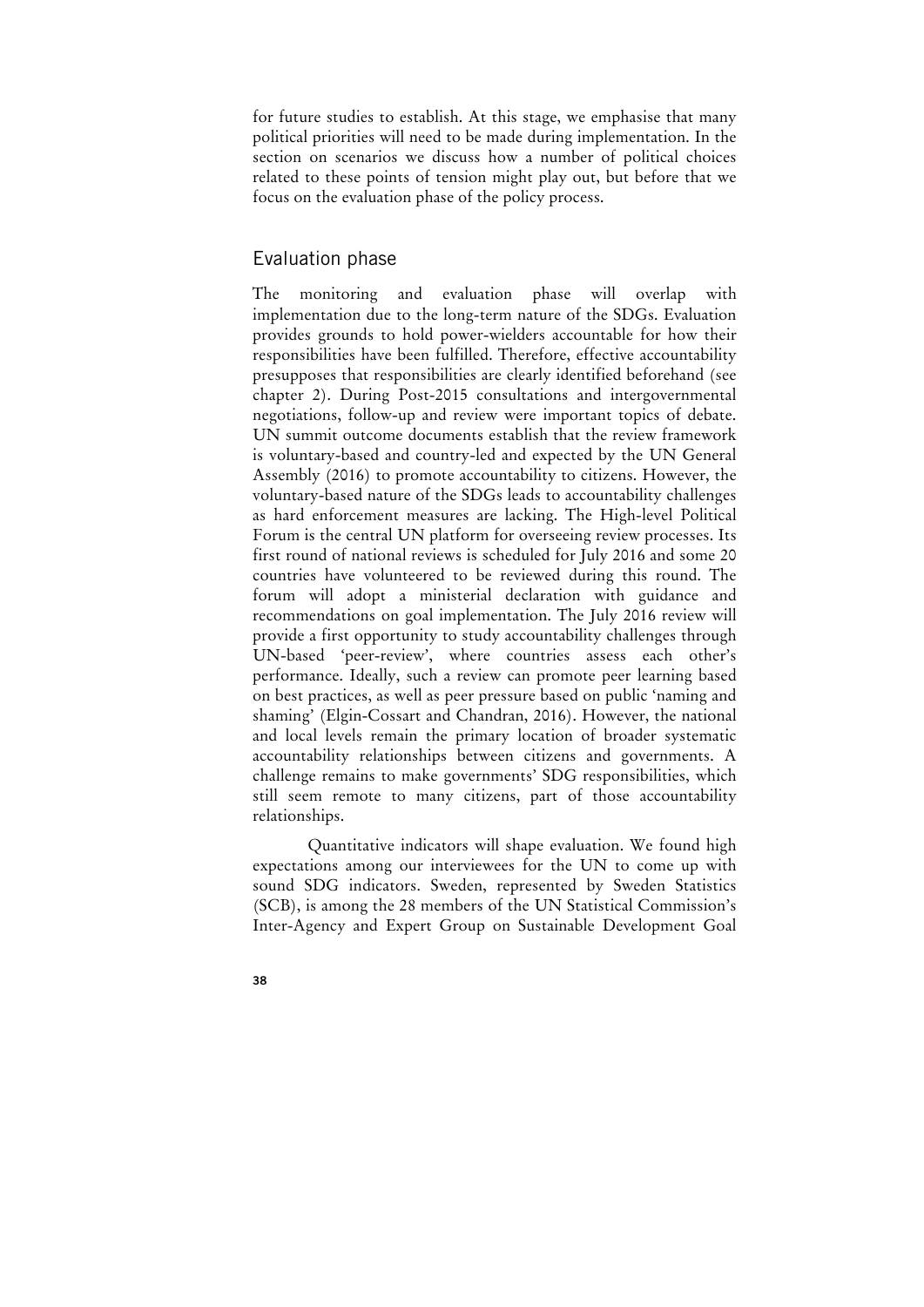Indicators. In March 2016, the group agreed on 230 indicators to monitor the 169 targets of the 17 SDGs. This set of indicators will continue to be developed over time. One civil society interviewee pointed out that the development of indicators should be thought of not only as a technical process but as a political one, adding that '[i]f future work on SDGs becomes reduced to work on indicators only, we have come nowhere'. Measurement involves trade-offs between, on the one hand, weak statistical data availability in many low-income countries, and on the other hand, pinpointing urgent needs. Sweden will contribute to statistical capacity building in its development cooperation partner countries (Rosander, 2016). Also for high-income countries, data collection will be challenging (Weitz, 2015). Neglected groups and issues might disappear in national averages if data is not disaggregated, which for all countries raises an accountability challenge in terms of 'leaving no one behind'.

 Evaluation based on the indicators is likely to be the focus of future accountability demands. When 'count-ability' becomes a guiding principle, the 'power of numbers' is reinforced in development governance (Fukuda-Parr and McNeill, 2015; Hansen and Muhlen-Schulte, 2012). Research on the broader effects of MDG indicators posits that, once set, numerical targets increasingly become seen as value neutral (Fukuda-Parr et al., 2014; Hickel, 2016). Research shows that a key strength of MDG indicators (60 in number) was to put the spotlight on important objectives by identifying measurable outcomes (cf. Persson et al., 2016:66). For instance, the targets for water, child survival, sanitation and maternal health succeeded in drawing attention to and increasing donor funding for long-neglected issues. However, measurability also proved to be a source of unintended distortion. This concerned redefining the objectives that indicators intended to measure, creating inappropriate incentives and diverting attention from other objectives (Fukuda-Parr et al., 2014).

 For example, despite an increase in primary school enrolment, issues of quality and equity were not included in measurements and therefore undermined the desired impact of the MDG goal on education (Unterhalter, 2014). In the case of MDG4 to reduce child mortality, the effect of indicator selection was to shrink the child health agenda and reduce attention to the human rights dimensions of child health (Diaz-Martinez and Gibbons, 2014). Arguably, the lesson to be drawn from this is not to lose sight of the broader ambitions within which indicators are embedded. For instance, *Transforming our*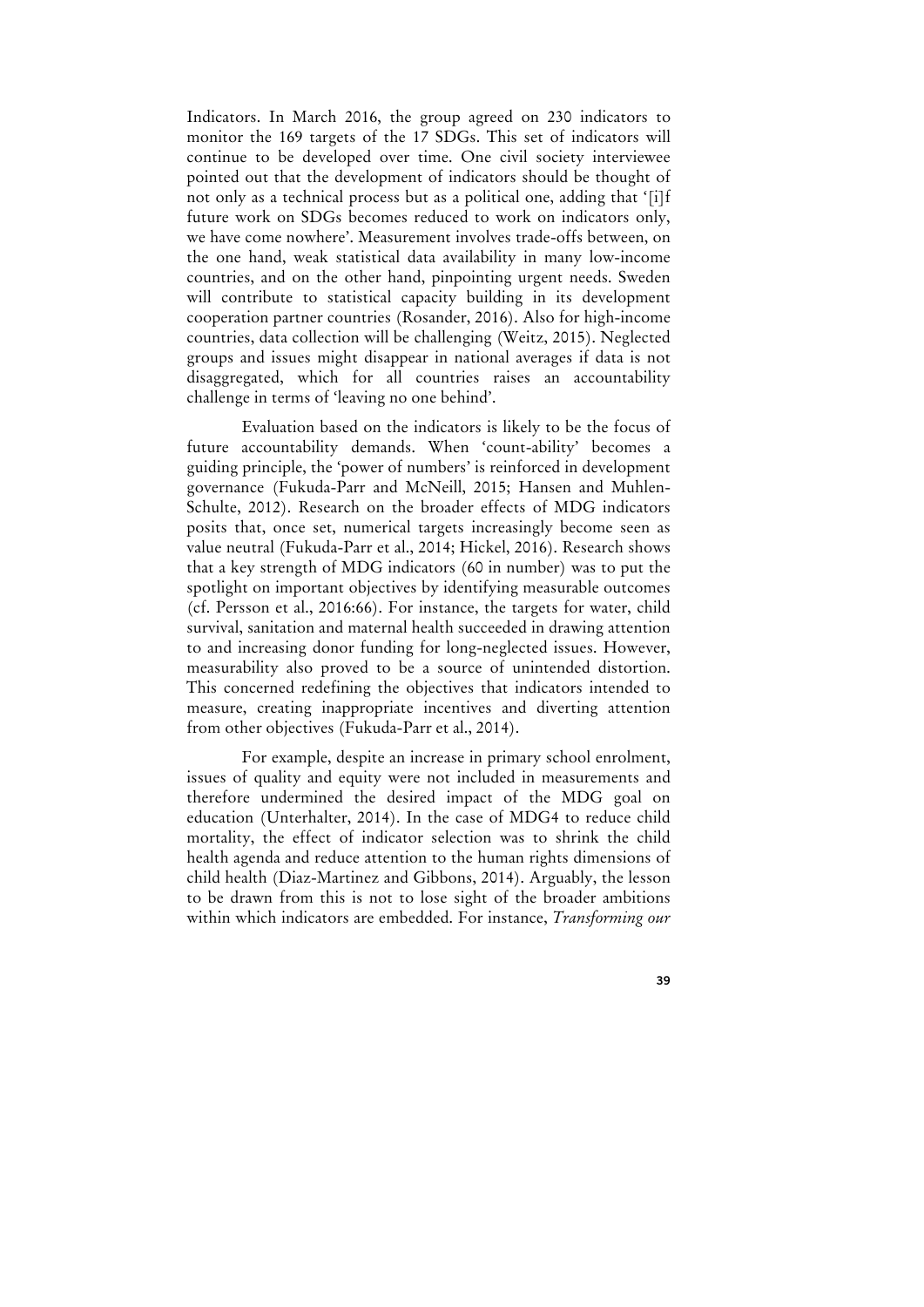*World: The 2030 Agenda for Sustainable Development* contains many references to the international human rights framework, which we note is strikingly absent in Swedish SDG rhetoric and organisation. A challenge is therefore to consider whether and how the SDGs tap into existing mechanisms of human rights accountability. Could, for instance, numerical SDG indicators be concrete stepping stones towards the gradual realisation of certain human rights (Vandemoortele, 2014)?

 In the Swedish context, our interviews brought to the fore two main future arenas of accountability demands: civil society and the Riskdag. There was broad agreement among civil society interviewees that monitoring is a key future task for them, in Sweden and in other countries. They suggested that civil society organisations could provide evaluation reports as alternative versions to the official ones ('shadow reports'), inspired by how this is done in other fields such as human rights. At the same time, some civil society representatives acknowledged a tension between, on the one hand, wanting to cooperate with government agencies and, on the other hand, holding them accountable. The four members of the Riksdag, regardless of political colour, also agreed on their watchdog role in overseeing SDG promotion by present and future governments. They considered the Riksdag's supervisory role to be increasingly important as the 2030 deadline approaches. In light of our above-mentioned discussion of the consolidation phase, such a role presupposes that parliament gains a higher sense of ownership of SDG policies and decisions than has so far been the case (cf. Ocampo and Gómez-Arteaga, 2016). This is a challenge for securing long-term accountability relations between voters, parliament and government. Future political debates on the Swedish aid policy platform, to be revised during spring 2016, will contribute to broader involvement of parliament in the case of the SDGs related to development cooperation. A key challenge for accountability remains, however, to involve parliamentary committees on other areas, where, compared with development cooperation, the SDGs have so far been given less attention.

 To sum up, this section has shown that quantitative indicators have strong steering effects beyond the evaluation phase, and that accountability challenges arise on several levels as SDG follow-up and review increasingly take centre stage.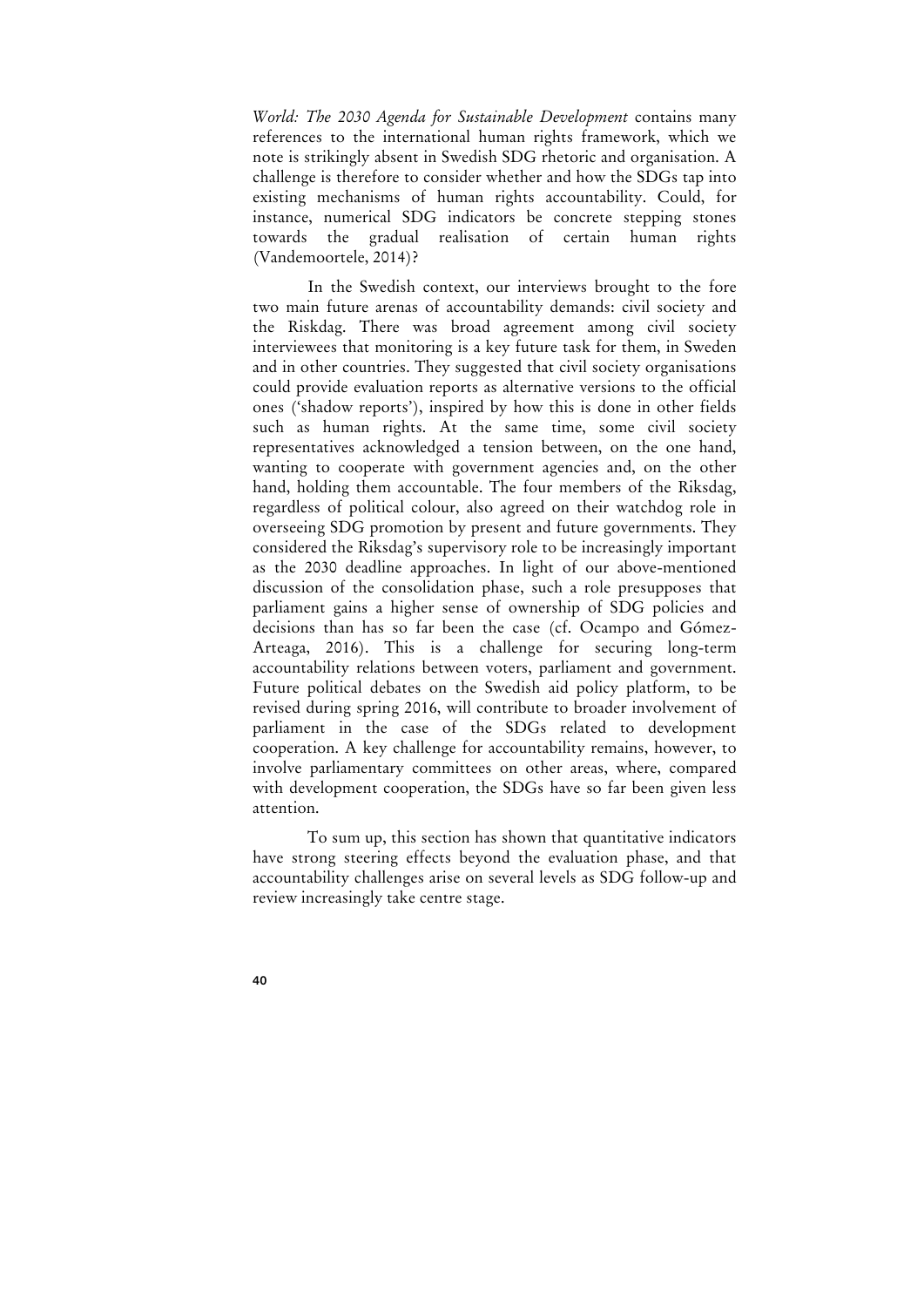### Future scenarios

On the basis of the above analysis of the past, present and future, this section presents three brief stylised scenarios for how Swedish SDG responsibilities might evolve over time. The main building blocks of the scenarios are different outcomes of the points of tension concerning implementation identified in the first section of the chapter, which are between: (1) new or existing structures; (2) holism or division of responsibility; (3) SDGs or other political interests; (4) mandatory or voluntary responsibility; and (5) acting unilaterally or multilaterally. The scenarios aim to show that how those points of tension play out is dependent both on active choices made along the way, and on broader economic, political and security-related circumstances in the rest of the world.

## **Scenario I: Business as usual**

This scenario sees high expectations and initial enthusiasm around the SDGs, with national political leadership centred on the new ministerial structure and the national SDG delegation. Actors from the Swedish Government, the Riksdag, municipalities, civil society, business and others declare their commitment to the SDGs and create new initiatives, including on the basis of propositions from the national SDG delegation (cf. point of tension 1). Select SDGs are integrated into existing policies on sustainable development with an emphasis on how the goals are relevant to ongoing work. The SDGs do not become a holistic policy framework in their own right but are aligned with other national and municipal policies related to sustainable development (cf. point of tension 2). Silo thinking and issue-specific organisation remain firm due to deeply institutionalised routines and departmentalisation of responsibilities. After a few years, the SDGs are actively pursued within development cooperation and the environmental sphere, domestically and internationally. Those who were involved in the consultation, decision and strategic policy phases continue to take responsibility for realising the goals, but engagement beyond that will be limited as conflicts between goals and competing interests eventually prevail (cf. point of tension 3). Most municipalities find the SDGs too remote to shape obligations in their everyday sustainability work. For the Swedish public, the SDGs remain distant and will not acquire a bottom-up quality that promotes individual responsibility. A set of large companies that are already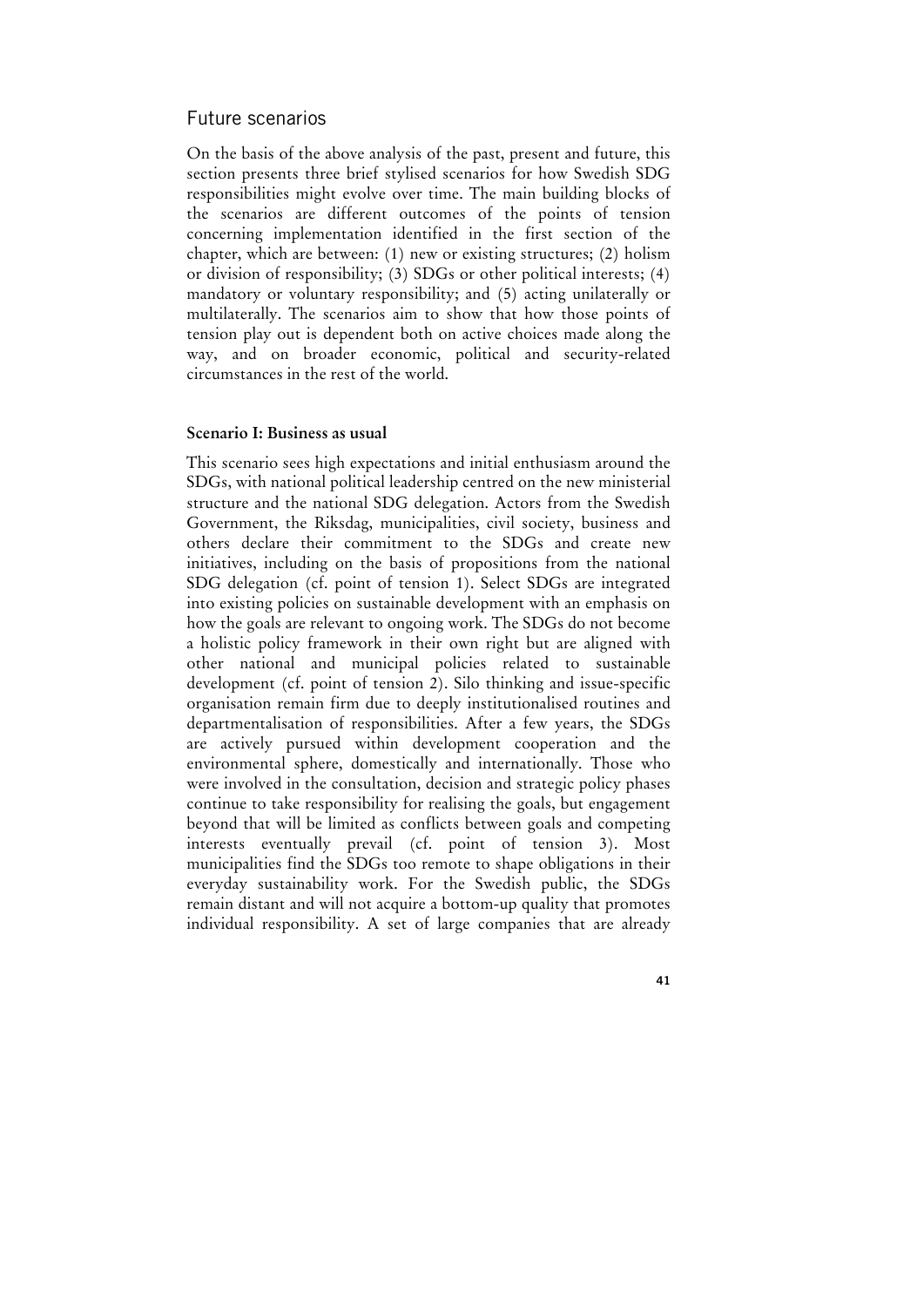highly profiled in CSR keep developing their sustainability work, with the SDGs being one of many frameworks (cf. point of tension 4). In other words, in the long run, the SDGs in practice mean business as usual though within a global reference frame. Business as usual can lead to progress on certain sustainable development issues, but the SDGs per se are not a catalyst for such progress.

#### **Scenario II: Islands of responsibility**

In a second scenario, SDG work in the Swedish context becomes increasingly centred on public responsibility and a set of politically prioritised SDG indicators (cf. point of tension 2), for which improvement (but not full goal realisation) is achieved by 2030. The Government and the Riksdag keep political attention on the SDGs beyond the stage of initial enthusiasm through active involvement of several parliamentary committees and broad party political consensus on Swedish priorities between SDGs. Despite political majority shifts, SDG work therefore continues along similar priorities (cf. point of tension 1). In the priority areas, Sweden becomes a role model internationally by initiating and financially supporting SDG initiatives in fields such as climate change, reproductive health and building institutions in conflict-ridden societies. These initiatives are directed towards Sweden's development cooperation partner countries rather than the UN system. Sweden takes its reporting duties to the UN High-level Political Forum seriously, yet the Forum becomes weak as it lacks effective means to hold reluctant states accountable for SDG realisation (cf. point of tension 5). Private voluntary-based responsibility on the part of business and civil society does not live up to initial pledges due to limiting external conditions. Throughout the world, civil society experiences shrinking scope in many countries, reducing opportunities for long-term systematic SDG responsibility on the part of Swedish development organisations. In addition, official Swedish budget support to civil society domestically and internationally is reduced. Due to looming global economic recession, business willingness to support SDG initiatives decreases. The result is quite unsystematic and short-sighted SDG work by non-state actors (cf. point of tension 4). In summary, early and continuing political decisions to prioritise a selection of SDG indicators allow the Government to report results that are primarily the effect of public contributions.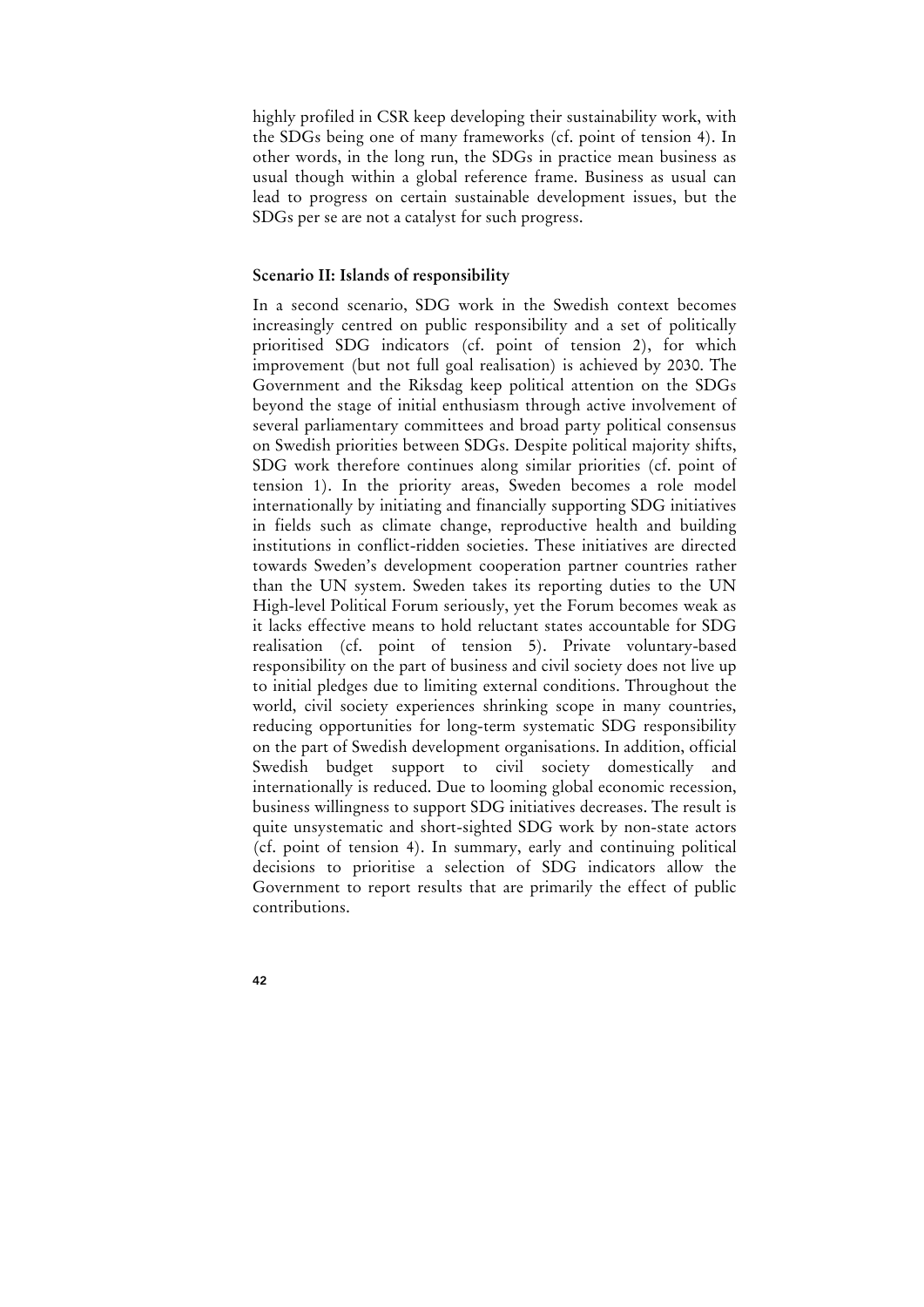## **Scenario III: Joint synergetic responsibility**

In the third scenario, responsibility is shared between societal sectors and across levels of political authority (global, national, regional, municipal). The initial political momentum is turned into concrete SDG action in all sectors of society. The Government launches policies on government agency obligations. The Riksdag ensures accountability and debates conflicts between goals. Municipalities activate relevant SDG work at the local level and through partnerships with local communities in low-income countries. Active municipal SDG ownership stimulates greater individual responsibility among the Swedish public for SDGs impacted by lifestyle and consumption issues (cf. point of tension 4). Civil society acts as a watchdog, pushing for more ambitious change. Long-term public-private partnerships are formed between Swedish companies, developmentoriented NGOs and government agencies in order to support select SDGs in low-income countries. There are temporary setbacks in several areas due to conflicts between goals and challenging geopolitical circumstances where resources for SDG promotion are reduced (cf. point of tension 3). Despite this, the SDGs remain a steering instrument in their own right over the 15-year period. A new forum created for the purpose of compiling the national review report that Sweden is to submit annually to the UN High-level Political Forum becomes an institutionalised node for coordinating and energising SDG work. The Forum consists of representatives of all societal sectors and levels of public authorities and is supported by a permanent secretariat. The representatives base their input on broad material systematically collected within their respective sectors. With regard to reporting and accountability, Sweden thereby lives up to expectations of being a role model and is able to exercise peer pressure on other countries to engage constructively with the UN (cf. point of tension 5). In comparison with the previous scenario, this one sees Swedish work on a broader range of goals. Taken together, this amounts to a more holistic approach (cf. point of tension 2). However, as resources are spread more thinly, the actual impact on goal attainment becomes more diffuse than in the previous one.

 To sum up, scenarios suggest possible consequences of political decisions and broader circumstances that impact how responsibility and accountability develop in the Swedish context. For example, the choice already made by the Government to align the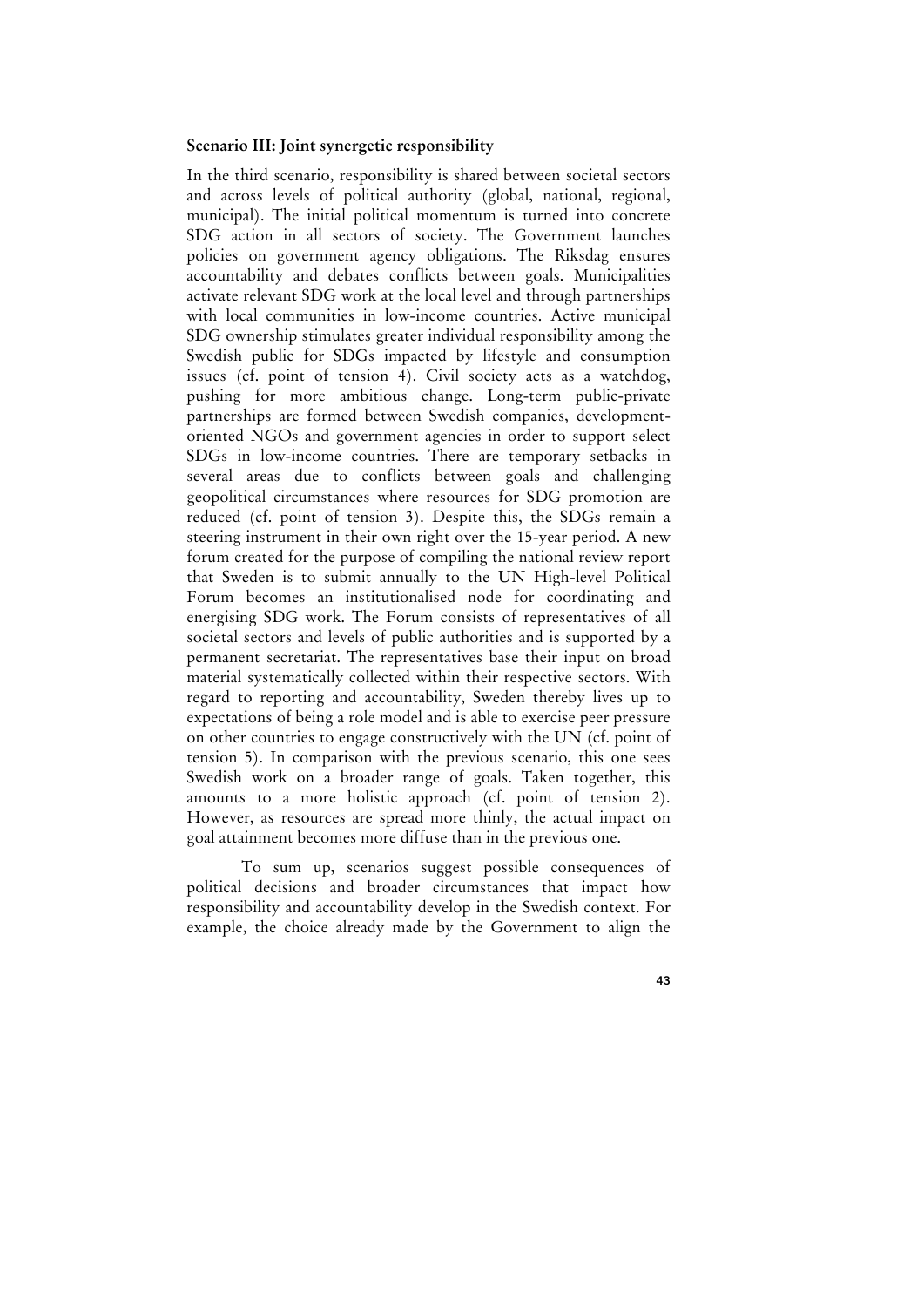SDGs with existing structures and agencies can facilitate broad responsibility, yet risks the SDGs becoming subsumed by pre-existent obligations and conflicts between goals. This might lead to scenario I. In a second example, political choices to cut budget support to civil society reduce the capacity for voluntary-based responsibility, pointing towards scenario II. A third example concerns individual responsibility. Future political choices to support teaching about sustainable development in the Swedish basic education system might enable long-term individual responsibility for lifestyle issues, facilitating scenario III. More SDG engagement on the part of individual voters would also provide a basis for holding politicians at all levels accountable for their SDG obligations up to 2030. These are a few tentative examples of decisions that could impact how responsibility and accountability take shape.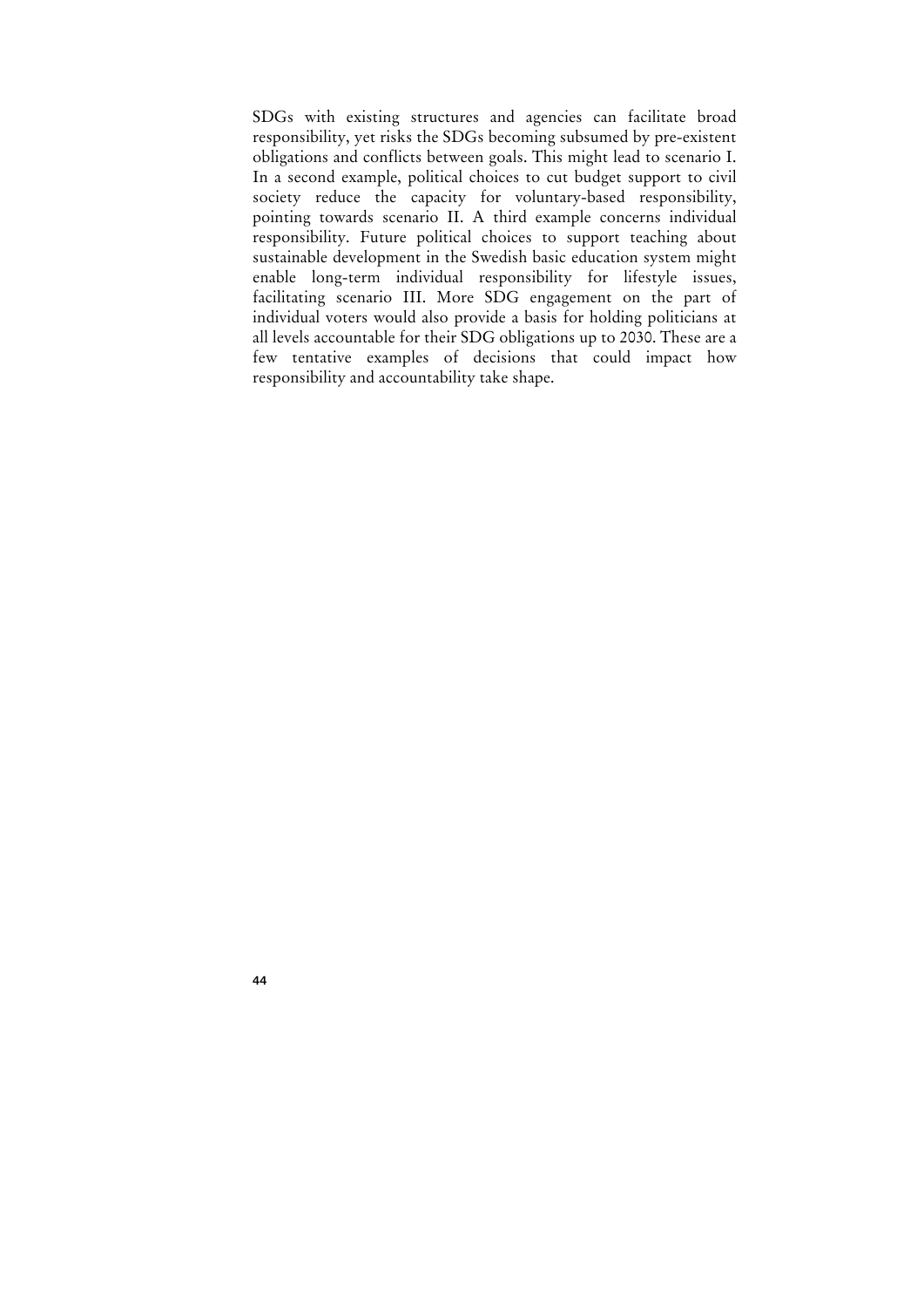# **CONCLUSIONS**

When UN Post-2015 consultations were initiated in 2012, few predicted the encompassing outcome that would replace the MDGs as they reached their end date. The globally agreed SDGs for 2030 now require national level implementation and governments will have to prove whether commitments made at the UN summit in September 2015 were serious in intent. Our analysis shows that there is currently political momentum in Sweden for translating global ambitions into national policies and practice. However, there are also a number of concerns related to responsibility that we argue will affect the longterm advancement of the SDGs. Below, we summarise these concerns and emerging accountability challenges.

 A key concern is how the present emphasis on the organisation of political institutional responsibility relates to others' responsibility. The main responsibility for the SDGs is firmly placed with Sweden's Government. It has organised SDG work by assigning special responsibilities to a select set of ministers, by appointing a national delegation and by creating interdepartmental working groups at different levels and one ministry unit devoted to the 2030 Agenda. Beyond governmental responsibility, other political levels (regional, municipal) and non-governmental actors (civil society, business, academia) are approaching the SDGs, albeit more hesitantly. Our interviews indicate a broad willingness to take on responsibility, but the voluntary-based non-state actor responsibilities outlined in the 2030 Agenda outcome documents are yet to be translated to the Swedish context. We think it is crucial to maintain this willingness, including through initiatives from non-state actors themselves. We find a need for more joint debate on the extent and substance of SDG responsibilities of different political levels and of non-state actors. For instance, to what extent can responsibilities be shared? What are the appropriate limits of responsibility of civil society and business?

 Another concern is how to uphold enthusiasm in the transition from policy ambition to organisational practice, particularly in light of the impatience we found among civil society organisations and parliamentarians. If maintained, the current political momentum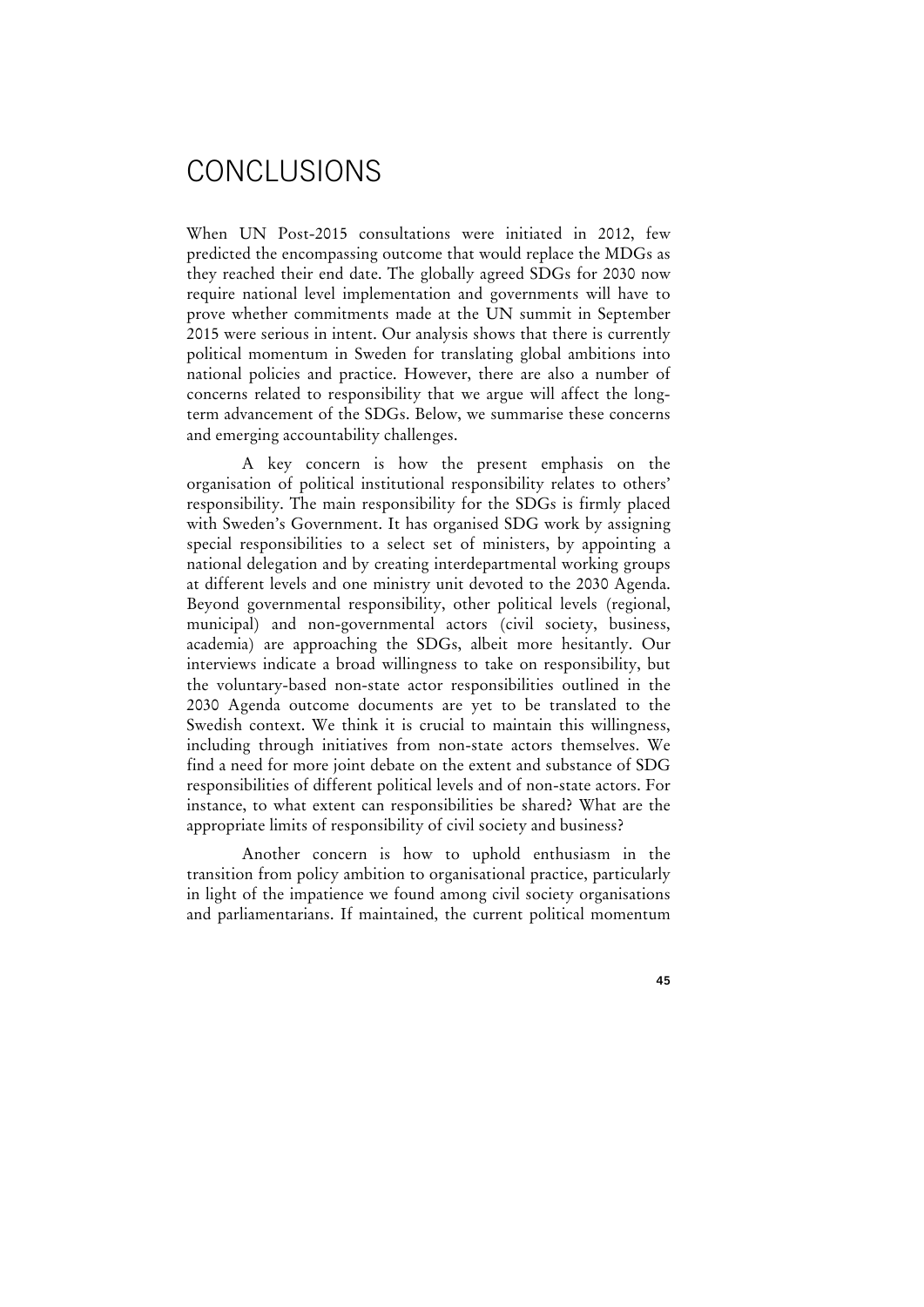can create broader and long-term SDG engagement in all societal sectors. The newly appointed 2030 Agenda delegation is an attempt to maintain this momentum and suggest ways for all societal sectors to contribute towards the SDGs. Another way to keep SDG processes going regardless of Swedish political majority shifts and deadlocks in the short term is through better parliamentary involvement. For the future, we also emphasise that responsibility should be understood not only in the political-institutional sense. Individual citizens are pivotal in two main responsibility capacities: firstly, individuals' everyday lifestyle decisions will impact the SDGs in Sweden and abroad; and, secondly, voters need to hold current and future politicians accountable for their SDG work. Ideally, politically institutionally organised responsibility can provide a supportive framework for individual responsibility for sustainable development.

 Further, the broad way in which Swedish responsibility is being organised raises coordination and leadership challenges. As discussed throughout the report, the SDGs have a bearing on several other overarching policy objectives of the Swedish Government and the relationship between those and the SDGs is far from clear. Subsequently, there is a risk of weakening the steering power of ambitious policy objectives and of overburdening those assigned responsibility for their realisation. Conflicts between goals will appear as work continues and political leadership will be key in tackling such conflicts. Key for SDG implementation is also the extent to which government agencies are provided with mandates and resources strong enough to work on this extensive agenda at home and abroad. Notably, we found that responsibility concerns for the future differed between groups of interviewees. Government officials highlighted interorganisational issues and the challenge of dividing responsibilities, probably due to their current involvement in SDG planning. Members of the Riksdag were primarily concerned with securing opportunities to influence future priorities. Civil society representatives shared concerns related to future influence and participation, but focused primarily on safeguarding the content of the SDGs.

 Our analysis also identified several accountability challenges. More open global policy-making increases participation but invites questions on who gets to participate and how they are held accountable for their influence on policy outcomes. Those questions are also relevant at the Swedish level, where a set of civil society organisations has been repeatedly invited to dialogues with policy-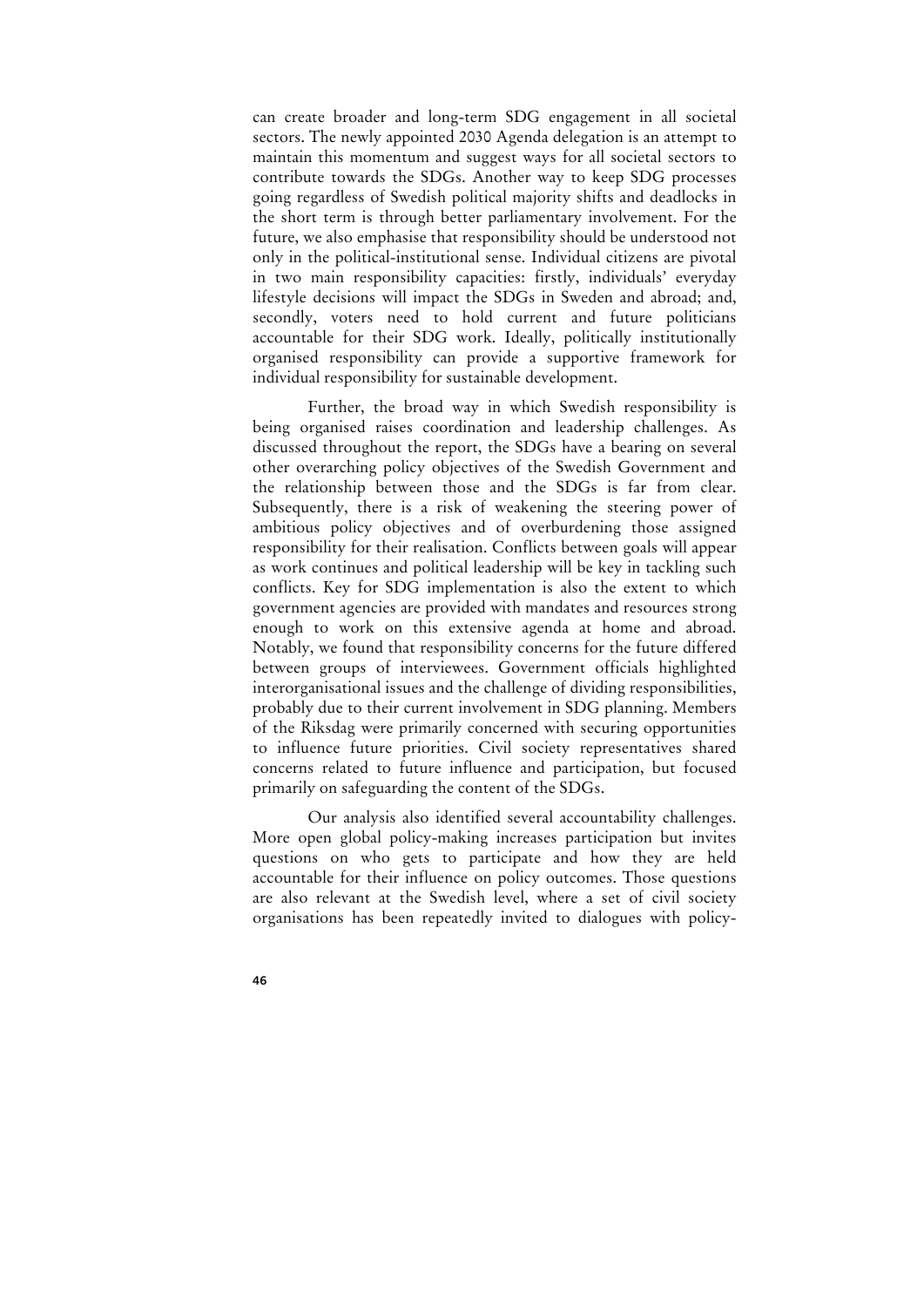makers. Expectations related to holding the Government accountable reside with the Swedish Riksdag and with civil society, but can civil society organisations maintain their critical watchdog role after providing direct input to official policies? The low degree of parliamentary ownership of SDG processes is also a challenge for securing long-term accountability relationships between voters, the Riksdag and Government. Parliamentary committees of areas other than development cooperation must be involved for such accountability to be encompassing.

 The voluntary-based nature of the SDGs leads to accountability challenges as hard enforcement measures are lacking. Even if UN-based review can promote peer pressure among governments, the national and local levels remain the primary location of broader systematic accountability relationships between citizens and governments. A challenge remains to make governments' SDG responsibilities, which still seem remote to many citizens, part of those accountability relationships. We have also put forth that accountability through quantitative indicators involves trade-offs between, on the one hand, weak statistical data availability in many low-income countries, and on the other hand, pinpointing urgent needs. One risk of an over-reliance on quantitative data collection is that the broader ambitions within which indicators are embedded become secondary, as they are more difficult to measure. We have, for instance, pointed to the many references to human rights in key UN SDG documents. A challenge remains for policy-makers to consider whether and how the SDGs tap into existing mechanisms of human rights accountability.

 By employing a conceptual framework based on political theory and political science research, we have highlighted that the current national-level political organisation of responsibility shapes views on where long-term SDG obligations reside. Studying the political context also leads us to emphasise that such organisation can change depending on the political preferences of future governments. We hope the report will trigger discussions about how Swedish responsibility can be promoted, domestically and internationally. For example, there is great variation in the capacity to take responsibility for the SDGs between stakeholder groups and between countries. What can realistically be done and by whom? How do political leaders handle future goal conflicts and vested interests? To what extent should new accountability mechanisms be created specifically for the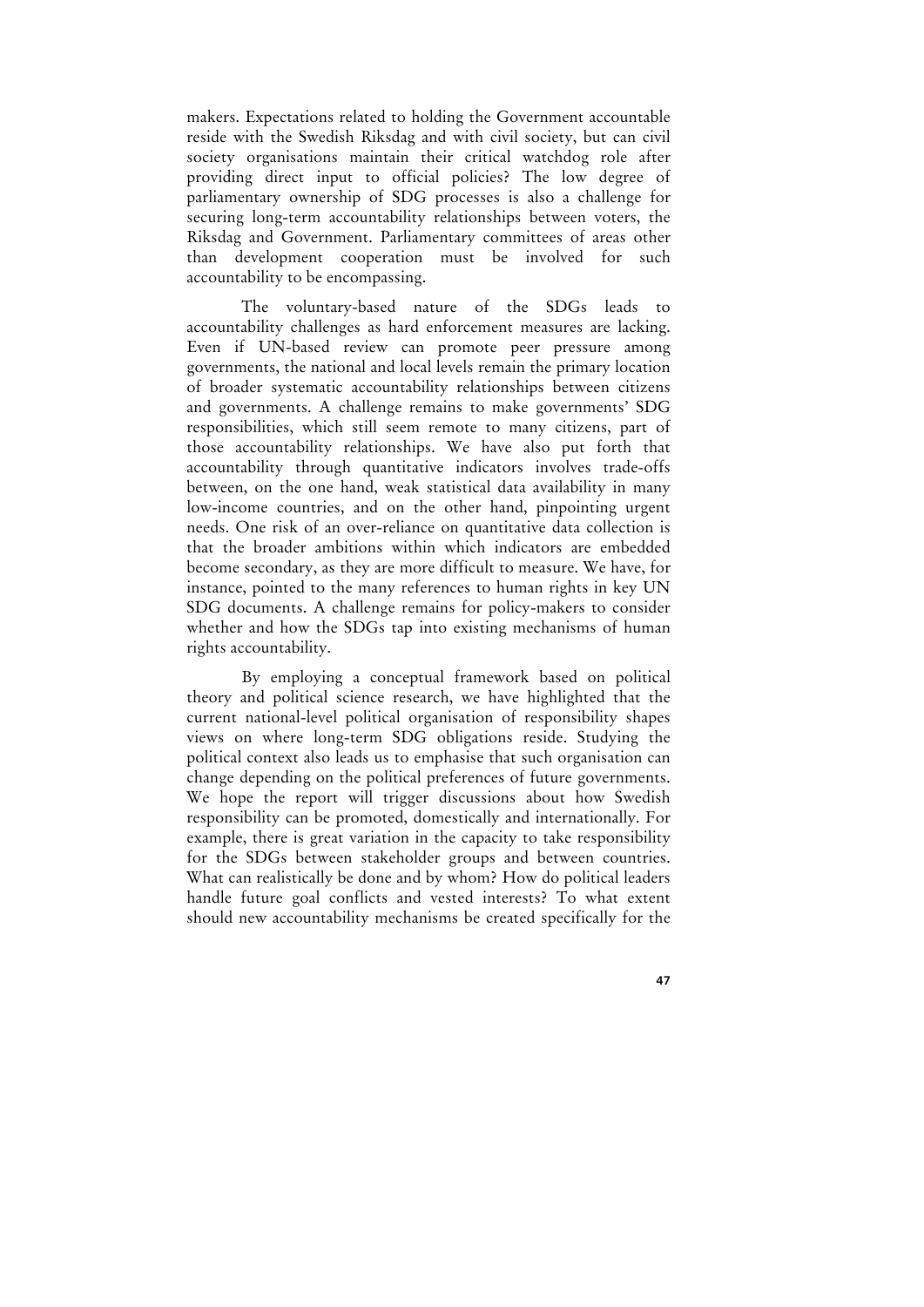SDGs? Future studies should ask those and other critical questions when exploring continued efforts to realise the SDGs on the part of the broad range of actors whose responsibility is key to sustainable development.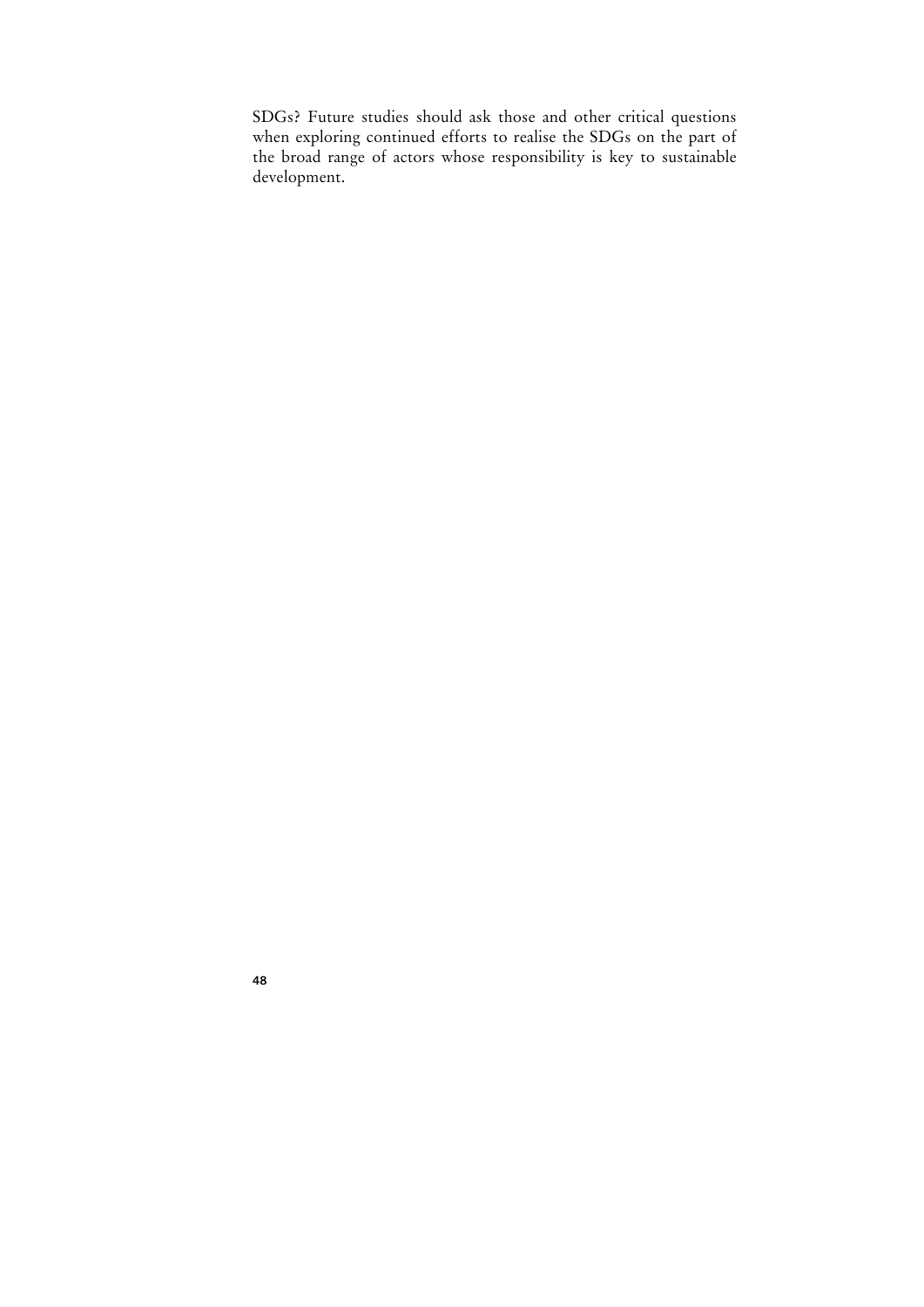## **REFERENCES**

- Bergman, Annika Rosamond (2016) Swedish Internationalism and Development Aid, in Pierre, Jon, (ed.) The Oxford Handbook of Swedish Politics. Oxford: Oxford University Press.
- Berensmann, Kathrin, Brandi, Clara, Janus, Heiner, Keijzer, Niels and Weinlich, Silke, (2015) Goal 17: Strengthen the means of implementation and revitalise the global partnership for sustainable development. In Markus Loewe and Nicole Rippin (eds) Translating an Ambitious Vision into Global Transformation. The 2030 Agenda for Sustainable Development. German Development Institute, Discussion Paper 7.
- Bergh, Gina and Couturier, Jonathan (2013) The post-2015 agenda: Analysis of current proposals in specific areas. Background briefing prepared for an Overseas Development Institute and UN Foundation event, 25–26 June. New York: ODI.
- Brown, L. David, Moore, Marc H. (2001) Symposium: New Roles and Challenges for NGOs. Accountability, Strategy and International Nongovernmental Organizations. Nonprofit and Voluntary Sector Quarterly, Vol. 30, No 3, 569–587.
- Browne, Stephen and Weiss, Thomas (2014) The future UN development agenda: contrasting visions, contrasting operations, Third World Quarterly, Vol. 35, Issue 7, 1326–1340.
- Budget Bill (2016) Regeringens proposition 2015/16:1. Budgetpropositionen för 2016. Förslag till statens budget för 2016, finansplan och skattefrågor. The Government/ Ministry of Finance 15 September 2015.
- Buse, Kent, Mays, Nicholas, Walt, Gill (2012) Making Health Policy. Maidenhead: Open University Press. 2nd ed.
- Cane, Peter (2002) Responsibility in Law and Morality. Oxford and Portland: Hart Publishing.
- Chasek, P., Wagner, L. M., Leone, F., Lebada, A-M., and N. Risse (2016) 'Getting to 2030: Negotiating the Post-2015 Sustainable Development Agenda', *Review of European Community and International Environmental Law*, Vol. 25, No. 1, pp. 5-14.
- Collier, David (2011) Understanding Process Tracing. Politics & Society, 44, 823–830.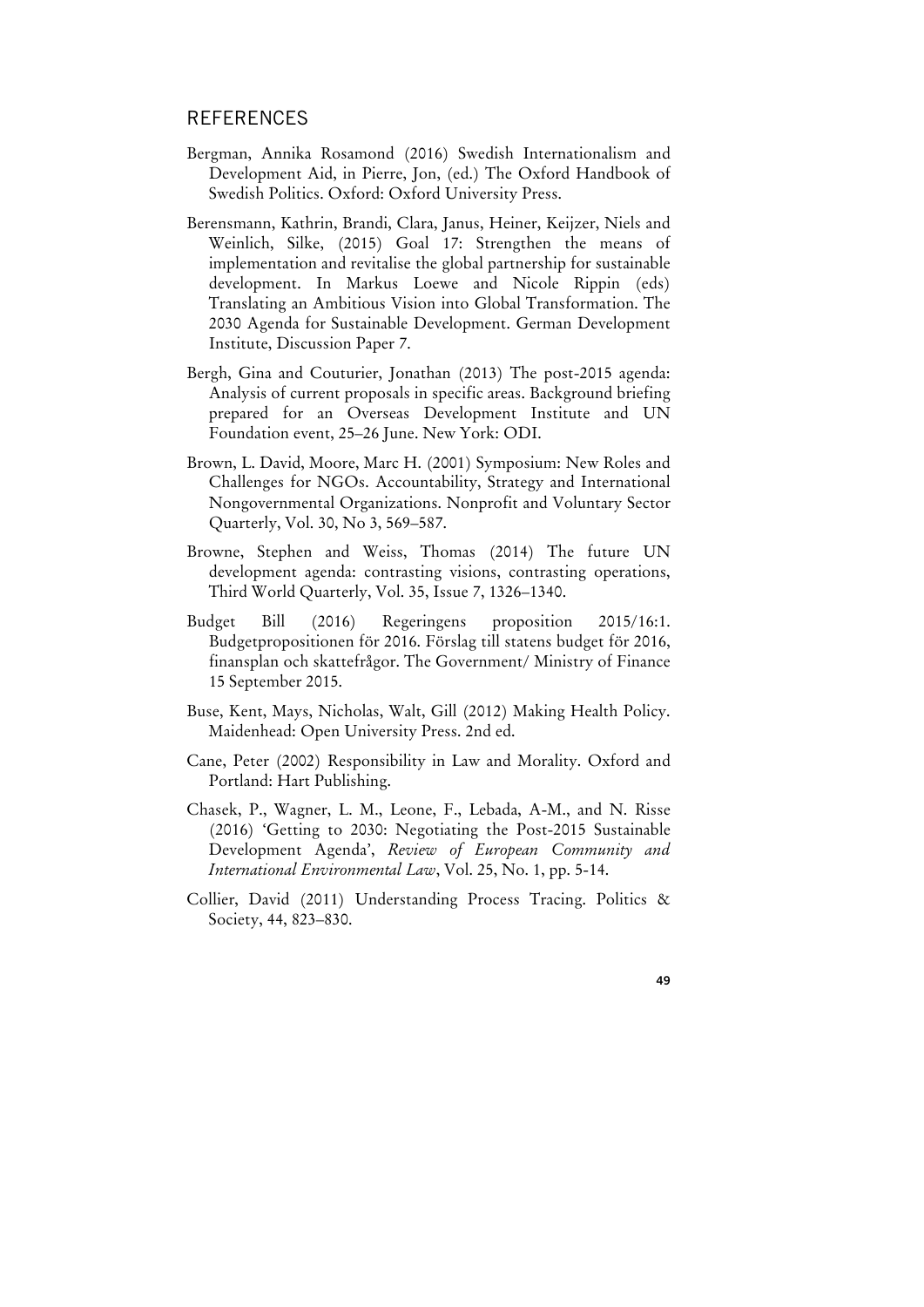- Díaz-Martínez, Elisa and Gibbons, Elizabeth D. (2014) The Questionable Power of the Millennium Development Goal to Reduce Child Mortality, *Journal of Human Development and Capabilities,* 15:2–3, 203–217.
- Darrow, Mac (2012) The Millennium Development Goals: Milestones or Millstones? Human Rights Priorities for the Post-2015 Development Agenda, *Yale Human Rights and Development Law Journal,*15.
- ECOSOC (2015) Report of the Inter-Agency and Expert Group on Sustainable Development Goal Indicators, E/CN.3/2016/2, 17 December.
- Elgin-Cossart, Molly and Chandran, Rahul (2016) Designing Better Accountability Mechanisms for the 2030 Agenda for Sustainable Development. UN University/Center for American Progress.
- Elgström Ole, and Delputte, Sarah (2016) An end to Nordic exceptionalism? Europeanisation and Nordic development policies. *European Politics and Society*, 17:1.
- Enns, Charis, Bersaglio, Brock, Kepe, Thembela (2014) Indigenous voices and the making of the post-2015 development agenda: the recurring tyranny of participation. *Third Word Quarterly*, 35:3, 358–375.
- Engberg-Pedersen, Lars (2016) The Addis Ababa Action Agenda: breaking new ground, incremental changes, or neoliberal business as usual, in Financing Sustainable Development – Actors, Interests, Politics. Copenhagen: Danish Institute of International Studies, Report 2016:01.
- Erskine, Toni (2003) Assigning Responsibilities to Institutional Moral Agents: The Case of States and 'Quasi-States, in Toni Erskine (ed.), Can Institutions Have Responsibilities? Collective Moral Agency and International Relations. New York: Palgrave Macmillan.
- Fearon, James D. (1999) Electoral Accountability and the Control of Politicians, in Adam Przeworski, Susan C. Stokes & Bernard Manin (eds.), Democracy, Accountability and Representation. Cambridge: Cambridge University Press.
- **50**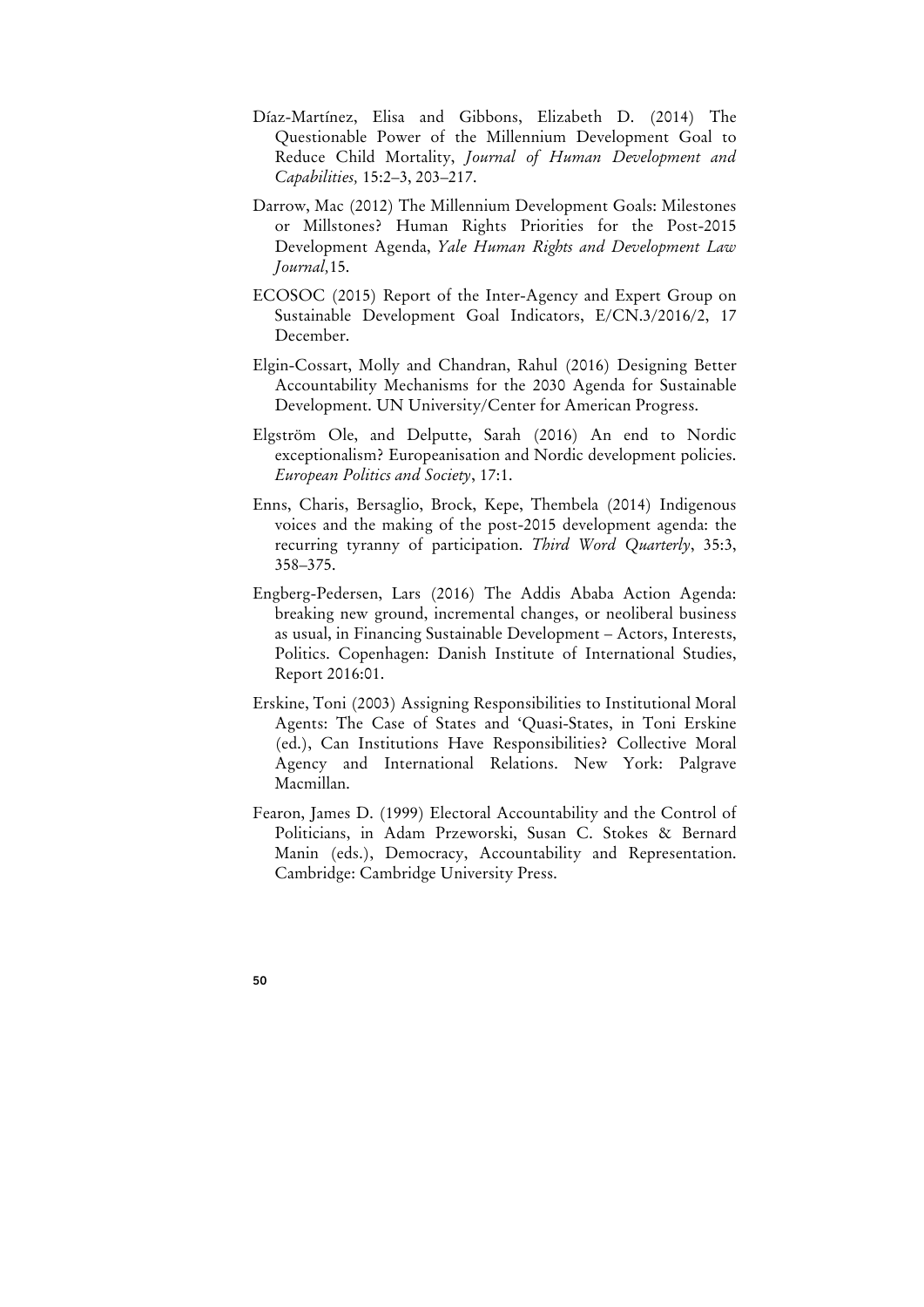- Fehling, Maya, Nelson, Brett D. and Venkatapuram, Sridhar (2013) Limitations of the Millennium Development Goals: a literature review, *Global Public Health,* Vol. 8, No. 10, 1109–1122.
- Feichtinger, Judith and Pregernig, Michael (2005) Participation and/or/versus sustainability? Tensions between procedural and substantive goals in two local Agenda 21 processes in Sweden and Austria, *European Environment,* 15, 212–227.
- Fejerskov, Adam Moe (2016) Introduction, in Financing Sustainable Development – Actors, Interests, Politics. Copenhagen: Danish Institute of International Studies, Report 2016:01.
- Fellesson, Måns and Román, Lisa (2016) Politiken för global utveckling – rapportering, drivkrafter och vägen framåt. Stockholm: Expert Group for Aid Studies. (forthcoming)
- Forsberg, Björn (2002) Lokal Agenda 21 för hållbar utveckling. En studie av miljöfrågan i tillväxtsamhället. Akademisk avhandling, Umeå universitet.
- Fukuda-Parr, Sakiko (2013) Global development goal setting as a policy tool for global governance: Intended and unintended consequences, Working Paper, International Policy Centre for Inclusive Growth, No. 108
- Fukuda-Parr, Sakiko, Yamin, Alicia Ely & Greenstein, Joshua (2014) The Power of Numbers: A Critical Review of Millennium Development Goal Targets for Human Development and Human Rights, *Journal of Human Development and Capabilities*, 15:2–3, 105–117.
- Fukuda-Parr, Sakiko, and McNeill, Desmond (2015) Post 2015: a new era of accountability? *Journal of Global Ethics*, Vol. 11, No. 1, 10– 17.
- Gavas, Mikaela et al (2016) The European Union's Global Strategy: putting sustainable development at the heart of EU external action. European Think Tanks Group, available at www.ettg.eu.
- Halkjaer, Erik (2015) Det finns en bild av att Sverige har ledartröjan vad det gäller bistånd. Omvärlden. Accessed 11 Dec 2015 at http://www.omvarlden.se/Intervju/det-finns-en-bild-av-attsverige-har-ledartrojan-vad-det-galler-bistand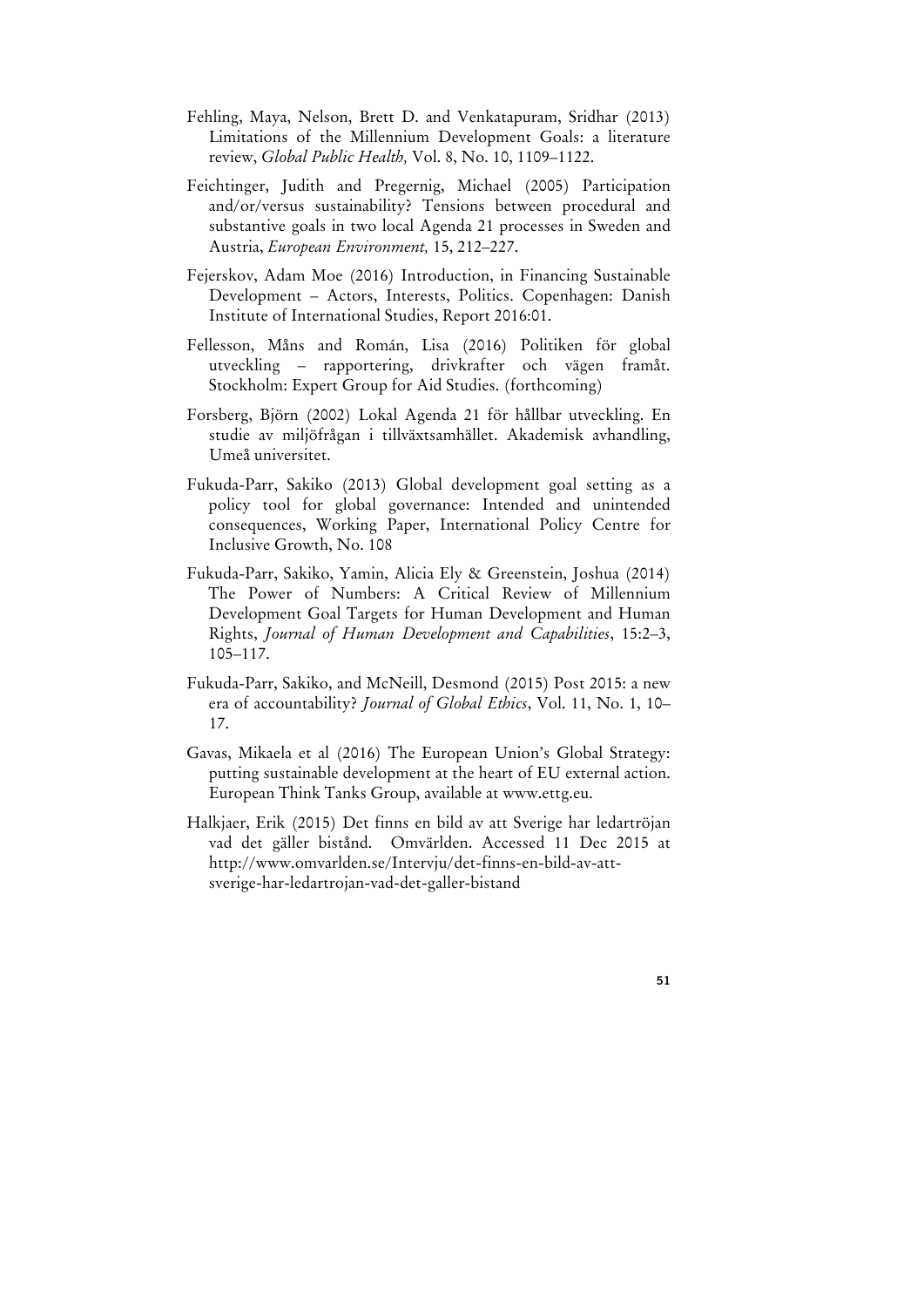- Hansen, Hans K and Muhlen-Schulte, Arthur (2012) The power of numbers in global governance, *Journal of International Relations and Development*, 15:4.
- Hickel, Jason (2016) The true extent of global poverty and hunger: Questioning the good news narrative of the Millennium Development Goals. *Third World Quarterly*, http://dx.doi.org/10.1080/01436597.2015.1109439.
- Hill, Michael, and Hupe, Peter (2009) Implementing Public Policy. London: Sage. 2nd ed.
- High-level Political Forum (2016) High-level Political Forum, 11–20 July 2016, New York. Accessed 15 March 2015 at https://sustainabledevelopment.un.org/hlpf
- Innes, Judith E., and Booher, David E. (2003) Collaborative policymaking: governance through dialogue. In Hajer, MA and Waagenar, H. eds. Deliberative Policy Analysis. Understanding Governance in the Network Society. Cambridge: Cambridge University Press, pp. 33–59.
- Kingdon, John W (2003) Agendas, Alternatives, and Public Policies. New York: Longman. 2nd ed.
- Kroll, Christian (2015) Sustainable development goals: Are the rich countries ready? Bertelsmann Stiftung. Available at http://www.bertelsmannstiftung.de/en/publications/publication/did/sustainabledevelopment-goals-are-the-rich-countries-ready/
- Lucas, J. R., 1993. Responsibility. Oxford: Clarendon Press.
- Löfvén, Stefan (2016) Speech at launch event of 2030 Agenda on 18 January 2016, accessed 5 February 2016 at http://www.regeringen.se/tal/2016/01/statsministerns-tal-vidlanseringen-av-sveriges-arbete-for-att-na-de-globala-malen/
- Miller, David (2001) Distributing responsibilities, *Journal of Political Philosophy,* 9:4.
- Ocampo, José Antonio, and Gómez-Arteaga, Natalie (2016) Accountability in International Governance and the 2030 Development Agenda. Global Policy, doi: 10.1111/1758– 5899.12322
- **52**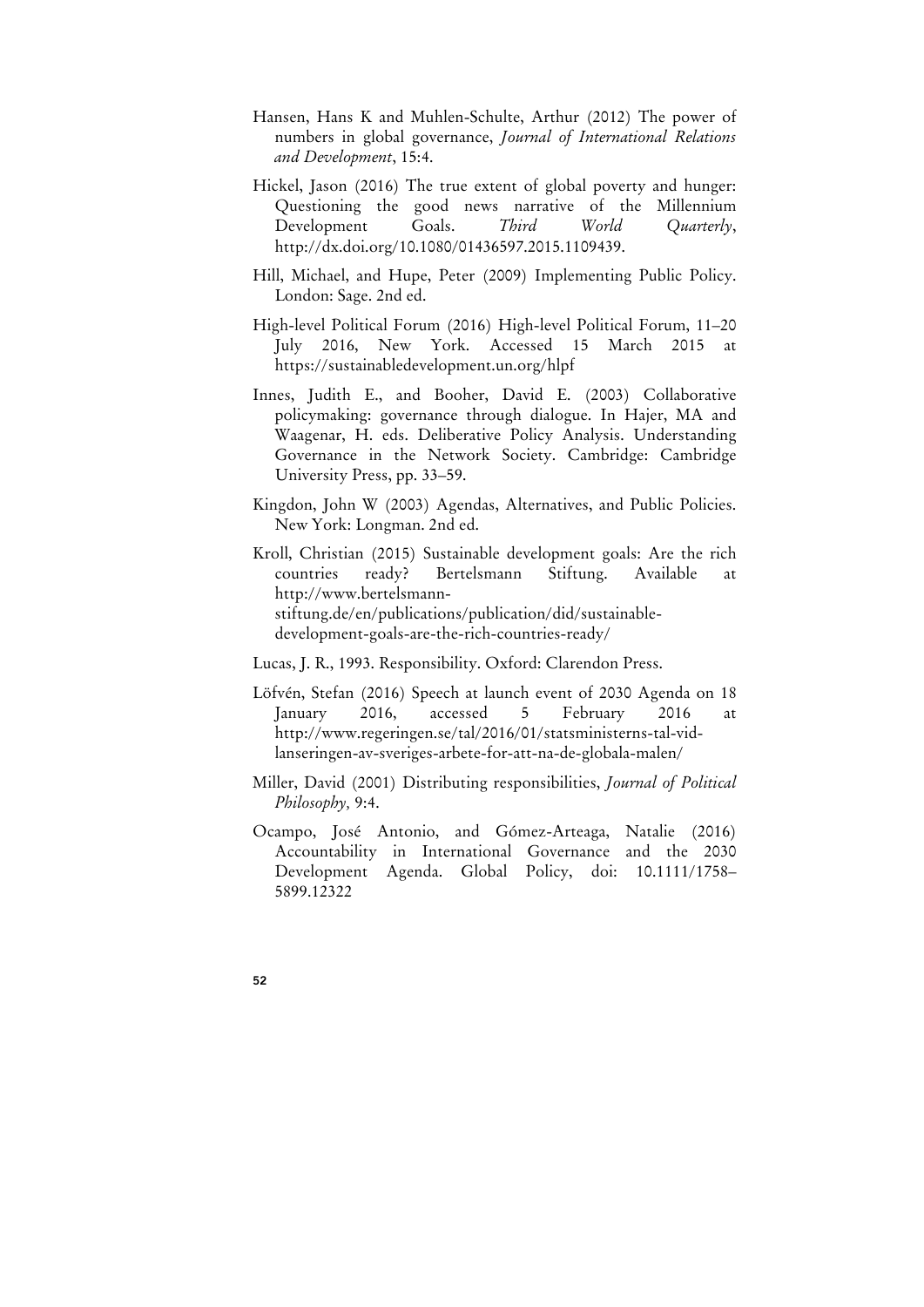- Open Letter (2016) Open Letter to the Members of the High-Level Group on Agenda 2030, 21 January 2016, accessed 1 March 2016 at http://www.concord.se/material/uttalanden-och-positioner/
- Pallas, C. (2010) Good morals or good business? NGO advocacy and the World Bank's 10th IDA, in Erman, Eva and Uhlin, Anders, eds, Legitimacy Beyond the State? Re-Examining the Democratic Credentials of Transnational Actors. Houndmills: Palgrave Macmillan.
- Pallas, C. and A. Uhlin (2014) Civil Society Influence on International Organizations: Theorizing the State Channel, *Journal of Civil Society*, 10: 2, pp. 184–203.
- Persson, Å., Weitz, N., Nilsson, M. (2016) 'Follow-up and Review of the Sustainable Development Goals: Alignment vs. Internalization, *Review of European Community and International Environmental Law*, Vol. 25, No. 1, pp. 59-68.
- Petersson, Olof (2016) Rational politics. Commissions of Inquiry and the Referral System in Sweden, in Pierre, Jon, ed. The Oxford Handbook of Swedish Politics. Oxford: Oxford University Press, pp. 650–662.
- Pingeot, Lou (2014) Corporate Influence in the Post-2015 Process. Working paper published by Global Policy Forum, Misereor, and Brot für die Welt. Accessed 2 April at https://www.globalpolicy.org/images/pdfs/GPFEurope/Corporate influence in the Post-2015 process web.pdf.
- Pogge, Thomas and Sengupta, Mitu (2015) The Sustainable Development Goals: a plan for building a better world?, *Journal of Global Ethics*, 11:1.
- Regeringen (2015), Instruktion for Styrelsen for internationellt utvecklingssamarbete (Sida), 6 July 2015.
- Rosander, Andreas (2016) Changing the world with statistics. Accessed 15 March 2016 at http://www.scb.se/en\_/Aboutus/Statistics-Swedens-cooperation-projects-around-the-world/siaarticles/Changing-the-world-with-statistics/
- Rosén, Hans (2016) 'Sverige har enorma förväntningar på sig', Dagens Nyheter, 17 January 2016, accessed on 18 January 2016 at http://www.dn.se/nyheter/sverige/sverige-har-enormaforvantningar-pa-sig/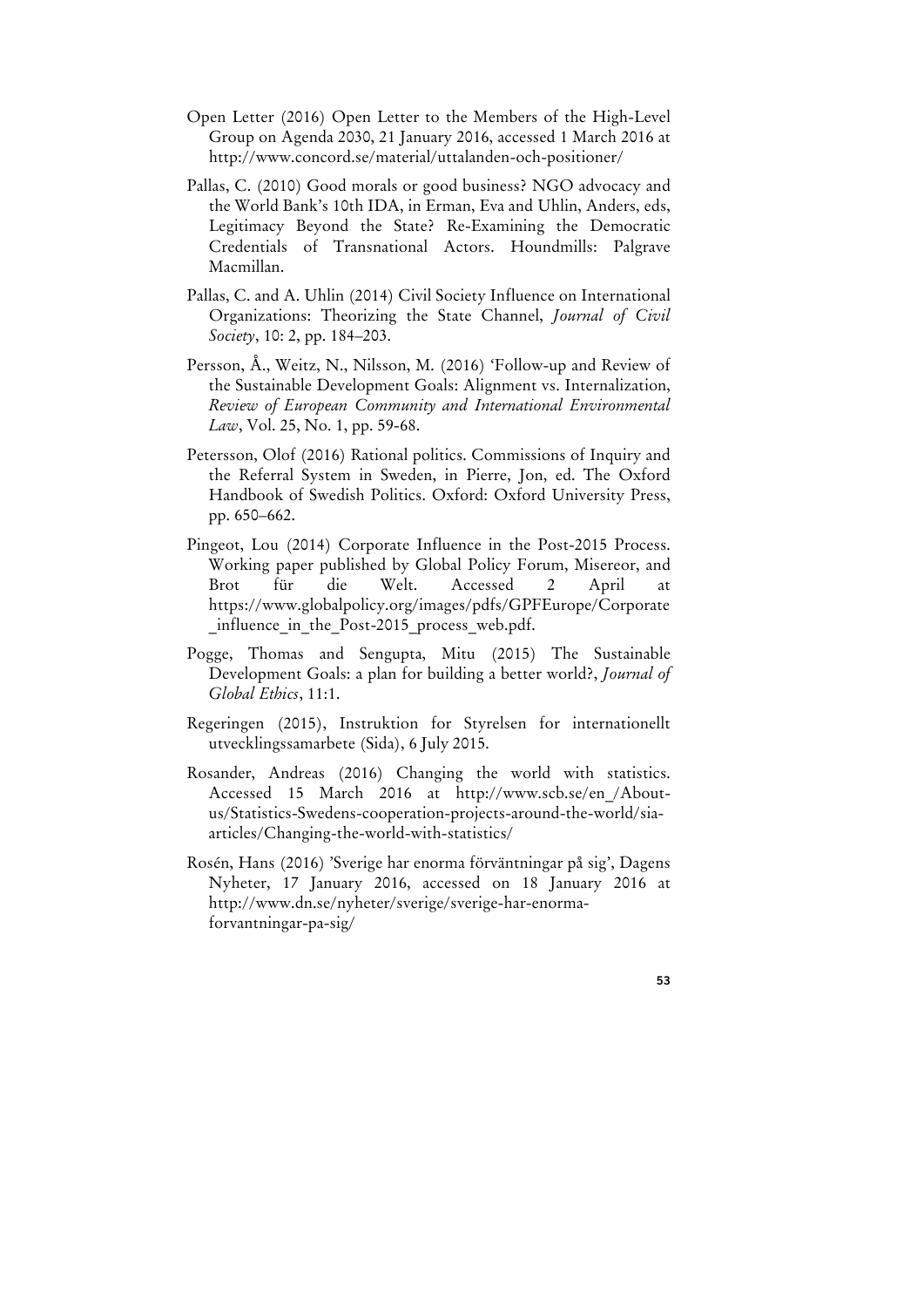- Sabatier, Paul, A., and Weibel, Christopher M. (ed.) (2014) Theories of the Policy Process. Boulder: Westview press. 3rd ed.
- Sida (2016) Swedish Leadership for Development. Accessed 15 March 2016 at http://www.sida.se/swedishleadership
- Sida Appropriation direction/Regleringsbrev (2016) Regleringsbrev för budgetåret 2016 avseende Styrelsen för internationellt utvecklingssamarbete. The Government/ Ministry for Foreign Affairs 18 December 2015.
- Statement of Government Policy in the Parliamentary Debate on Foreign Affairs 2016 (Regeringens utrikesdeklaration) (2016), Presented on 24 February by Minister for Foreign Affairs Margot Wallström. Accessed 15 March, 2016 http://www.regeringen.se/tal/2016/02/utrikesdeklarationen-2016/
- Svenska Regeringen startar högnivågrupp (2015) Svenska Regeringen startar högnivågrupp inom FN. Accessed http://www.regeringen.se/pressmeddelanden/2015/09/svenskaregeringen-startar-hognivagrupp-inom-fn/ (15 March 2016)
- Sverige tar ansvar (2015) Sverige tar ansvar för att genomföra FN:s globala mål för hållbarhet. Accessed on 15 March 2016 at http://www.regeringen.se/artiklar/2015/09/sverige-tar-ansvar-foratt-genomfora-fns-globala-mal-for-hallbarhet/).
- Swedish Agency for Public Management (2014) Politik for global utveckling. Regeringens gemensamma ansvar? Stockolm: Statskontoret 2014:1.
- Tallberg, Jonas, Sommerer, Thomas, Squatrito, Theresa and Jönsson, Christer (2013) The Opening Up of International Organizations. Transnational Access in Global Governance. Cambridge: Cambridge University Press.
- Terms of refererence (2016) Genomförandet av Agenda 2030 för hållbar utveckling. Dir. 2016: 18 (Kommittédirektiv Finansdepartementet).
- Uggla, Fredrik (2007) Mainstreaming at Sida. A synthesis report. Stockholm: Sida Studies in Evaluation 2007: 05.
- United Nations (2015a) Transforming Our World: The 2030 Agenda for Sustainable Development (A/70/L.1)
- **54**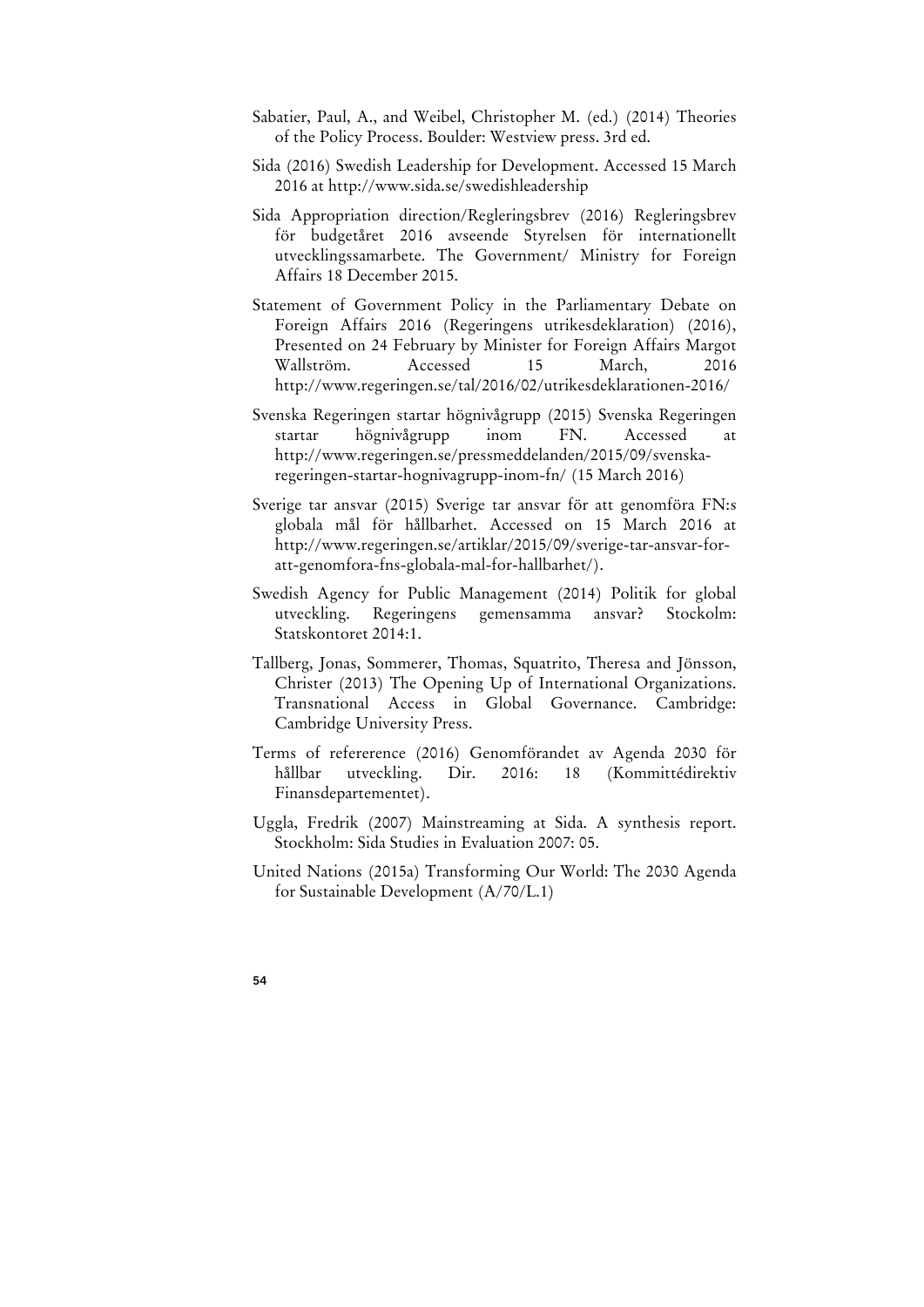- United Nations (2015b) Addis Ababa Action Agenda (A/CONF.227/L.1)
- UNGA (2016) Report of the Secretary-General on critical milestones towards coherent, efficient and inclusive follow-up and review at the global level (19 January 2016). A/70/xxx (advance copy)
- UN Global Compact (2016) Accessed 15 March 2016 at https://www.unglobalcompact.org/what-is-gc/ourwork/sustainable-development/17-global-goals
- Unterhalter, Elaine (2014) Measuring Education for the Millennium Development Goals: Reflections on Targets, Indicators, and a Post-2015 Framework, *Journal of Human Development and Capabilities,* 15:2–3, 176–187.
- Vandemoortele, Jan (2014) Post-2015 Agenda: Mission Impossible? *Development Studies Research*, 1:1.
- Weitz, Nina, Persson, Åsa, Nilsson, Måns and Tenggren, Sandra (2015) Sustainable Development Goals for Sweden: Insights on Setting a National Agenda. SEI working paper October 2015.
- Zimmerman, Michael J., (1992). 'Responsibility', pp. 1089–1095 in Lawrence C. Becker (ed.), Encyclopedia of Ethics. Chicago: St James Press.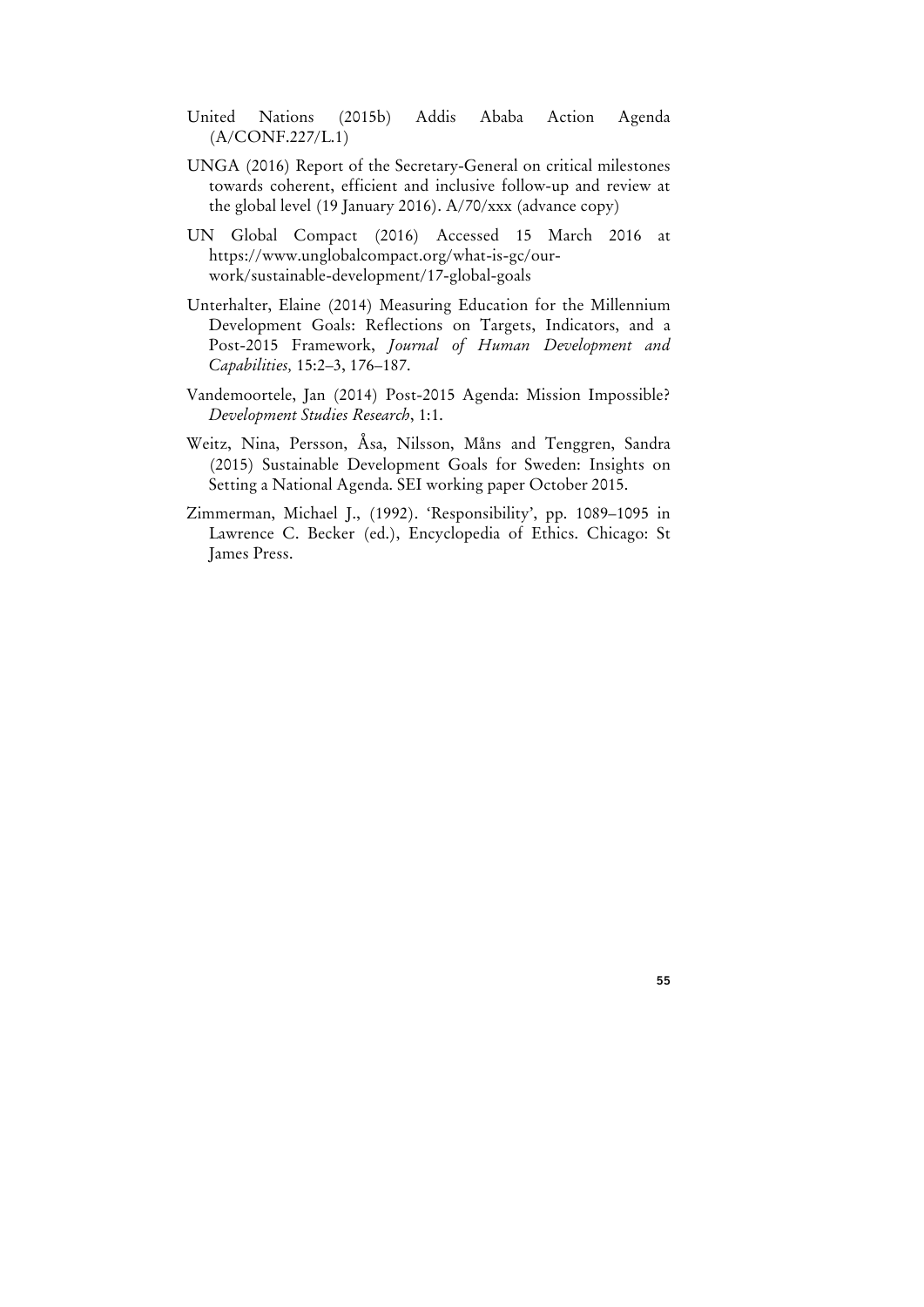## Appendix 1 Sustainable Development Goals

| Goal 1  | End poverty in all its forms everywhere.                                                                                                                                                            |
|---------|-----------------------------------------------------------------------------------------------------------------------------------------------------------------------------------------------------|
| Goal 2  | End hunger, achieve food security and improved nutrition and promote<br>sustainable agriculture.                                                                                                    |
| Goal 3  | Ensure healthy lives and promote well-being for all at all ages.                                                                                                                                    |
| Gosal 4 | Ensure inclusive and equitable quality education and promote lifelong<br>learning opportunities for all.                                                                                            |
| Goal 5  | Achieve gender equality and empower all women and girls.                                                                                                                                            |
| Goal 6  | Ensure availability and sustainable management of water and sanitation for<br>all                                                                                                                   |
| Goal 7  | Ensure access to affordable, reliable, sustainable and modern energy for all.                                                                                                                       |
| Goal 8  | Promote sustained, inclusive and sustainable economic growth, full and<br>productive employment and decent work for all.                                                                            |
| Goal 9  | Build resilient infrastructure, promote inclusive and sustainable<br>industrialisation and foster innovation.                                                                                       |
| Goal 10 | Reduce inequality within and among countries.                                                                                                                                                       |
| Goal 11 | Make cities and human settlements inclusive, safe, resilient and sustainable                                                                                                                        |
| Goal 12 | Ensure sustainable consumption and production patterns.                                                                                                                                             |
| Goal 13 | Take urgent action to combat climate change and its impacts*.                                                                                                                                       |
| Goal 14 | Conserve and sustainably use the oceans, seas and marine resources for<br>sustainable development                                                                                                   |
| Goal 15 | Protect, restore and promote sustainable use of terrestrial ecosystems,<br>sustainably manage forests, combat desertification, and halt and reverse<br>land degradation and halt biodiversity loss. |
| Goal 16 | Promote peaceful and inclusive societies for sustainable development,<br>provide access to justice for all and build effective, accountable and<br>inclusive institutions at all levels.            |
| Goal 17 | Strengthen the means of implementation and revitalise the Global<br>Partnership for Sustainable Development.                                                                                        |

\* Acknowledging that the United Nations Framework Convention on Climate Change is the primary international, intergovernmental forum for negotiating the global response to climate change.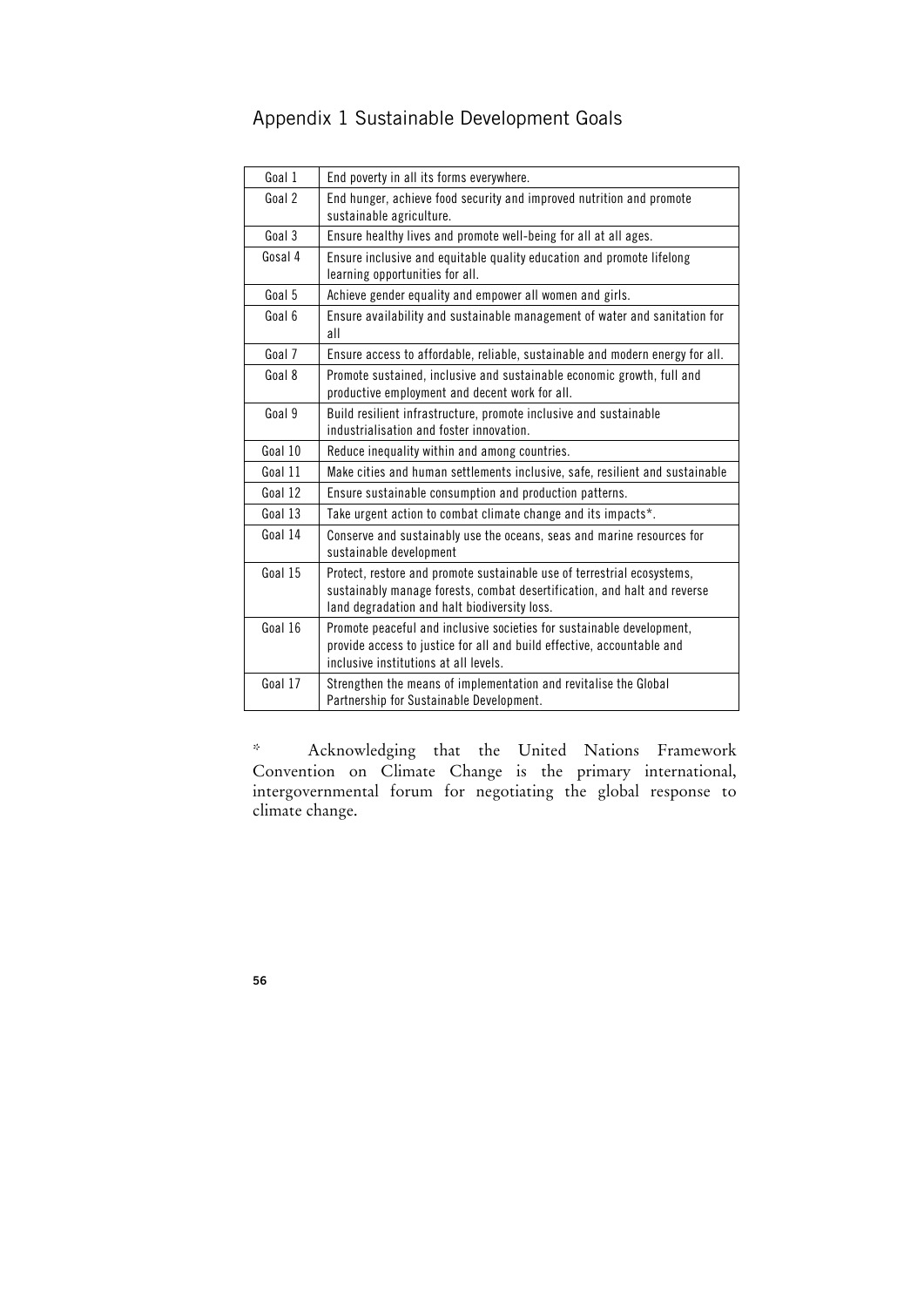Appendix 2 List of interviewees

#### **Swedish Government Offices**

Kajsa B Olofsgård, 2030 Agenda Ambassador, Ministry for Foreign Affairs, 14 December 2015

Michael Hjelmåker, Ministry for Foreign Affairs, 14 December 2015

Sofia Östmark, Strategic Development and Nordic Cooperation, Prime Minister's Office, 18 January 2016

Ulrika Modéer, State Secretary of Minister for International Development Cooperation, Ministry for Foreign Affairs, 19 January 2016

Ulrika Grandin, Ministry for Foreign Affairs, 19 January 2016

Stefan Isaksson, Ministry for Foreign Affairs, 19 January 2016

Petter Dahlin, Ministry of the Environment and Energy, 5 February 2016

Annelie Roswall Ljunggren, State Secretary of Minister for Public Administration, Ministry of Finance, 8 March 2016

#### **Government Agency**

Ulf Källstig, Swedish International Development Cooperation Agency (Sida), General-Director's Office, 19 January 2016

#### **Civil Society Organisations**

Linda Nordin, UN Association Sweden (Svenska FN-förbundet), 15 December 2015

Emelie Aho, Forum Syd, 17 December 2015

Hanna Hansson, CONCORD Sweden, 18 January 2016

Lovisa Hagberg, World Wildlife Fund WWF (Världsnaturfonden), 19 January 2016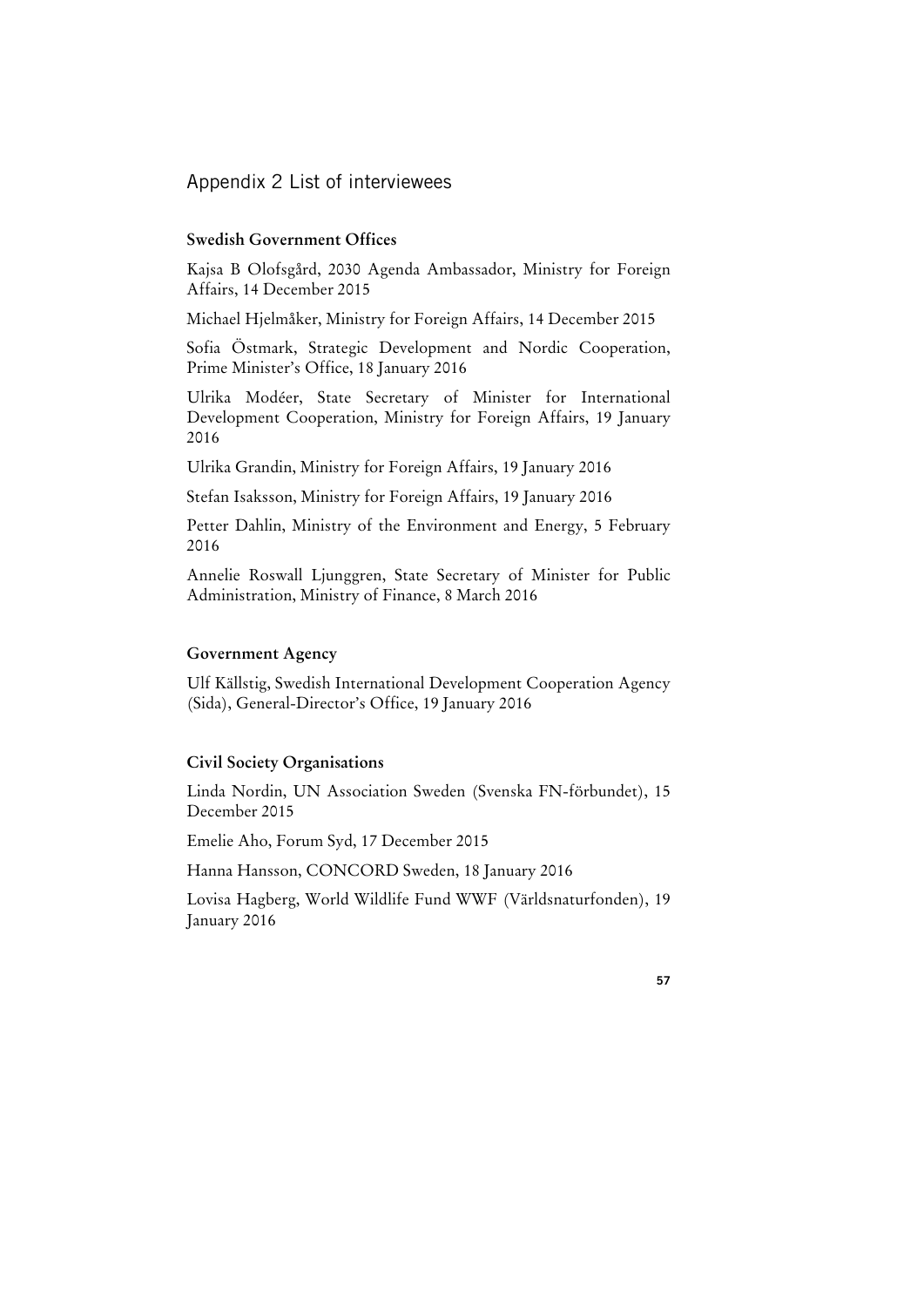Sara Lindblom, Save the Children (Rädda Barnen), 19 January 2016

Karin Nilsson, The Swedish Association for Sexuality Education (Riksförbundet för Sexuell Upplysning, RFSU), 5 February 2016

## **Members of the Riksdag/ Members of Committee on Foreign Affairs**

Hans Linde, Left Party (Vänsterpartiet), 14 December 2015

Sofia Arkelsten, Moderate Party (Moderaterna), 15 December 2015

Sofia Damm, Christian Democrats (Kristdemokraterna), 19 January 2015

Julia Kronlid, Sweden Democrats (Sverigedemokraterna), 3 February 2016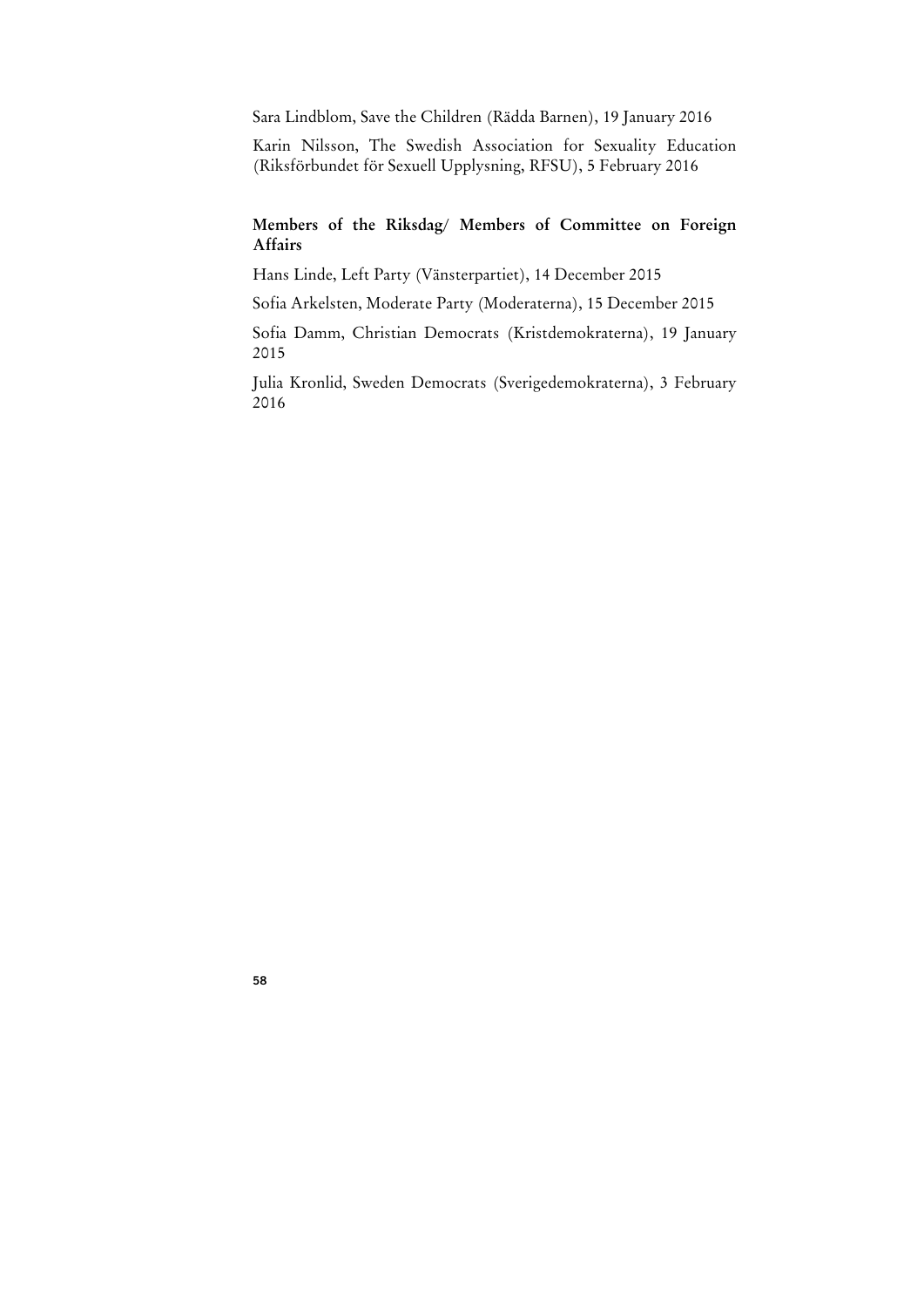# Previous EBA-reports

2016:03 *Capturing complexity and context: evaluating aid to education*  Joel Samoff, Jane Leer, Michelle Reddy

2016:02 *What Education Policies and Programmes Affect Learning and Time in School in Developing Countries?* Amy Damon, Paul Glewwe, Suzanne Wisniewski, Bixuan Sun

2016:01 *Support to regional cooperation and integration in Africa - what works and why?* Fredrik Söderbaum and Therese Brolin

2015:09 *In search of double dividens from climate change intervention evidence from forest conservation and household energy transition.*  Gunnar Köhlin, Subhrendu K Pattanyak, Erin Sills, Eskil Mattson, Madelene Ostwald, Ariana Salas, Daniel Ternald

2015:08 *Business and Human Rights in development cooperation – has Sweden incorporated the UN guiding principles*? Rasmus Kløcker Larsen and Sandra Atler

2015:07, *Making development work: the quality of government approach,* Bo Rothstein and Marcus Tannenberg

2015:06, *Now open for business: joint development initiatives between the private and public sectors in development cooperation,* Sara Johansson de Silva, Ari Kokko and Hanna Norberg

2015:05, *Has Sweden injected realism into public financial management reforms in partner countries?* Matt Andrews

2015:04, *Youth, entrepreneurship and development*, Kjetil Bjorvatn

2015:03, *Concentration difficulties? An analysis of Swedish aid proliferation*, Rune Jansen Hagen

2015:02, *Utvärdering av svenskt bistånd – en kartläggning*, Expertgruppen för biståndsanalys

2015:01, *Rethinking Civil Society and Support for Democracy*, Richard Youngs

2014:05, *Svenskt statligt internationellt bistånd i Sverige: en översikt*, Expertgruppen för biståndsanalys

2014:04, *The African Development Bank: ready to face the challenges of a changing Africa?* Christopher Humphrey